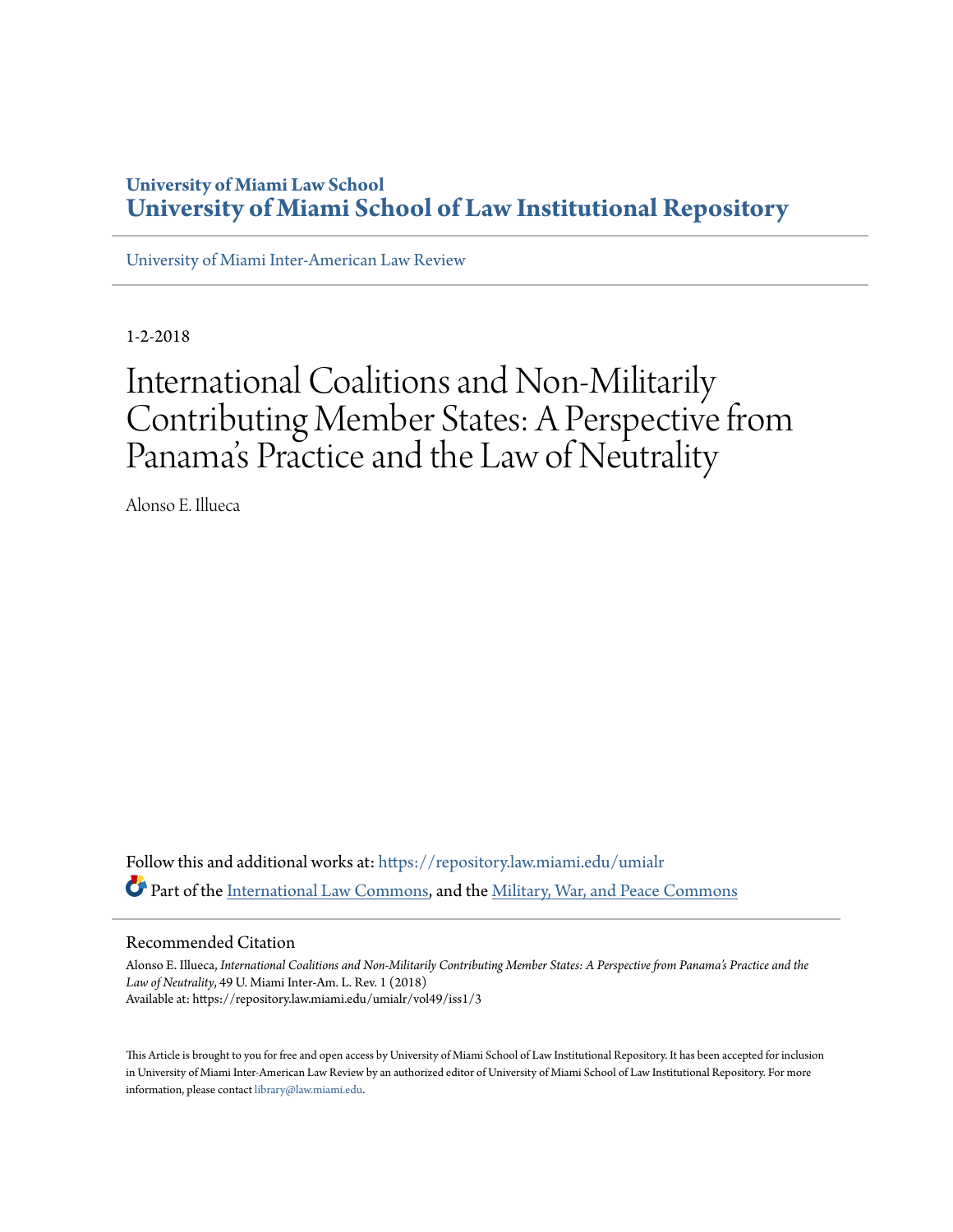## **International Coalitions and Non-Militarily Contributing Member States: A Perspective from Panama's Practice and the Law of Neutrality**

Alonso E. Illueca

*Abstract: The military actions of an International Coalition and the role of its non-military contributing member States is yet another fundamental example of international practice concerning conflation between jus ad bellum and jus in bello. Although International Law proscribes the use of force in international relations, membership in an International Coalition engaged in military operations does not come without a cost. Non-military contributing member States may be regarded as co-belligerents or neutral States violating the laws of neutrality. This article argues that mere membership in a coalition does not amount to co-belligerency. Nevertheless, it claims that membership could entail a violation of the laws of neutrality, authorizing the use of countermeasures or lawful reprisals. The article analyzes the practice of Panama as part of the allies in World War II, the coalition of willing in Iraq (2003), and the coalition to* 

 LL.B (*Hons*) (USMA); Ed.S (*Hons*) (UDI); LL.M (Parker School Certificate for Achievement in International and Comparative Law) (Columbia Law School); Adjunct Professor of Public International Law at Universidad del Istmo. The author would like to extend his appreciation and gratitude to Gabor Rona, Visiting Professor of Law (Cardozo Law School) and Lecturer in Law (Columbia Law School), and his esteemed colleague Sophocles Kitharidis, for their valuable contributions and expert advice. The views expressed here are those of the author and do not necessarily represent or reflect the views of any institution or person. All errors remain those of the author.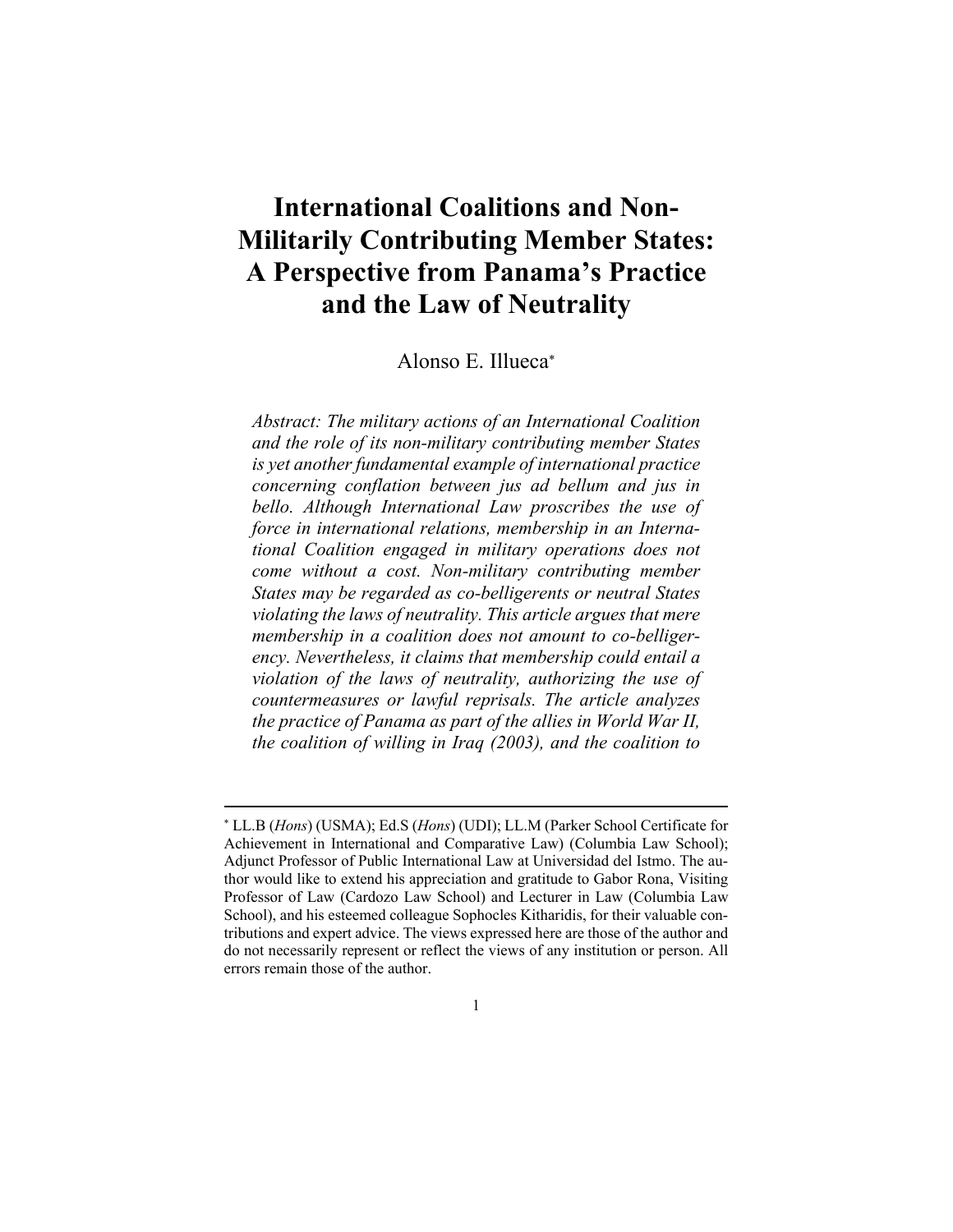*counter ISIL in Iraq and Syria (2015). In doing so, it considers the applicable laws and possible conflicts between jus ad bellum and jus in bello.* 

| H. |                                                            |  |
|----|------------------------------------------------------------|--|
|    |                                                            |  |
|    | b. The Coalition of the Willing and the Iraq War of 200310 |  |
|    |                                                            |  |
|    | ii. The 2003 Iraq War as an International Armed            |  |
|    |                                                            |  |
|    | c. The Global Coalition to Counter ISIL and the Current    |  |
|    |                                                            |  |
|    | i. Panama and the Global Coalition to Counter ISIL15       |  |
|    | ii. The Coalition's Conflict with ISIL as a Non-           |  |
|    |                                                            |  |
|    | iii. The Coalition's Activities in Syria as an             |  |
|    |                                                            |  |
|    | <b>III. THE LAW OF NEUTRALITY IN INTERNATIONAL</b>         |  |
|    |                                                            |  |
|    |                                                            |  |
|    |                                                            |  |
|    |                                                            |  |
|    |                                                            |  |
|    | IV. PANAMA AS A CO-BELLIGERENT OR NEUTRAL STATE? 34        |  |
|    |                                                            |  |

## I. INTRODUCTION

Does a State's mere membership in an international coalition automatically translate into co-belligerency? Can the State become a party to an armed conflict without actually firing a single bullet or even providing material support to one of the belligerents? The laws of neutrality and recent State practice provide useful guidance in asserting that a neutral power's violation of its status does not *ipso facto* mean co-belligerency. While violations of neutrality, such as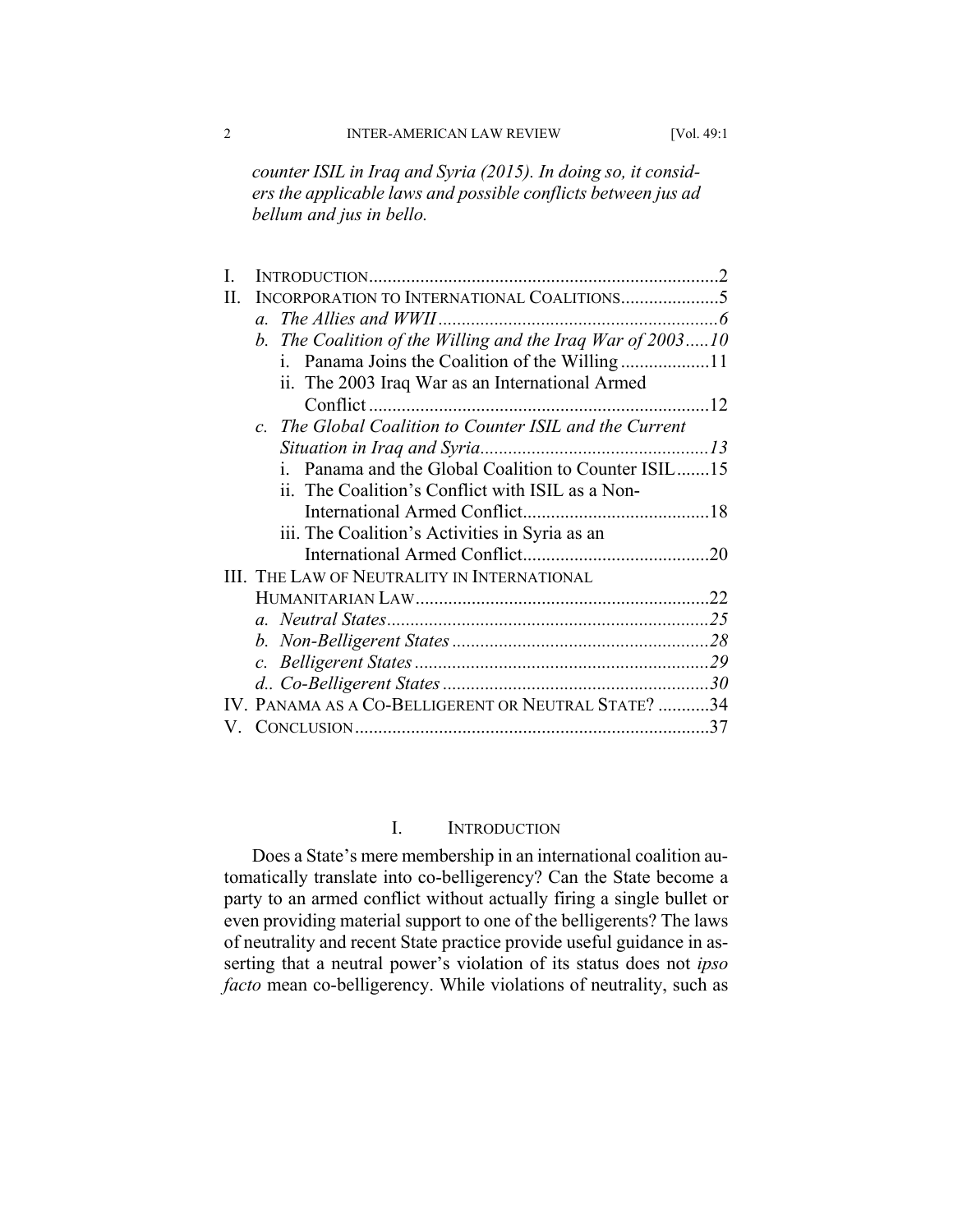openly expressing support for one of the belligerents in an armed conflict, may legitimize the aggrieved State (one of the belligerents) to adopt countermeasures or undertake lawful reprisals, this violation should not be understood as a *carte blanche* for the lawful use of force against the State in question.

This article specifically analyzes the practice of Panama as a case study, which consists of joining several coalitions without actually engaging in armed hostilities. Three cases related to Panama's participation in international coalitions will be analyzed in light of the applicable principles of *jus ad bellum* and *jus in bello*. These include Panama's participation in World War II ("WWII") as a "cobelligerent", its incorporation to the United States of America ("U.S.") led coalitions against Iraq in 2003 and against Islamic State of Iraq and the Levant ("ISIL") in 2015.

The practice of Panama in this regard deserves special consideration as the country lacks a standing army, and it is not or was not actively engaged in hostilities in either of the above-mentioned conflicts. After the 1989 U.S. military intervention, Panama decided to abolish its army.<sup>1</sup> Furthermore, in 1994, Panama established, through a Constitutional reform, $<sup>2</sup>$  the prohibition of the country pos-</sup> sessing an army. $3$ 

After the end of WWII and with the advent of the United Nations ("U.N."), international law was revolutionized with the entry into force of the U.N. Charter and the general prohibition on the threat or the use of force.<sup>4</sup> This prohibition allows only for two general exceptions, as specified in the U.N. Charter, which are individual or

 $\frac{1}{1}$  RENÉ DE LA PEDRAJA, THE UNITED STATES AND THE ARMED FORCES OF MEXICO, CENTRAL AMERICA AND THE CARIBBEAN, 2000-2014 211 (2014). 2

ORLANDO J. PEREZ, POLITICAL CULTURE IN PANAMA: DEMOCRACY AFTER INVASION 93-94 (2011) (elaborating on the process for abolishing the army and reforming the constitution).

CONST. POL. PAN. [Constitution] art. 310 (1972) am. 1994.

<sup>4</sup> U.N. Charter art. 2 ¶4; *see, e.g.*, Corfu Channel (Alb. v. U.K.), Judgment, 1949 I.C.J. Rep. 4, 35 (April 9); Military and Paramilitary Activities in and Against Nicaragua (Nicar. v. U.S.), Judgment, 1986 I.C.J. Rep. 14, ¶181-95 (June 27); Legality of the Threat or Use of Nuclear Weapons, Advisory Opinion, 1996 I.C.J. Rep. 226, 244, ¶37-38 (July 8); Legal Consequences of the Construction of a Wall in the Occupied Palestinian Territory, Advisory Opinion, 2004 I.C.J. Rep. 136, ¶87 (July 9); Armed Activities on the Territory of the Congo (Dem. Rep. Congo v. Uganda 2005 Rep. 168, ¶148, 162-65 (December 19).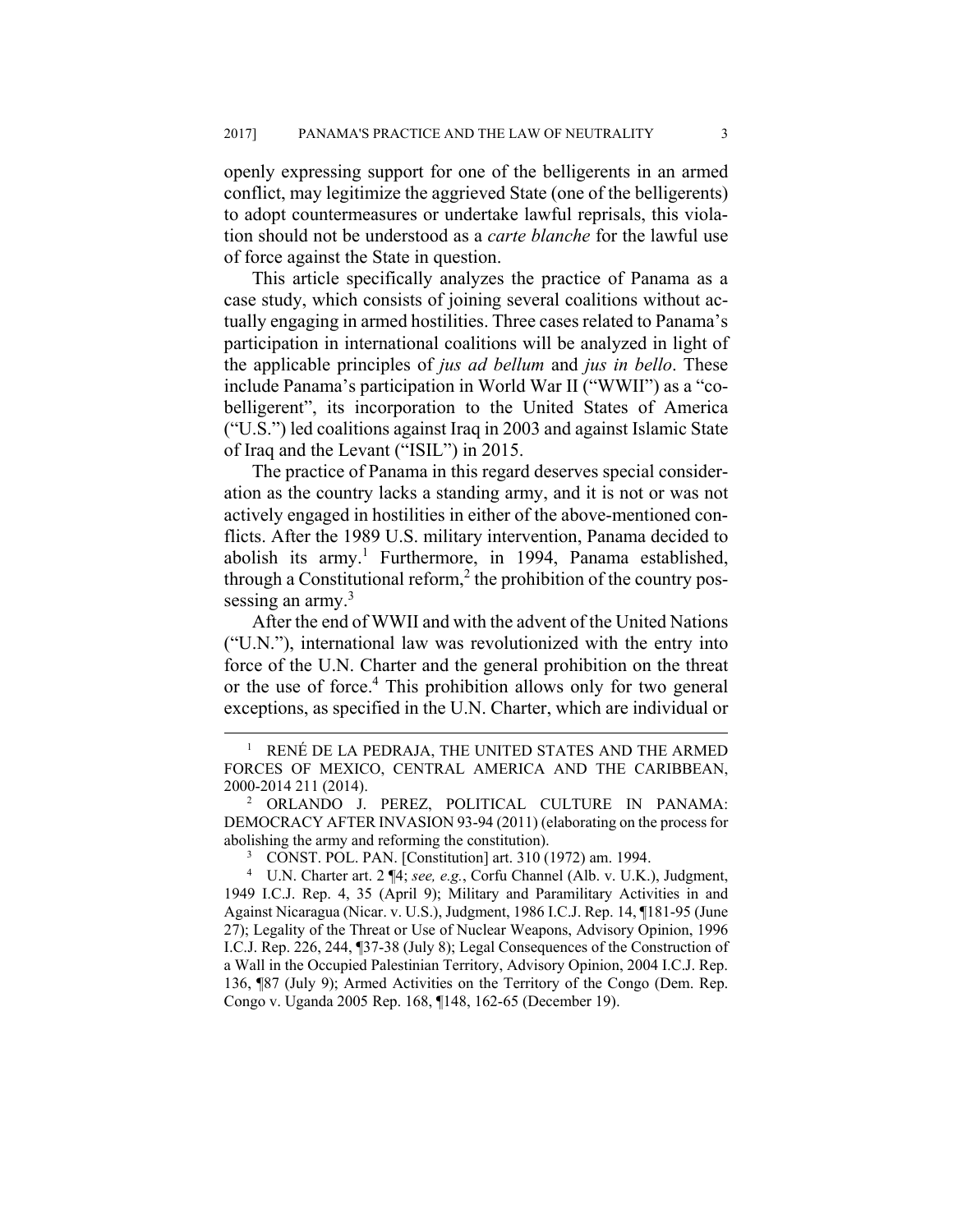collective self-defense<sup>5</sup> and collective action sanctioned by the U.N. Security Council ("UNSC").<sup>6</sup> With this general prohibition in place, contemporary *jus ad bellum* was established, regulating the resort to armed force in inter-state relations.<sup>7</sup> Contemporary *jus ad bellum* renders declarations of war as unnecessary tools for unilaterally advancing the State's national policy interests and, arguably, as illegal threats to the use of force. $8$ 

As evidenced by the participation of several States<sup>9</sup> in WWII through non-military contributions, a State could become a co-belligerent in the course of an armed conflict without actually engaging in military hostilities or using force. Did this state of affairs survive the establishment of contemporary *jus ad bellum*? The answer to this question lies in a legal analysis based in the principles of *jus in bello*, i.e., international humanitarian law ("IHL"), and *jus ad bellum*. 10 While *jus in bello* generally regulates conduct beyond the scope of *jus ad bellum* - such as civil wars and protection of civilians during armed conflict - sometimes certain principles of such areas of international law operate concurrently.<sup>11</sup> The present article aims at explaining the legal consequences of a State's participation in an international military coalition*,* in the specific circumstance where such State does not resort to the use of armed force (*jus ad bellum*).

This article does not intend to settle questions of State responsibility for military actions or problems associated with differing

 $\frac{1}{5}$  U.N. Charter art. 51; *see also* Oil Platforms (Iran v. U.S.), Judgment, 2003 I.C.J. Rep. 161, ¶51 (November 6).

<sup>&</sup>lt;sup>6</sup> See generally U.N. Charter art. 39-51.

Robert Sloane, *The Cost of Conflation: Preserving the Dualism of* Jus ad Bellum *and* Jus in Bello *in the Contemporary Law of War*, 34 YALE J. INT'L L. 47, 49, 64–65 (2008) (explaining the advent of contemporary Jus Ad Bellum). 8

U.N. Charter art. 2 ¶4; *see also* INTERNATIONAL LAW STUDIES VOL. 73, ANNOTATED SUPPLEMENT TO THE COMMANDER'S HANDBOOK ON THE LAW OF NAVAL OPERATIONS 365 (A.R. Thomas & James C. Duncan eds., 1999) [Hereinafter THE COMMANDER'S HANDBOOK].

*Allied powers*, ENCYCLOPEDIA BRITANNICA, https://www.britannica.com/topic/Allied-Powers-international-alliance (listing as allied powers States such as Uruguay, Nicaragua, Panama, Guatemala, Honduras, Haiti, Bolivia and Ecuador). 10 Sloane, *supra* note 7, at 67-68 (explaining the jus ad bellum-in bello rela-

tionship in the U.N. Charter era).<br><sup>11</sup> *But see 1d*. at 67-68 (stating that presently jus ad bellum and in bello prin-

ciples can often operate concurrently).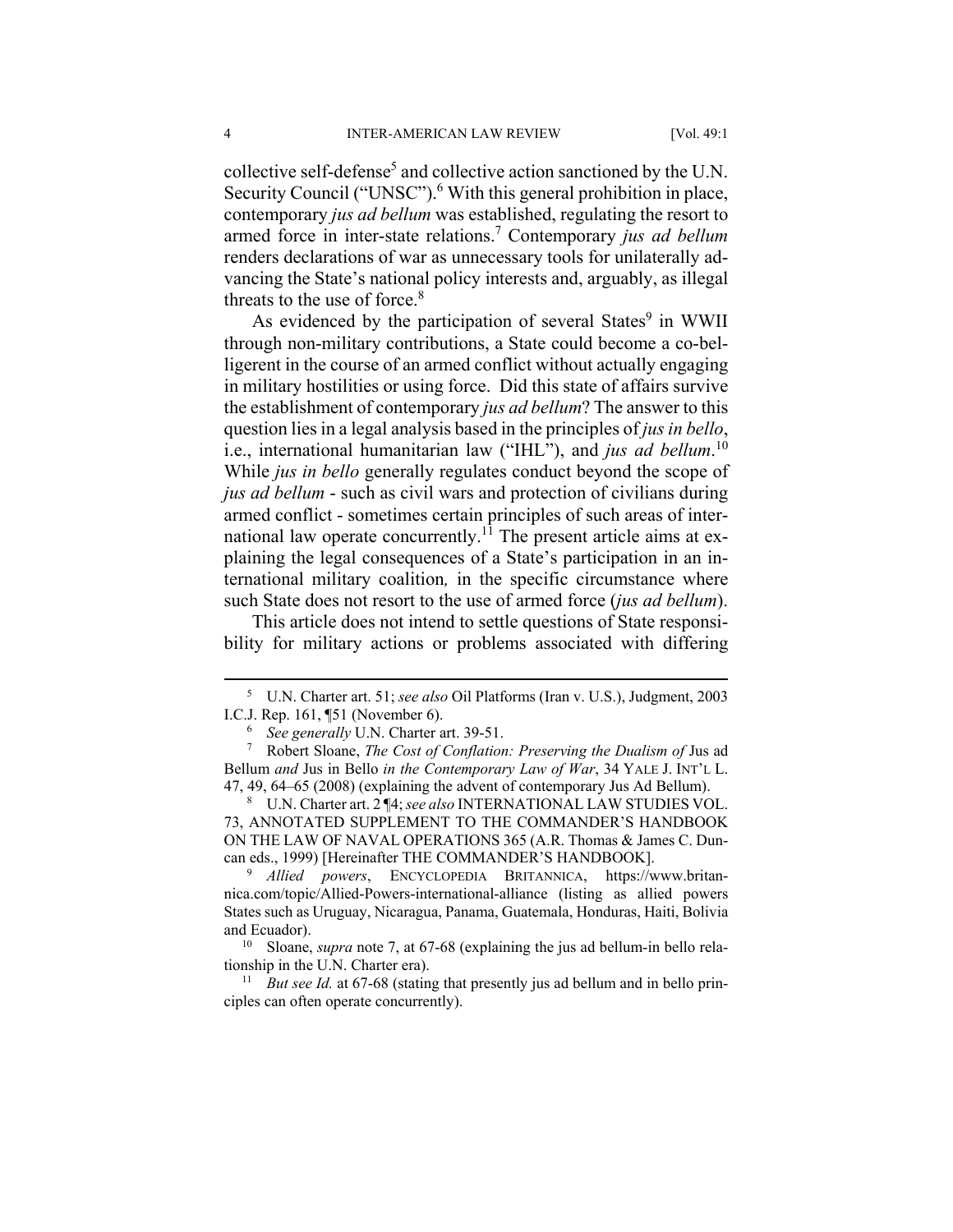treaty obligations. The main question is context specific, i.e., an ongoing-armed conflict, and concerns a State not participating in hostilities. It focuses on whether the actions of such State (violations of the laws of neutrality) are grave enough under IHL to drag it into the armed conflict as a co-belligerent.

In order to uniformly address the questions presented, this article is organized in five parts: this brief introduction, three legal argumentation sections and a conclusion. Section I provides an overview of Panama's incorporation to the above-mentioned military coalitions and the reasons provided for such incorporation, it also characterizes the conflicts in which such coalitions were/are engaged as either International Armed Conflict or Non-International Armed Conflict. Section II considers relevant concepts of the law of neutrality in international armed conflicts, such as violations of neutrality and co-belligerent designations. Section III suggests that Panama should be considered as either a co-belligerent state or a state that violated the laws of neutrality in the above mentioned conflicts. It also describes the legal consequences for Panama and the rights of the aggrieved belligerents *vis-à-vis* Panama.

## II. INCORPORATION TO INTERNATIONAL COALITIONS

In the last fifteen years, Panama has joined two international coalitions without contributing military forces to their strategic objectives.12 In both occasions the President adopted a unilateral decision, without the prior approval of the National Assembly (legislative power).13 Moreover, it failed to present a concise legal reasoning for such decisions, along with an analysis of its immediate and future consequences.14 One factor that has been repeatedly ignored is the impact that the applicable rules of IHL may have in elucidating the

 <sup>12</sup> *'Coalition of the Willing'*, THE WASHINGTON POST, Mar. 27, 2003, https://www.washingtonpost.com/archive/politics/2003/03/27/coalition-of-thewilling/cdb82022-5b70-4650-9b8b-2f6f544e4cdd/?utm\_term=.79fe8e974bb3; Elisa Vásquez, *Panama Joins Coalition against ISIS Despite Having No Army*, PANAM POST, Feb. 9, 2015, https://panampost.com/elisa-vasquez/2015/02/09 /panama-joins-coalition-against-isis-despite-having-no-army/. 13 *Id*. (in both cases Panama's Executive Power only issued an official state-

ment on the decision without prior participation or approval by the legislature).<br><sup>14</sup> *Id*. (the official statements can be better framed as mere statements of support due to the absence of any concrete reasoning or analysis).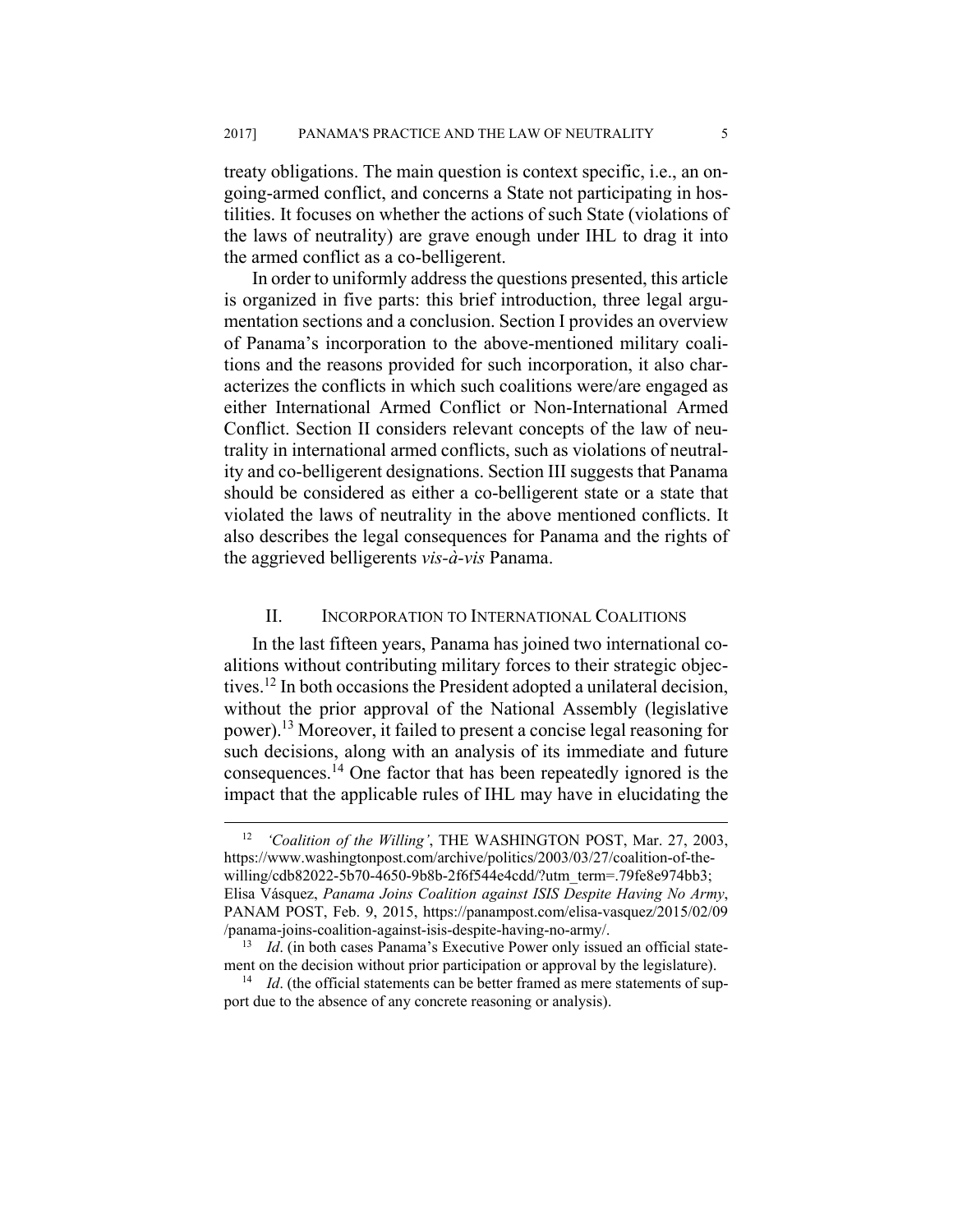consequences of Panama's membership in such coalitions, which could affect its status as a neutral State in those conflicts.15 Particularly, the rules of neutrality have been sidelined and the analysis has been simplified to a mere question of *jus ad bellum*. 16 Nonetheless, it is Panama's own practice during WWII as part of the Allied block and a co-belligerent that best illustrates the special consideration that should be given *to jus in bello*, and, in particular, the laws of neutrality, whenever *jus ad bellum* is not effectively observed and implemented.<sup>17</sup>

Prior to analyzing the consequences of Panama's actions in the last fifteen years, it is necessary to describe and analyze its participation in three military coalitions: the Allies (WWII), the Coalition of the Willing, and the Coalition to counter the ISIL. In doing, special consideration will be provided to the purposes and objectives of these coalitions. Additionally, the role of Panama as a member will be analyzed. Lastly, each of the conflicts in question will be characterized as either international or non-international in light of IHL.

## *a. The Allies and WWII*

On December 10, 1941, three days after the Empire of Japan ("Japan") attack on the United States ("U.S.") at Pearl Harbor in Hawaii, the Panamanian Legislature enacted Law 104, which declared war against Japan.18 In the same legal instrument, the Executive Power was authorized to declare war against any power allied to Japan.19 Subsequently, on December 12, 1941, the Executive Power enacted two Decrees in which Panama declared war to Germany<sup>20</sup> and Italy<sup>21</sup>.

 <sup>15</sup> *See*, Paul Seger, *The Law of Neutrality*, in THE OXFORD HANDBOOK OF INTERNATIONAL LAW IN ARMED CONFLICT 248 (Andrew Clapham

<sup>&</sup>amp; Paola Gaeta, eds., 2014) (for an introduction to the law of neutrality). 16 *See*, Okimoto Keichiro, *The Relationship between Jus Ad Bellum and Jus in Bello*, in THE OXFORD HANDBOOK OF INTERNATIONAL LAW OF THE USE OF FORCE 1209, 1209-24 (Mark Weller, ed, 2015). 17 *See,* Sloane, *supra* note 7, at 64 (as WWII occurred prior to the UN Charter

era, jus in bello was the only applicable body of law at the time).<br><sup>18</sup> Ley no. 104, Dec. 10, 1941, LEG. PAN. (Pan.).<br><sup>19</sup> *Id.* Decreto no. 14, Dec. 12, 1941, LEG. PAN. (Pan.).

<sup>&</sup>lt;sup>21</sup> Decreto no. 15, Dec. 12, 1941, LEG. PAN. (Pan.).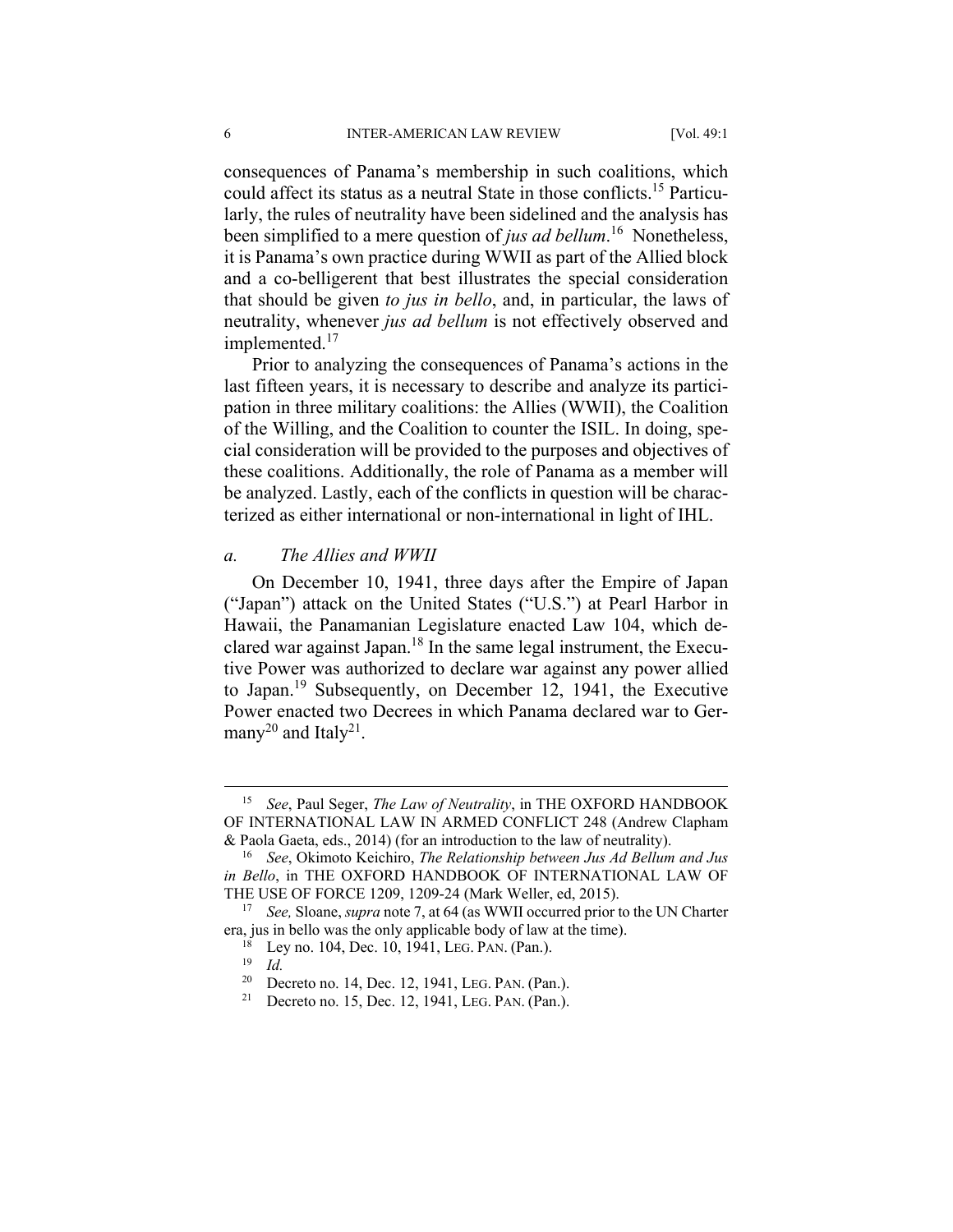On January 1, 1942, in the midst of WWII hostilities, the Republic of Panama, alongside twenty-five other nations, signed the "Declaration by the United Nations."22 Such a declaration would later constitute the basis for and one of the closest antecedents to the United Nations organization.<sup>23</sup> The text provides for a declaration of war by the signatory States against the members of the Tripartite Pact - Germany, Italy and Japan.24 Additionally, it established a collective state of belligerency for all the signatory states given their "common struggle against savage and brutal forces seeking to subjugate the world," and the commitment they undertook to cooperate among themselves and not to make any separate armistices or peace agreements with the common enemies.<sup>25</sup>

Panamanian armed forces were never engaged in military hostilities with any of the members of the Tripartite Pact during WWII.<sup>26</sup> The only participation in hostilities, if it can be considered as such, was the military buildup in areas neighboring the Panama Canal after  $1941<sup>27</sup>$  At that time, Panama's sovereignty over certain areas of its territory was contested given that Article III of the Hay-Bunau-Varilla Treaty granted rights to the U.S. as "if it were the sovereign" (sovereign rights) of the so-called Panama Canal Zone.<sup>28</sup> Historic records provide that at the time, the U.S. stationed sixtyfive thousand soldiers in one-hundred thirty-six defense locations at

 <sup>22</sup> *Declaration by the United Nations* (Jan. 1, 1942), THE AVALON PROJECT, http://avalon.law.yale. edu/20th\_century/decade03.asp [hereinafter *Declaration by the United Nations*]. 23 U.N. DEP'T OF PUB. INFO., THE UNITED NATIONS TODAY, at 3, U.N. Sales

No. E.08.I.6 (2008).<br><sup>24</sup> Mark Reeves, The Broad, Toiling Masses in all the Continents: Anticolo-

nial Activists and the Atlantic Charter (2014) (unpublished M.A. thesis, Western Kentucky University) (on file with TopScholar).<br><sup>25</sup> Declaration by the United Nations, *supra* note 22.<br><sup>26</sup> STEWART BREWER, BORDERS AND BRIDGES: A HISTORY OF

U.S.-LATIN AMERICAN RELATIONS 109-11 (2006).<br><sup>27</sup> STENSON CONN ET AL., GUARDING THE UNITED STATES AND ITS OUTPOSTS 344, 353 (2000). 28 Convention for the Construction of a Ship Canal to Connect the Waters of

the Atlantic and Pacific Oceans art. III, Pan.-U.S. art. III Nov. 18, 1903, 33 Stat. 2234 [hereinafter Hay-Bunau-Varilla Treaty].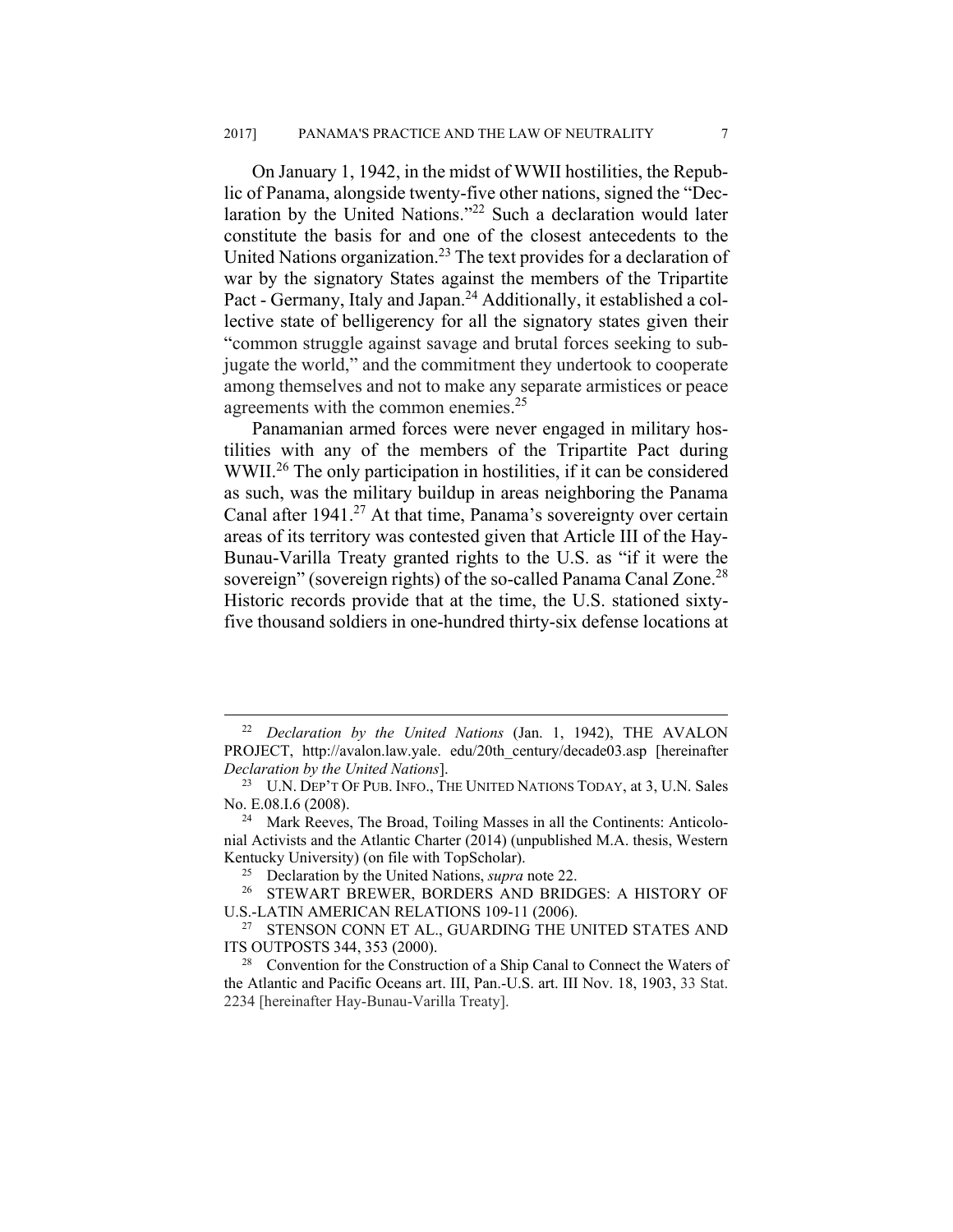the Canal Zone and other parts of Panamanian territory.<sup>29</sup> The Fabrega-Wilson Treaty provided official permission to the U.S. to occupy defensive areas in Panamanian territory, apart from the Canal Zone, which would terminate one year after the signature of the peace treaty ending the war.<sup>30</sup>

Additionally, it has been recognized that Germany intended to attack the Panama Canal due to the tactical advantage that the infrastructure represented to the United States.<sup>31</sup> The attack plan was known as "Operation Pelikan" or "Projekt 14" and was called off in 1943.32 Similarly, Japan had a plan to attack the Canal with special submarines, I-400 Class, in order to halt the U.S. led offensive in the Pacific.<sup>33</sup> Notwithstanding that the Hay-Bunau-Varilla Treaty provided that "the Canal and its entrances shall be neutral in perpetuity,"34 German and Japanese forces considered the Canal to be a legitimate military objective during the course of WWII.35 It could be argued, at the time, that the legitimacy of Germany and Japan's perspective rested on the fact that they were not parties to the Hay-Bunau-Varilla Treaty and therefore, they did not recognize the neutrality of the waterway. Moreover, it should also be considered that while the U.S. proclaimed the Canal permanently neutral, its practice since 1904 was to exercise belligerent rights when engaged in

 <sup>29</sup> Reymundo Guardián Guerra, *Evolucíon Histórica de la Presencia Militar Norteamericana en Panamá* [*Historical Evolution of the North American Military Presence in Panama*]*, in* EL CANAL DE PANAMA [THE PANAMA CANAL] 360, 397-98 (Juan Antonio Tack ed., 1999). 30 *U.S., Panama Sign Pact on Defense Areas*, THE GAZETTE (New York)

<sup>11 (</sup>May 19, 1942), https://news.google.com/newspapers?nid=1917&dat=19420 519&id=72YtAAAAIBAJ&sjid=A4kFAAAAIBAJ&pg=1033,2074155&hl=en.<br><sup>31</sup> LADISLAS FARGO, THE GAME OF FOXES: THE UNTOLD STORY

OF GERMAN ESPIONAGE IN THE UNITED STATES AND GREAT BRITAIN DURING WORLD WAR II 51-54 (1971); RENE J. FRANCILLON, JAPANESE AIRCRAFT OF THE PACIFIC WAR 294 (1970).

<sup>32</sup> *Id.*

<sup>33</sup> *See, e.g.*, HENRY SAKAIDA ET AL., I-400, JAPAN'S SECRET AIRCRAFT CARRYING STRIKE SUBMARINE: OBJECTIVE PANAMA CANAL (2006); JOHN GOEGHEGAN, OPERATION STORM: JAPAN'S TOP SECRET SUBMARINES AND ITS PLAN TO CHANGE THE COURSE OF WORLD WAR II (2014). 34 Hay-Bunau-Varilla Treaty, *supra* note 28, at art. XVIII. 35 Guerra, *supra* note 29, at 398.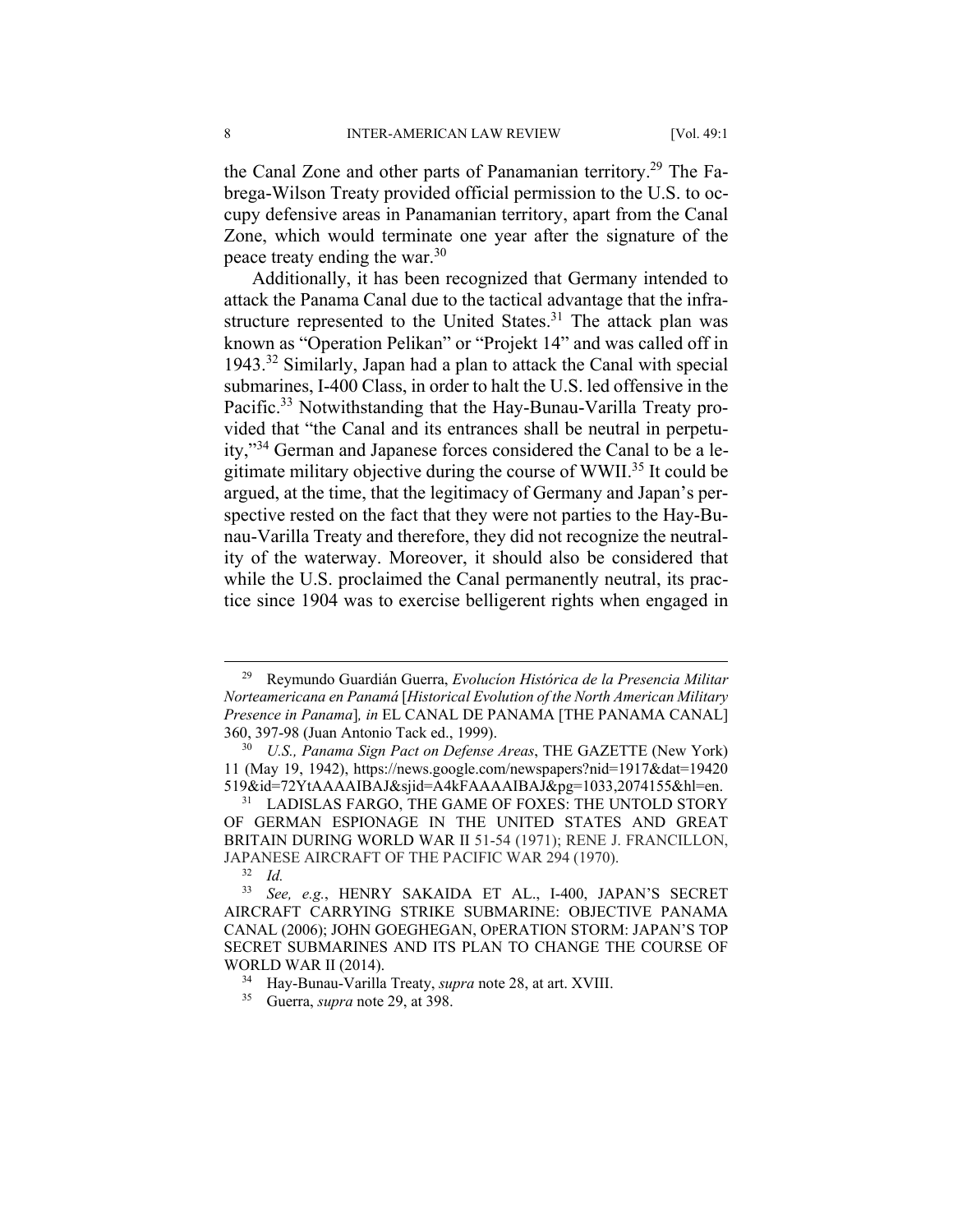hostilities.<sup>36</sup> In World War I, the U.S. had initially proclaimed its neutrality, but yielded it with a proclamation of belligerency, which was extended to the Canal.<sup>37</sup> The U.S. even proceeded to exercise belligerent rights in the Canal by seizing six German ships after the issuance of its proclamation.38 Considering this precedent and the fact that the U.S. effectively closed the Canal to enemy ships once it entered into WWII  $(1941)$ ,<sup>39</sup> the legitimate military objective argument gains significant ground. In this sense, due to the strategic importance of the Canal for the transit of troops from the Pacific to the Atlantic (or vice versa), its destruction or injury would have offered a definite military advantage to the Tripartite Pact.<sup>40</sup>

Ralph Smith provides an interesting rationale for rejecting the neutrality of a waterway in this context, and ergo supporting its status as a legitimate military objective once the State becomes a belligerent in the conflict.<sup>41</sup> He asserts that there is no internationally recognized legal authority establishing "rules for preserving the neutrality of a body of water within the territorial boundaries of a State when the territorial sovereign is not itself neutral."<sup>42</sup> Smith articulates that there is no concept of neutrality applicable to a canal if the littoral State (or the State in control of the waterway) becomes a belligerent.<sup>43</sup> Consequently, he argues that such "a 'regime of neutrality' in a canal cannot be inviolable, but must give way to properly exercised rights of self-defense."<sup>44</sup>

The Panama Canal Zone and sovereign Panamanian territory were used during WWII to conduct military exercises, defensive

44 *Id.*

 <sup>36</sup> *See*, RICHARD BAXTER, VIAS ACUATICAS INTERNACIONALES [THE LAW OF INTERNATIONAL WATERWAYS] 213-216 (Agustín Contin trans., UTHEA, 1967) (describing U.S. belligerent acts in the Panama Canal in WWI and WWII). 37 Ralph Smith, *Beyond the Treaties: Limitations on Neutrality in the Pan-*

*ama Canal*, 4 YALE J. INT'L L. 1, 18-19 (1978). 38 *Id*. at 19. 39 *Id*. at 19-20. 40 *See* Yoram Dinstein, *Legitimate Military Objectives under The Current Jus* 

*In Bello*, 78 INT'L L. STUDIES, 139, 146-47 (2002); Horace Robertson, *The Principle of the Military Objecitve in the Law of Armed Conflict*, 8 U.S. AIR FORCE ACADEMY J. OF LEGAL STUDIES 35, 40 (1997). 41 Smith, *supra* note 37, at 13. 42 *Id.*

 $\frac{43}{44}$  *Id.*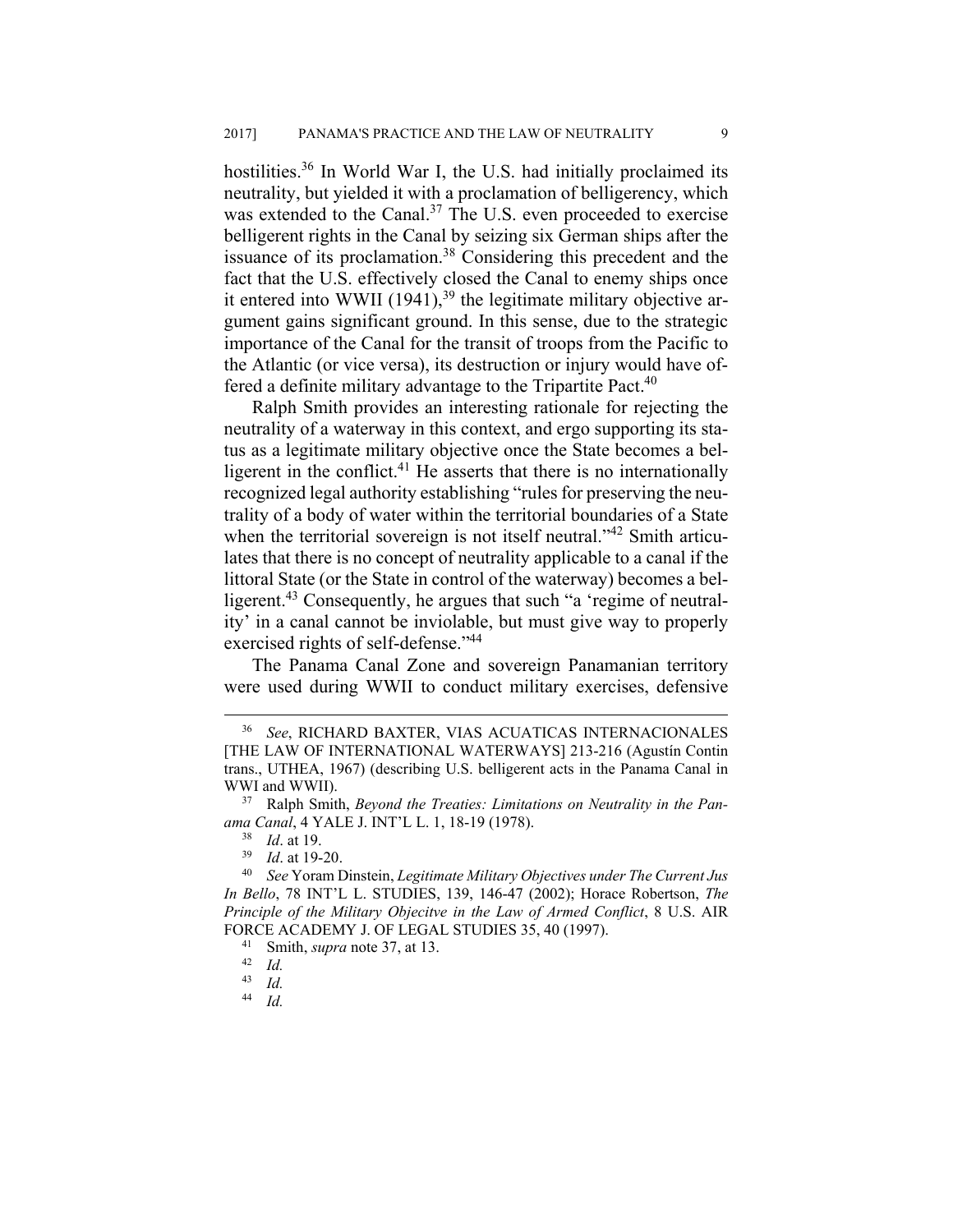preparations, and for the transit of troops towards Europe or the Pacific.45 Although such portions of Panama's territory were not under its direct control at the time, it should be noted that Panama voluntarily leased portions of its territory to the U.S. for the duration of the war.46 This was a sufficient ground to consider Panama a party to the armed conflict. Moreover, and independent from this lease, Panama was already considered a cobelligerent State in WWII because it issued "war declarations"47 against the Axis powers and joined the "Declaration by the United Nations" as a signatory.48

## *b. The Coalition of the Willing and the Iraq War of 2003*

On March 27, 2003, the U.S. announced that it had assembled an international coalition, comprised of forty-nine states, with the purpose of dismantling Iraq's weapons of mass destruction programs and bringing that country into compliance with several resolutions of the United Nations Security Council ("UNSC").49 The Coalition, named by the Bush Administration as the "Coalition of the Willing," was not an operation authorized by the UNSC; rather, it was a multilateral effort beyond the legal scope of any international organization.50 The press release issued by the White House stated that the members of the coalition would contribute to such enterprise in different capacities, including: direct military participation, logistical and intelligence support, specialized chemical/biological response teams, over-flight rights, humanitarian and reconstruction aid, and political support.51 Panama was in the initial list of coalition members provided by the White House.<sup>52</sup>

<sup>&</sup>lt;sup>45</sup> CONN ET AL., *supra* note 27, at 301-27.<br><sup>46</sup> Agreement for the Lease of Defense Sites in the Republic of Panama, Pan.-U.S., May 18, 1942, 57 Stat. 1232 [hereinafter Fabrega-Wilson Treaty]. 47 MICHAEL WALSH, ROUND ONE TO THE BARBARIANS 117-19

<sup>(2005) (</sup>Panama declared war on Germany and Italy on December 12, 1941 and on Japan on December 8, 1941).<br><sup>48</sup> *Declaration by the United Nations*, *supra* note 22.<br><sup>49</sup> Press Release, The White House, Operation Iraqi Freedom: Coalition

Members (March 27, 2003) [hereinafter Press Release – Coalition Members]. 50 Raymond Hinnebusch, *The Iraq War and International Relations: Impli-*

*cations for Small States*, 19 CAMBRIDGE REV. OF INT'L AFF. 451, 455-57 (2006). 51 Press Release – Coalition Members, *supra* note 49. 52 *Id.*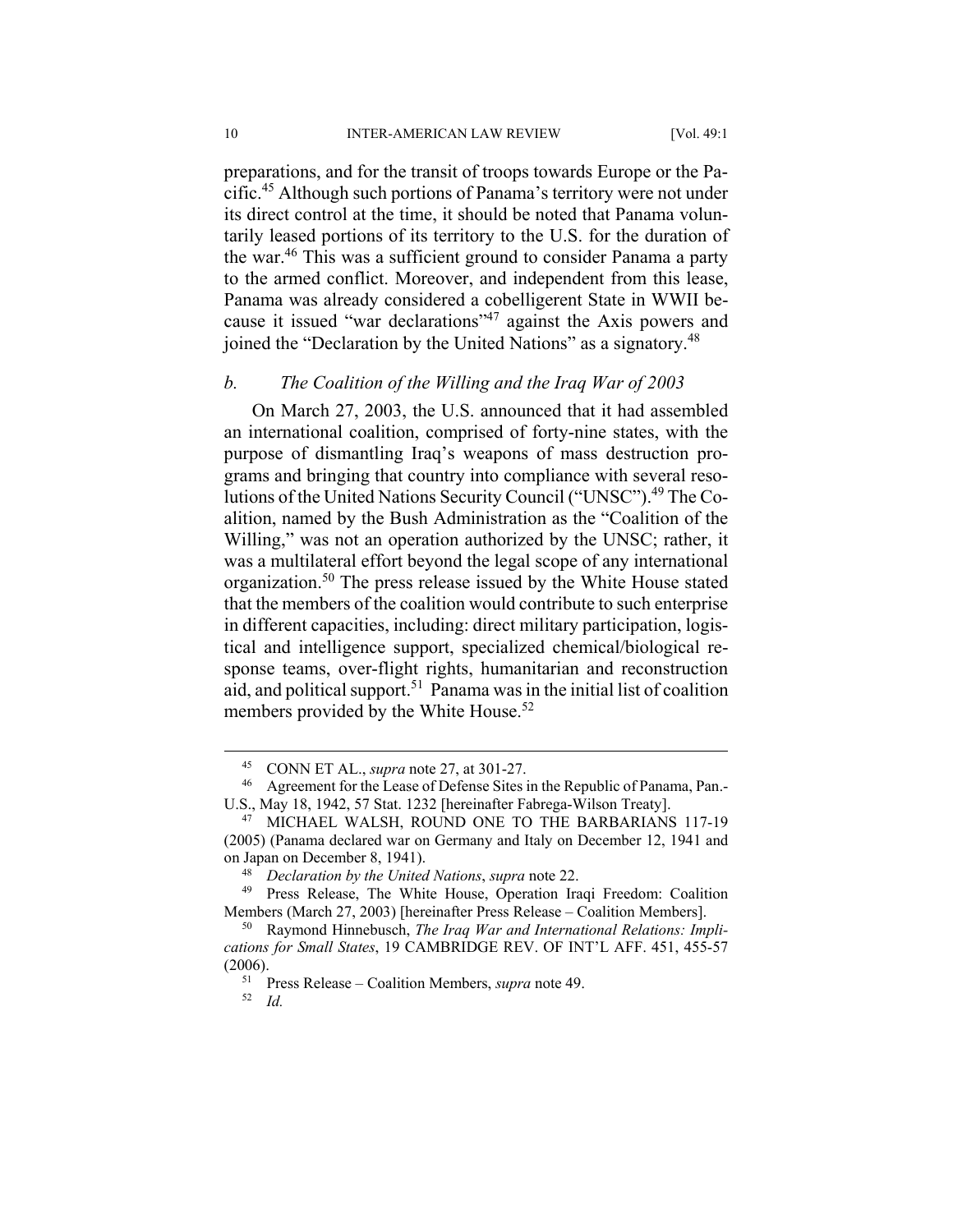#### i. Panama Joins the Coalition of the Willing

By way of a Joint Presidential Declaration,  $53$  issued by the heads of State of Panama, El Salvador, Nicaragua and Honduras, these Central-American States offered their support to the ultimatum proffered by the U.S. against Iraq to disarm and comply with relevant UNSC Resolutions, or assume grave consequences.<sup>54</sup> The Declaration expressed particular regret for Iraq's defiance and material breach of UNSC Resolution 1441.<sup>55</sup> The Heads of State indicated their belief "that now is the defining moment for the Iraqi government to disarm and cease its negative and dilatory attitude that encourages the suspicion of the presence of weapons of mass destruction on its territory."56

Panama's contributions to the coalition remain disputed to this day.57 Although neither Panama nor the U.S. ever specified how the former would contribute to the coalition, data compiled by ProCon<sup>58</sup> suggests that such contribution was limited to political support. There is no reliable evidence proving that Panama gave any type of military, logistical or intelligence support, or even humanitarian aid. $59$ 

The earliest expression of Panama's political support to the Coalition is found in a public statement of March, 2003, in which the then-President Moscoso said to the U.S. government, "my government understands your decision to grant to the Iraqi people the

 <sup>53</sup> *Panamá se suma a aliados en Irak* [*Panama joins allies in Iraq*], EL MERCURIO (Chile), March 24, 2003, http://www.emol.com/noticias/internac-

ional/2003/03/24/107964/panama-se-suma-a-aliados-en-irak.html. 54 *Critican apoyo Centroamericano al ataque a Irak* [*Critics to the Central-American support to the attack against Iraq*], LOS ANDES (Argentina), (March 18, 2003), http://archivo.losandes.com.ar/notas/2003/3/18/un-292581.asp.<br><sup>55</sup> *Id.*<br><sup>56</sup> *Id* 

 $\frac{56}{57}$  *Id.* 

<sup>57</sup> *Accord Id*. (citing reactions from Panamanian political figures). 58 *Coalition Forces in Iraq*, PROCON.ORG (September 1, 2010), http://usiraq.procon.org/view.resource.php?resourceID=000677; ProCon.org, Country Participation in US-led Coalition in Iraq (June 27, 2008), http://usiraq.procon.org/view.additional-resource.php?resourceID=700. 59 David Morrison, *Who's who in the Coalition of the Willing*, LABOUR &

TRADE UNION REVIEW (May 2003), http://www.david-morrison.org.uk/iraq/ coalition-of-willing.htm (all things considered, some member States such as Panama were only "publicly committed" with the goals of the coalition).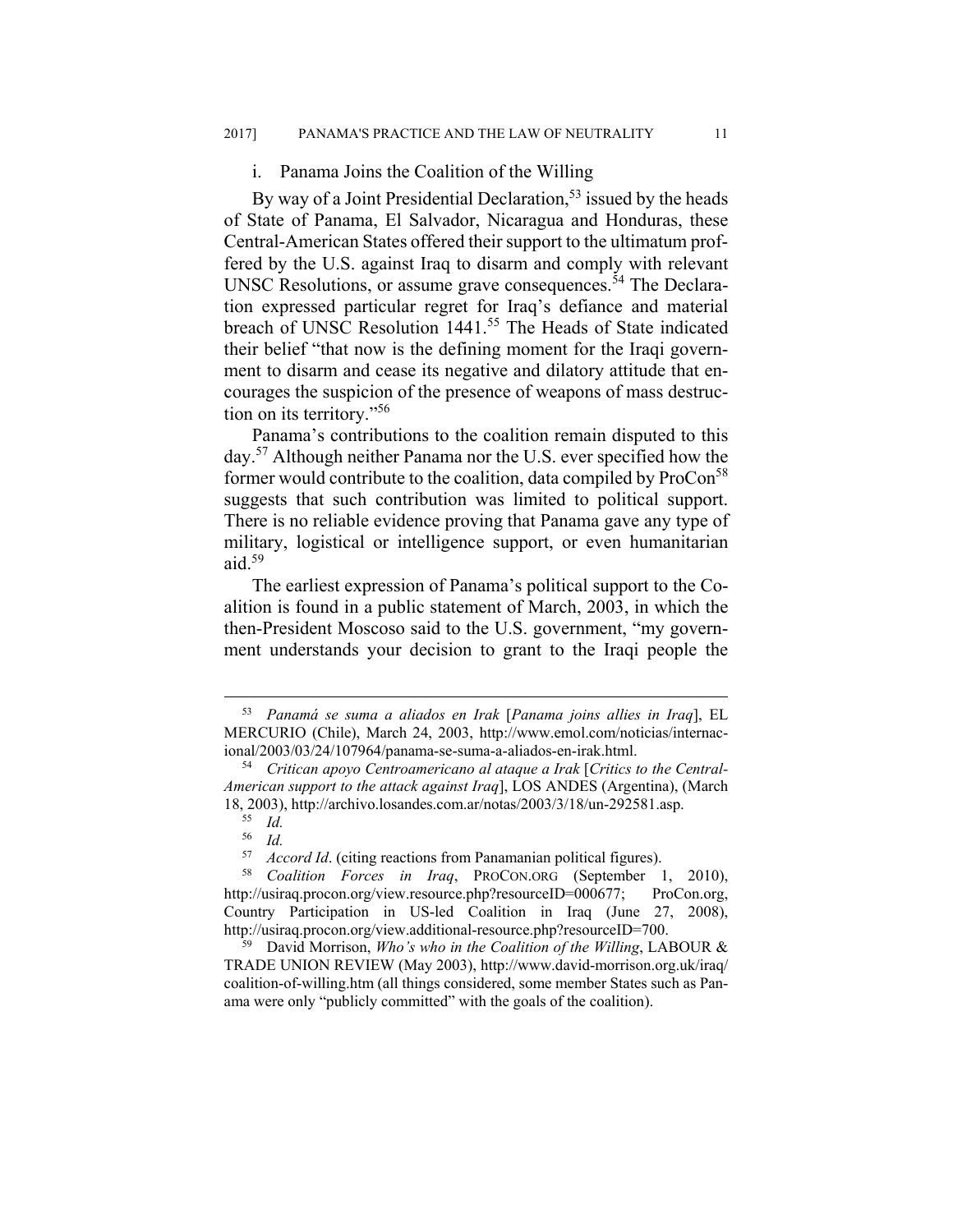chance to enjoy democracy, peace and respect for human rights."60 Records suggest that after December 2003, Panama withdrew from the coalition alongside twelve other States. $61$ 

ii. The 2003 Iraq War as an International Armed Conflict

The Operation "Iraqi Freedom" carried out by the U.S.-led coalition to oust the regime of Saddam Hussein and disarm Iraq of its alleged arsenal of weapons of mass destruction (WMDs) can be considered an International Armed Conflict ("IAC"). According to Common Article 2 of the Geneva Conventions of 1949 ("GCs"), an IAC is any "armed conflict, which may arise between two or more of the High Contracting Parties, even if the state of war is not recognized by one of them."62 In the present case, the U.S., the United Kingdom, Australia and other member states of the coalition, which contributed to the offensive phase of the invasion, were parties to the GCs prior to the initiation of hostilities.<sup>63</sup> Moreover, Iraq ratified

 <sup>60</sup> Press Release, The White House, Operation Iraqi Freedom: Statement of Support from Coalition (March 26, 2003) [hereinafter Press Release – Statement of Support]. 61 *Coalition Forces in Iraq*, PROCON.ORG (September 1, 2010), http://usiraq.

procon.org/view.resource.php?resourceID=000677.<br><sup>62</sup> Geneva Convention for the Amelioration of the Condition of the Wounded and Sick in Armed Forces in the Field, art. 2, Aug. 12, 1949, 75 U.N.T.S. 31 [Hereinafter I Geneva Convention]; Geneva Convention for the Amelioration of the Condition of Wounded, Sick and Shipwrecked Members of Armed Forces at Sea, art. 2, Aug. 12, 1949, 75 U.N.T.S. 85 [Hereinafter II Geneva Convention]; Geneva Convention Relative to the Treatment of Prisoners of War, art. 2, Aug. 12, 1949, 75 U.N.T.S. 135 [Hereinafter III Geneva Convention]; Geneva Convention Relative to the Protection of Civilian Person in Time of War Geneva, art. 2, Aug. 12, 1949, 75 U.N.T.S. 287 [Hereinafter IV Geneva Convention]. 63 *State Parties to the Following International Humanitarian Law and Other* 

*Related Treaties,* INTERNATIONAL COMMITTEE OF THE RED CROSS, https://www.icrc.org/applic/ihl/ihl.nsf/vwTreatiesByCountry.xsp (last visited Nov. 3, 2017).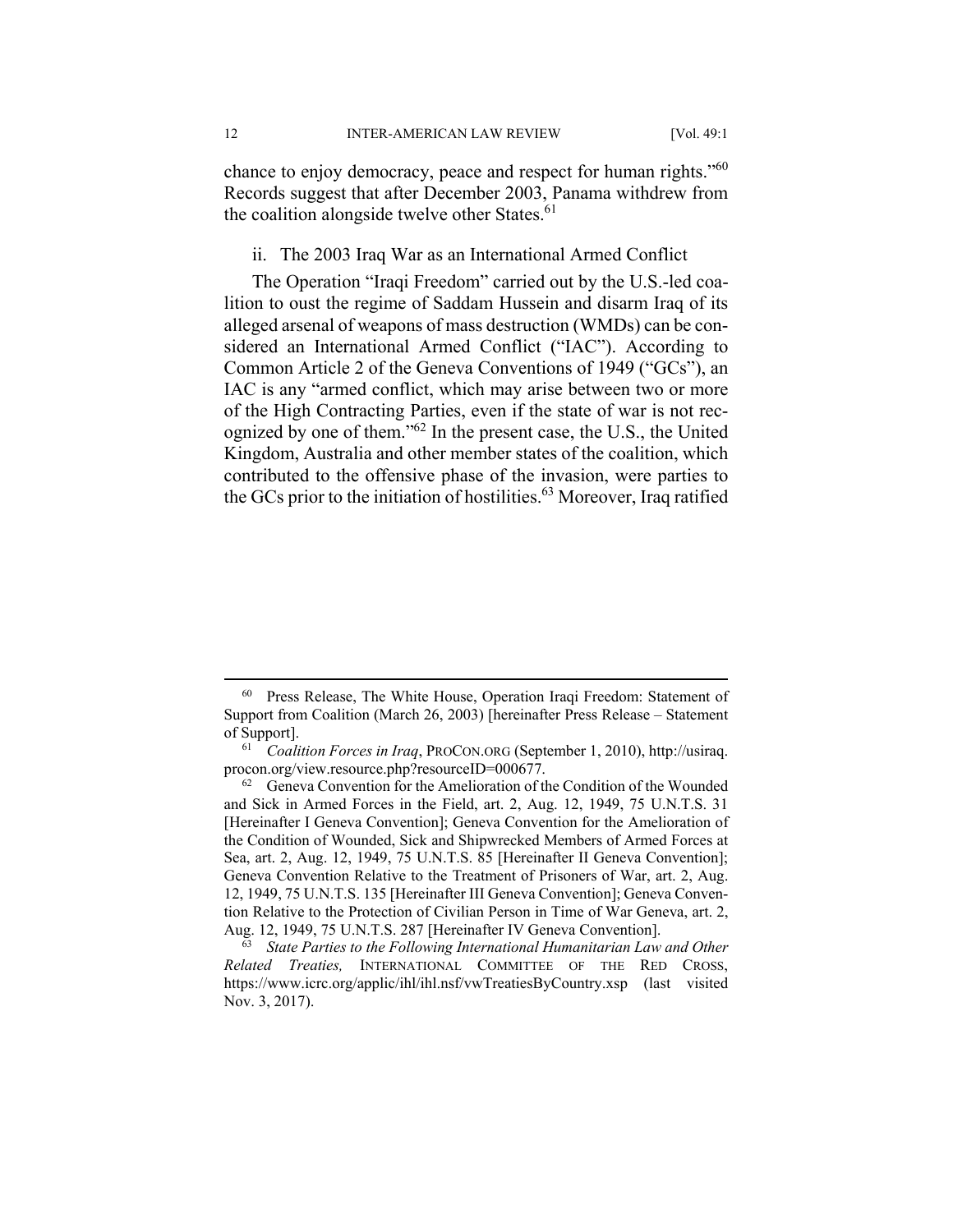the four GCs in February 14,  $1956<sup>64</sup>$  The exercise of military hostilities between the two contending sides was undeniable.<sup>65</sup> Therefore, the conflict's initial phase (invasion and occupation) constituted an IAC.

After the invasion and occupation of Iraq, the UNSC recognized the United Kingdom and the U.S. as occupying powers through resolution 1483 adopted on May 22, 2003. After the end of the occupation, the newly established Iraqi government invited U.S. forces to remain in Iraq's territory under a Status of Forcers Agreement ("SOFA").<sup>66</sup> After the U.S. forces withdrew from Iraq in 2011, a conflict of sectarian character escalated, mostly between Sunni and Shia groups, spreading to neighboring Syria and radicalizing the Syrian Civil War.<sup>67</sup>

## *c. The Global Coalition to Counter ISIL and the Current Situation in Iraq and Syria*

With the resurgence of the Islamic State of Iraq and the Levant ("ISIL" - a former Al-Qaeda affiliate in Iraq) in Iraqi territory and its expansion to neighboring Syria, the situation in the Middle East reached a historical peak in regards to violations of human rights, IHL, and the rule of law.<sup>68</sup> In 2014, ISIL exercised significant control over portions of Syrian and Iraqi territory.69 The situation in Syria has worsened given the ongoing civil war between Bashar Al-Assad's autocratic regime and the dismembered rebel forces.<sup>70</sup> The

 <sup>64</sup> Treaties, State Parties and Commentaries – Iraq, INTERNATIONAL COMMITTEE OF THE RED CROSS, https://www.icrc.org/applic/ihl/ihl. nsf/vwTreatiesByCountrySelected.xsp?xp\_countrySelected=IQ (last visited Nov. 3, 2017). 65 Knut Dörmann & Laurent Colassis, *International Humanitarian Law in the* 

*Iraq Conflict*, 47 GERMAN Y.B. INT'L L. 293, 295 (2004).<br><sup>66</sup> M. Cherif Bassiouni, *Legal Status of US Forces in Iraq From 2003-2008*,

<sup>11</sup> CHI. J. OF INT'L LAW 1, 1-3 (2010).<br><sup>67</sup> CRISTOPHER M. BLANCHARD & CARLA E. HUMUD, CONG.

RESEARCH SERV., R43612, THE ISLAMIC STATE AND U.S. POLICY (2016) [hereinafter The Islamic State and U.S. Policy]. 68 *See*, *e.g*., *Id*.; MICHAEL WEISS & HASSAN HASSAN, ISIS: INSIDE

THE ARMY OF TERROR 126-59 (2015).<br><sup>69</sup> *See Id.* at 3 (territory held by ISIL until January, 2016).<br><sup>70</sup> BLANCHARD & HUMUD, *supra* note 67, at 6-7, 33.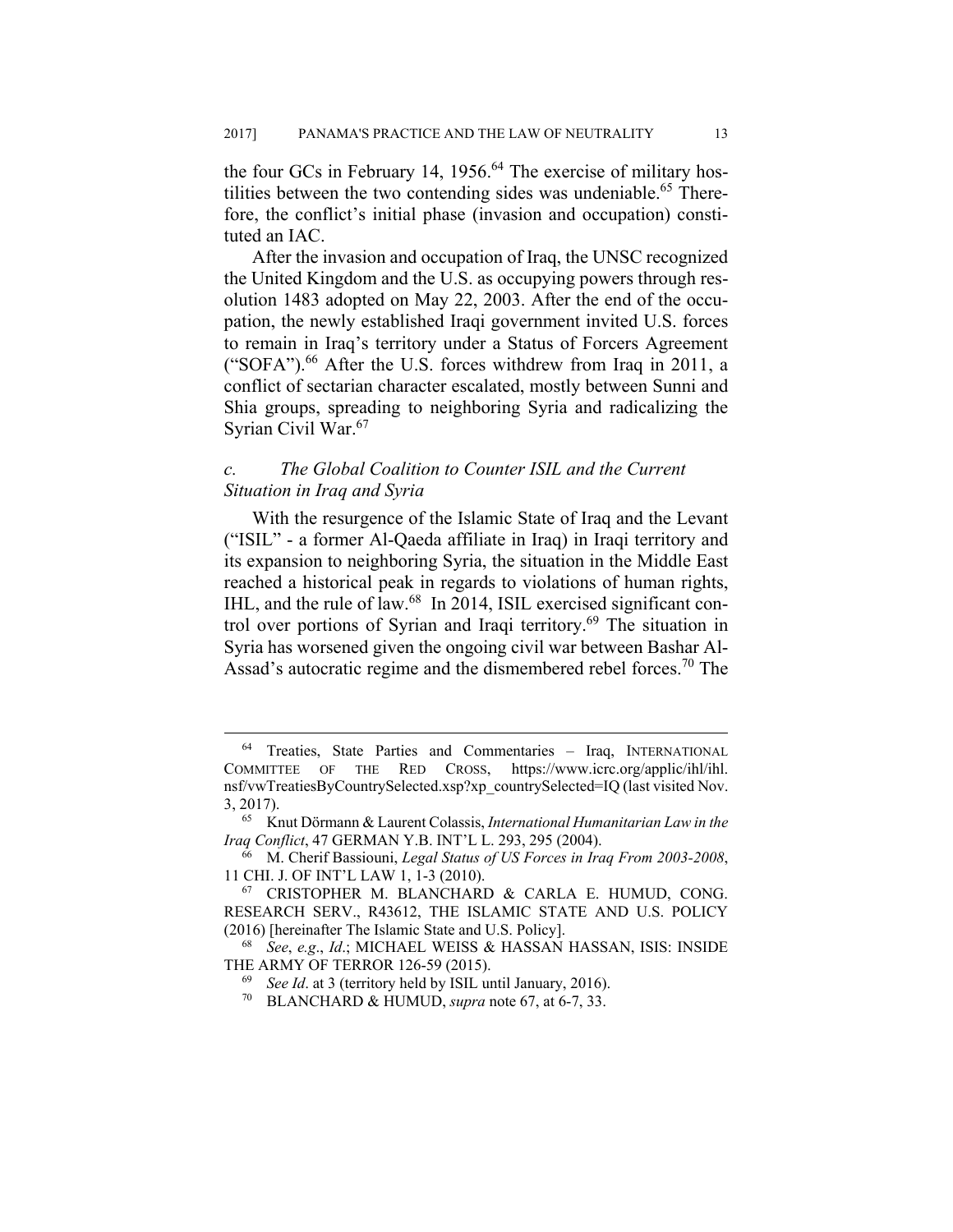presence of Russian and Iranian forces and non-state actors such as Hezbollah further complicates the current situation.<sup>71</sup>

After considering the situation in Iraq and Syria, then-U.S. President Barack Obama announced on September 10, 2014, the formation of a broad international coalition to defeat ISIL, emphasizing: "our objective is clear: We will degrade, and ultimately destroy, ISIL through a comprehensive and sustained counterterrorism strategy."72 Later, announcing that the coalition would act in accordance with "five mutually reinforcing lines of effort," which include: providing military support to partners; impeding the flow of foreign fighters; stopping ISIL's financing and funding; addressing the humanitarian crisis in the region; and exposing ISIL's true nature.<sup>73</sup>

The legal argument for this global coalition's resort to armed force seems unexplained at first glance. Prior to the commencement of the air-strike campaign by the U.S.-led coalition, a letter dated September 23, 2014 from the then-U.S. Permanent Representative to the U.N., Samantha Power to the former U.N. Secretary General, Ban Ki-Moon, provides an interesting legal rationale for the coalition's activities.74 According to Ambassador Power, the U.S. and its allies are acting in exercise of the right to collective self-defense in favor of the Iraqi Government and only against ISIL.<sup>75</sup> The letter states that "Iraq has asked the [U.S.] to lead international efforts to strike ISIL sites and military strongholds in Syria in order to end the continuing attacks on Iraq, to protect Iraqi citizens, and ultimately to enable and arm Iraqi forces to perform their task of regaining control of the Iraqi borders."76 Furthermore, the letter clarifies that the actions of the U.S. and its allies in Syria are directed only against ISIL and because the Syrian Government is "unwilling or unable to prevent the use of its territory for such attacks."<sup>77</sup>

<sup>&</sup>lt;sup>71</sup> *Id.* at 1, 35.<br><sup>72</sup> *The Global Coalition to Counter ISIL*, U.S. DEPARTMENT OF STATE, http://www.state.gov/s/seci/ (last visited Nov. 3, 2017). 73 *Id.*

<sup>74</sup> U.N. SCOR, Letter dated 23 Sept. 2014 from the Permanent Representative of the United States of America to the United Nations addressed to the Secretary-General, U.N. Doc. S/2014/695 (Sept. 23, 2014) [hereinafter U.S.-U.N. Letter]. 75 *Id*. 76 *Id.*

<sup>77</sup> *See*, *e.g.*, *Id.;* Marty Lederman, *The War Powers Resolution and Article 51 Letters Concerning Use of Force in Syria Against ISIL and the Khorasan Group*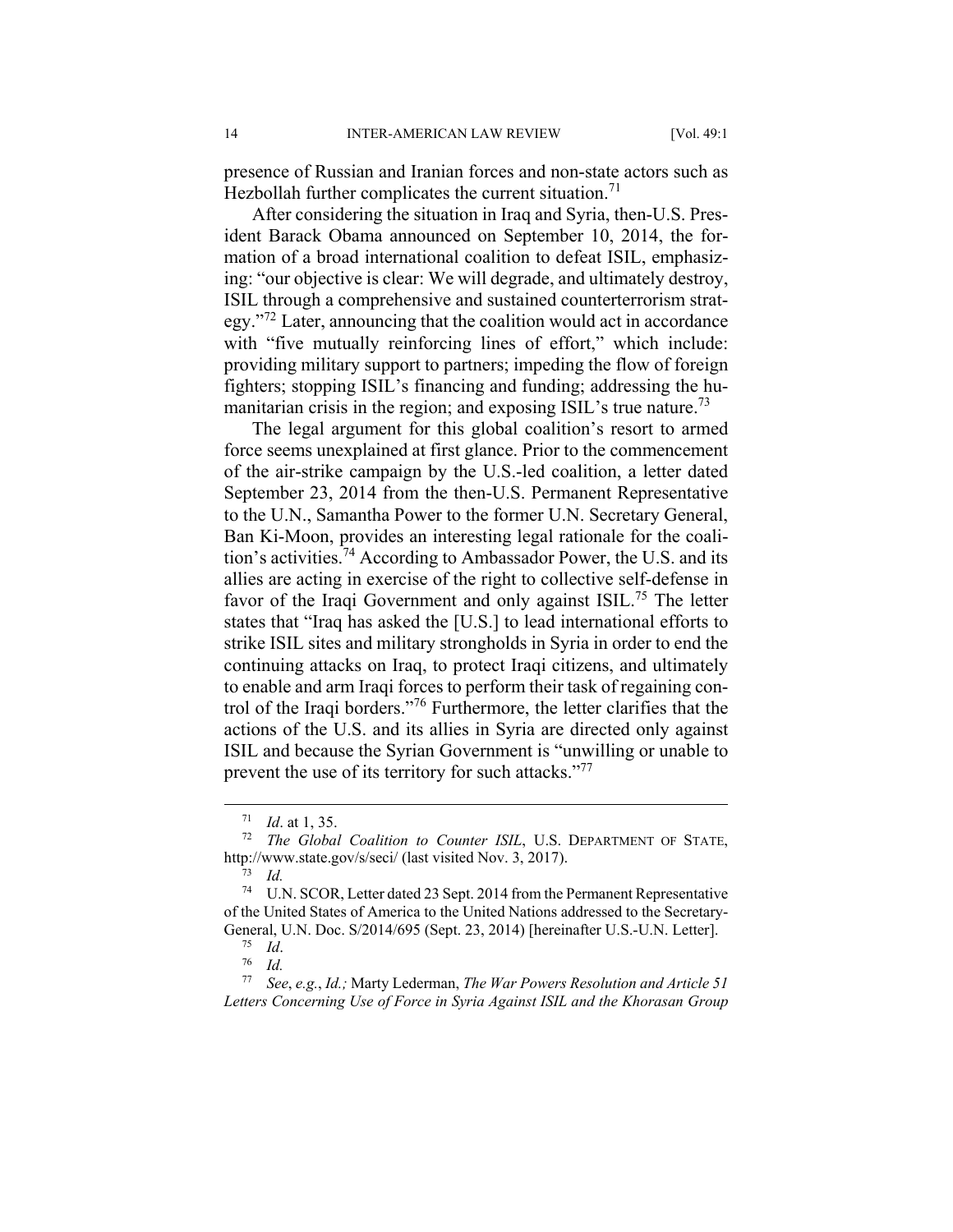#### i. Panama and the Global Coalition to Counter ISIL

Panama is part of this "Global Coalition" alongside sixty-eight other states and four intergovernmental organizations (the North Atlantic Treaty Organization, the European Union, the Arab League and Interpol).78 By way of a press release dated February 5, 2015, Panama's Ministry of Foreign Affairs announced the country's decision to join the coalition against ISIL.<sup>79</sup> Despite failing to specify the nature of its involvement, Panama stated that it had made such a decision without compromising its principles of being a peace-loving nation that promotes dialogue and peaceful coexistence between peoples.80 After several months, another press release specified that Panama's involvement is focused in stopping ISIL's financing and funding, $81$  also asserting that it was not contributing to the coalitions' military activities and hinted at the possibility of providing humanitarian aid to civilians displaced by the conflict.<sup>82</sup> Nonetheless, as early as 2016, Newsweek listed Panama among the "coalition members providing unspecified support."83 Moreover, the coalition's own website fails to specify the type of support that Panama

 $\overline{a}$ 

83 *United We Stand: A Break Down of What Each Member of the International Coalition Allied against ISIS Contributes to the Fight*, NEWSWEEK (SPECIAL EDITION), Feb. 2016, at 72-73 [Hereinafter *United We Stand*].

*<sup>[</sup>UPDATED to add statement of the U.N. Secretary-General]*, JUST SECURITY (Sept. 23, 2014, 3:21 PM), https://www.justsecurity.org/15436/war-powers-resolution-article-51-letters-force-syria-isil-khorasan-group/, (explaining the U.S. position in regards to airstrikes in Syria and the implied endorsement of the airstrikes by the U.N. Secretary-General). 78 *73 Partners*, THE GLOBAL COALITION AGAINST DAESH, http://theglobalco-

alition.org/en/partners/. 79 Press Release, Ministry of Foreign Affairs of Panama, Panamá se une a

coalición de la Comunidad Internacional contra Estado Islámico [Panama joins a coalition of the International Community against the Islamic State] (Feb. 5, 2015) (on file with the Ministry of Foreign Affairs of Panama), http://mire.gob.pa/noticias/2015/02/05/panama-se-une-coalicion-de-la-comunidad-internacional-contra-estado-islamico.<br><sup>80</sup> *Id.*<br><sup>81</sup> Press Releas

<sup>81</sup> Press Release, Ministry of Foreign Affairs of Panama, Panamá apoya esfuerzos para prevenir financiamiento del terrorismo [Panama supports efforts to prevent the financing of terrorism] (Nov. 17, 2015) (on file with the Ministry of Foreign Affairs of Panama), http://mire.gob.pa/noticias/2015/11/17/panamaapoya-esfuerzos-para-prevenir-financiamiento-del-terrorismo. 82 *Id.*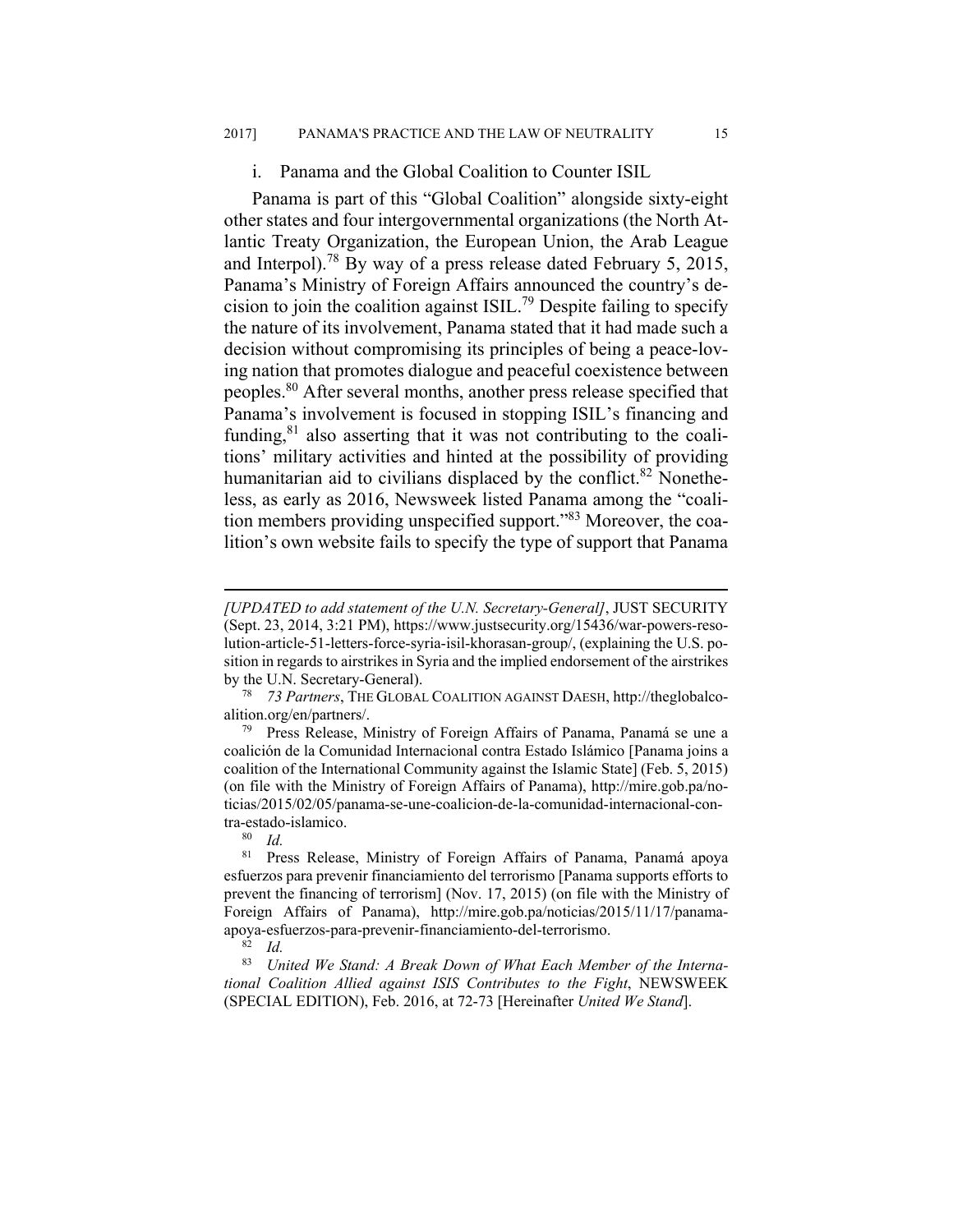is providing.<sup>84</sup> While Panama has consistently clarified that its support to the coalition is non-military in character and mostly limited to countering the financing of ISIL, it remains difficult to reconcile this position with the factual reality.

As specified by its own website, the Global Coalition is unique in its membership, scope and commitment.<sup>85</sup> It has objectives that go beyond the military campaign.86 Nevertheless, it is quite hard to separate these non-military objectives with the military component of the Coalition, when its main objective is both the ideological and military defeat of ISIL. Panama, by joining the Global Coalition, expressed its support for this ultimate end and consequently endorsed, directly or indirectly, the U.S.-led airstrikes in both Iraq and Syria.

It is relevant to note that besides the goal of providing military support to allies, all the other lines of effort can be accomplished by complying with pre-existing international commitments - including binding international instruments.<sup>87</sup> Binding UNSC Resolutions, adopted under Chapter VII of the U.N. Charter, impose on all member-States of the U.N. the obligation to undertake efforts to prevent the flow of foreign fighters to Iraq and Syria, and prevent the financing of terrorist groups, *inter alia* ISIL.<sup>88</sup>

With regard to efforts focused on addressing the humanitarian crisis in the region, it can be argued that all States are authorized to provide humanitarian assistance to civilians and *hors de combat* in armed conflicts. This authorization is derived from the IHL customary rule governing "access for humanitarian relief to civilians in

 <sup>84</sup> *Partners*, THE GLOBAL COALITION AGAINST DAESH, http://theglobalcoalition.org/en/partners/ (last visited Oct. 27, 2017). 85 *Mission*, THE GLOBAL COALITION AGAINST DAESH, http://theglobalcoali-

tion.org/en/mission-en/ (last visited Oct. 27, 2017). 86 *Id.*

<sup>87</sup> *See* Alonso Illueca, *Panamá y la Lucha Mundial Contra el Terrorismo* [Panama and the Global Struggle Against Terrorism], LA ESTRELLA DE PANAMÁ, Feb. 17, 2015.<br><sup>88</sup> *See*, *e.g.*, S.C. Res. 2170 (Aug. 15, 2014); S.C. Res. 2178 (Sept. 24, 2014);

S.C. Res. 2195 (Dec. 19, 2014); S.C. Res. 2199 (Feb. 12, 2015).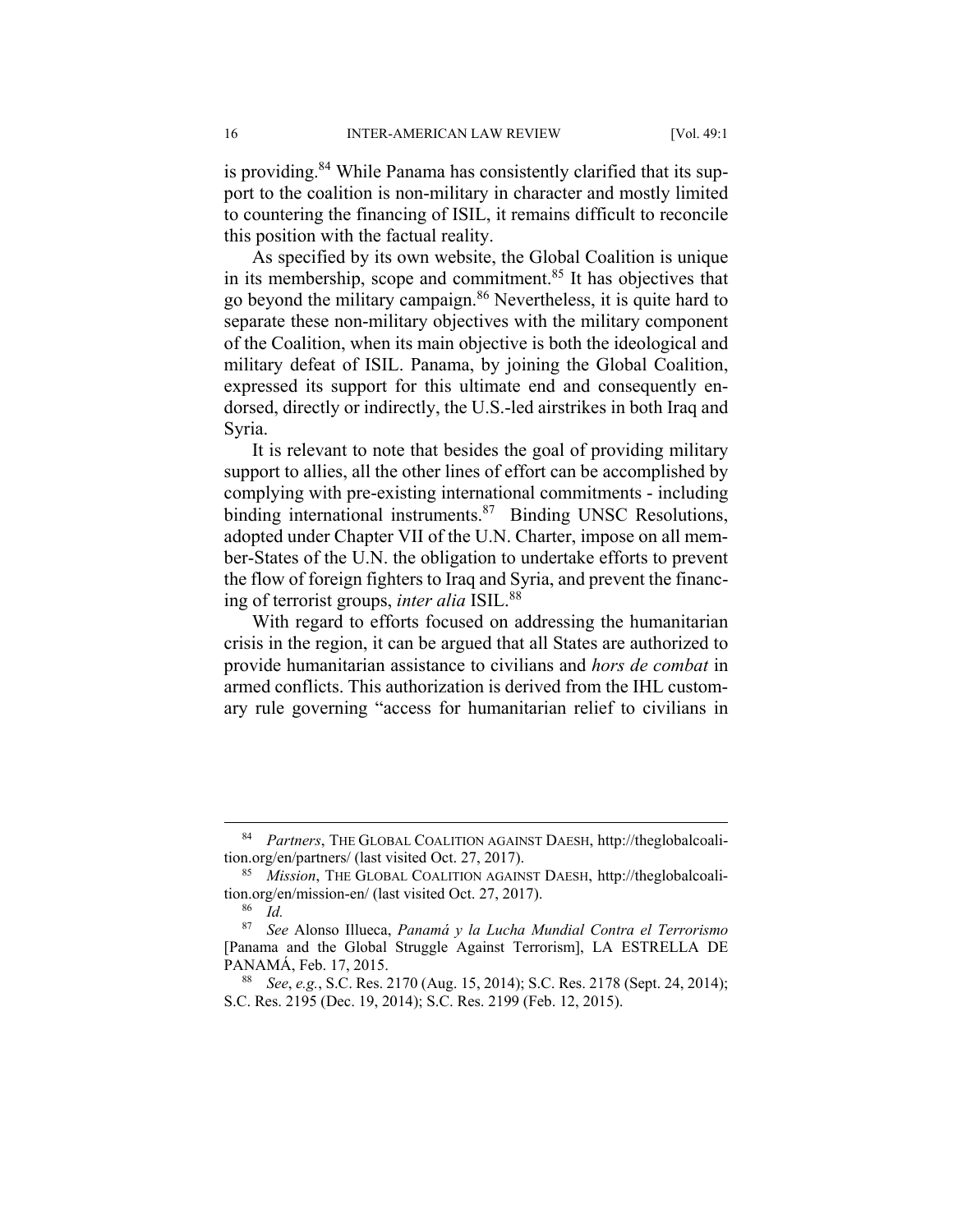need," which is applicable to both international and non-international armed conflicts.<sup>89</sup> Although humanitarian relief functions are primarily exercised by humanitarian organizations such as the International Committee of the Red Cross ("ICRC"), nothing expressly prohibits States from providing such assistance.<sup>90</sup> In any event, the assisting entity or State would need the consent of the State concerned, and the assistance provided must be both impartial and nondiscriminatory.<sup>91</sup> Lastly, this authorization could also find its basis in the duty to ensure respect, protection, and human treatment for individuals no longer or not participating in hostilities derived from common article 3 of the GCs.<sup>92</sup>

Considering that the coalition lacks a founding legal document, it is challenging to ascertain when one of its leading member-States is acting in its personal capacity or on behalf of the broader membership. This point is illustrated by the recent Gulf diplomatic crisis were some States, *inter alia,* Saudi Arabia, the United Arab Emirates and Bahrain (all members of the Coalition) broke diplomatic ties with Qatar (also a member) for supposedly financing terrorism (one of the objectives which the coalition is supposed to counter).  $93$ Responding to this, the U.S. Air Force's Central Command spokesperson stressed that the U.S. "and the coalition are grateful to the

 <sup>89</sup> JEAN-MARIE HENCKAERTS & LOUISE DOSWALD-BECK, CUSTOMARY INTERNATIONAL HUMANITARIAN LAW 193-94 (Cambridge Univ. Press, 2005).<br><sup>90</sup> *Id.* at 196.<br><sup>91</sup> *Id.* at 196-97.<br><sup>92</sup> *See*, I Geneva Convention, *supra* note 62, at art. 3; II Geneva Convention,

*supra* note 62, at art. 3; III Geneva Convention, *supra* note 62, at art. 3; IV Geneva Convention, *supra* note 62, at art. 3, 23, 38, 39; Protocol Additional to the Geneva Conventions of 12 August 1949, and relating to the Protection of Victims of Non-International Armed Conflicts, art. 18, June 8, 1977, 1125 U.N.T.S. 609 [hereinafter II Additional Protocol]. *Accord*, Ruth A. Stoffels, *Legal regulation of humanitarian assistance in armed conflict: Achievements and gaps*, 86 IRRC 515, 518-20, 537-38 (2004) (discussing the right of third states to provide humanitarian assistance in armed conflicts and what to do when such right is denied by one of the parties to the conflict).<br><sup>93</sup> Patrick Wintour, *Gulf plunged into diplomatic crisis as countries cut ties* 

*with Qatar*, THE GUARDIAN (June 5, 2017), https://www.theguardian.com/world/2017/jun/05/saudi-arabia-and-bahrain-break-diplomatic-tieswith-qatar-over-terrorism.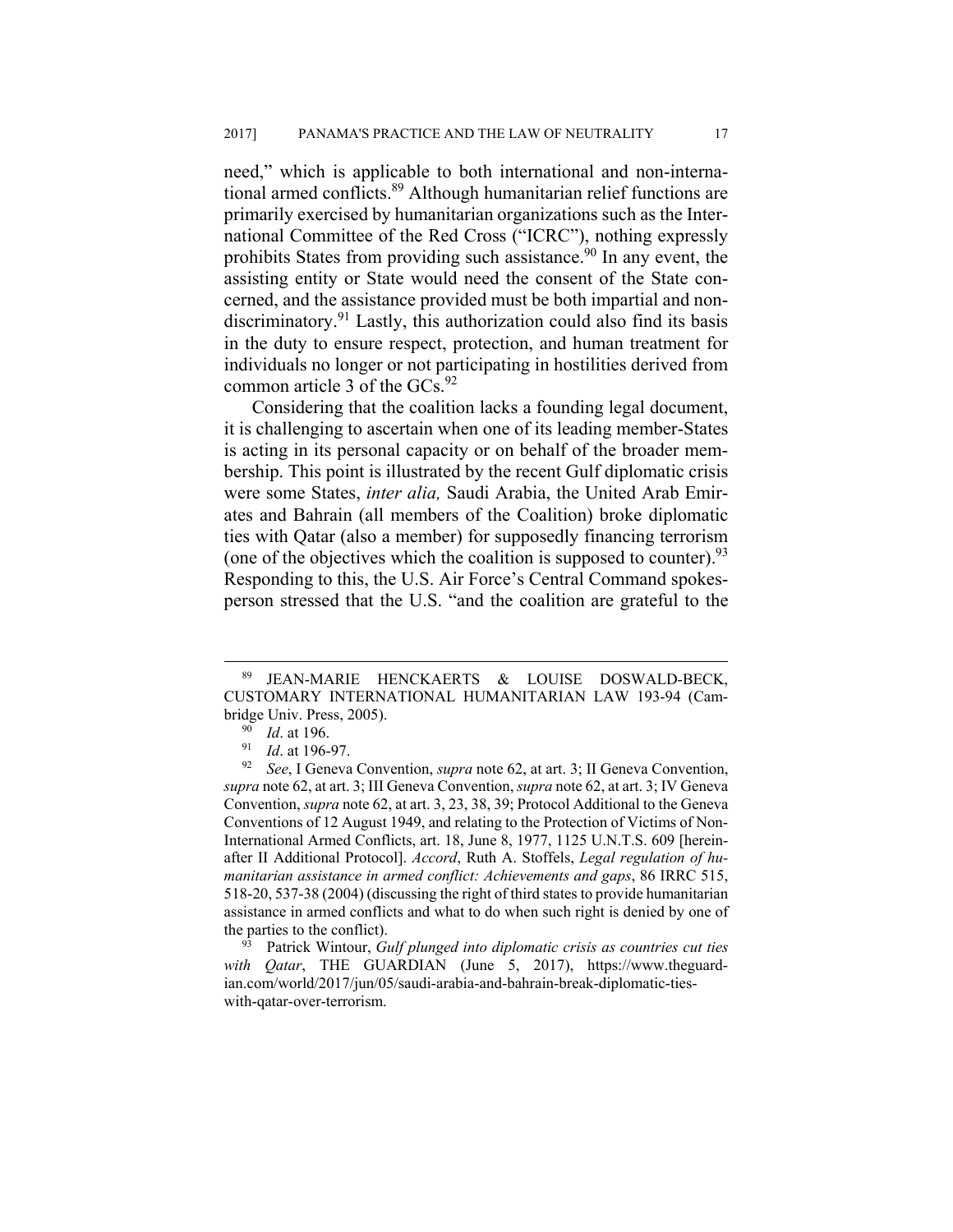18 INTER-AMERICAN LAW REVIEW [Vol. 49:1]

Qataris for their long-standing support of our presence and their enduring commitment to regional security."<sup>94</sup> In this sense, it seems difficult to reconcile the 'apparent' collective position of the coalition members with actions and reasoning of Saudi Arabia, the United Arab Emirates and Bahrain.

ii. The Coalition's Conflict with ISIL as a Non-International Armed Conflict

The characterization of the Coalition's ongoing conflict with ISIL is a complicated affair given the plurality of actors involved (State and non-State). <sup>95</sup> If we rely on Ambassador Power's rationale,<sup>96</sup> the conflict with ISIL can be categorized as a non-international armed conflict ("NIAC") with a transnational character. Within the meaning of Common Article 3 to the GCs, which reads that NIACs are "armed conflicts not of an international character occurring in the territory of one of the High Contracting Parties".<sup>97</sup> This definition explains that if a conflict within the territory of a State party to the GC is not an IAC, i.e. between two or more of the High Contracting Parties of the GCs, it could *prima facie* be considered a NIAC.

In the case at hand, the situation in Syria and Iraq can be qualified separately and *prima facie* as NIACs, as both States are facing a military threat from non-State actors within their own territory (ISIL in the case of Iraq, and ISIL and other non-State actors in Syria).<sup>98</sup> As mentioned before, Iraq is a party to the GCs since  $1956<sup>99</sup>$  while Syria has been a State party since November 2,

 <sup>94</sup> *Id.*

<sup>95</sup> *See*, *e.g.*, Julia Zorthian, *Who's Fighting Who in Syria*, TIME (Oct. 7, 2015); *Islamic State and the crisis in Iraq and Syria in maps*, BBC (Oct. 21, 2017), http://www.bbc.com/news/world-middle-east-27838034.<br><sup>96</sup> U.S.-U.N. Letter, *supra* note 74.<br><sup>97</sup> See, I Geneva Convention, *supra* note 62, at art. 3; II Geneva Convention,

*supra* note 62, at art. 3; III Geneva Convention, *supra* note 62, at art. 3; IV Geneva Convention, *supra* note 62, at art. 3.<br><sup>98</sup> See, Terry D. Gill, *Classifying the Conflcit in Syria*, 92, INT'L STUD. 353,

<sup>373-74 (2015);</sup> CHRISTINE CHINKIN & MARY KALDOR, INTERNATIONAL LAW AND NEW WARS 246-48 (2017). 99 *Treaties, State Parties and Commentaries – Iraq*, *supra* note 64.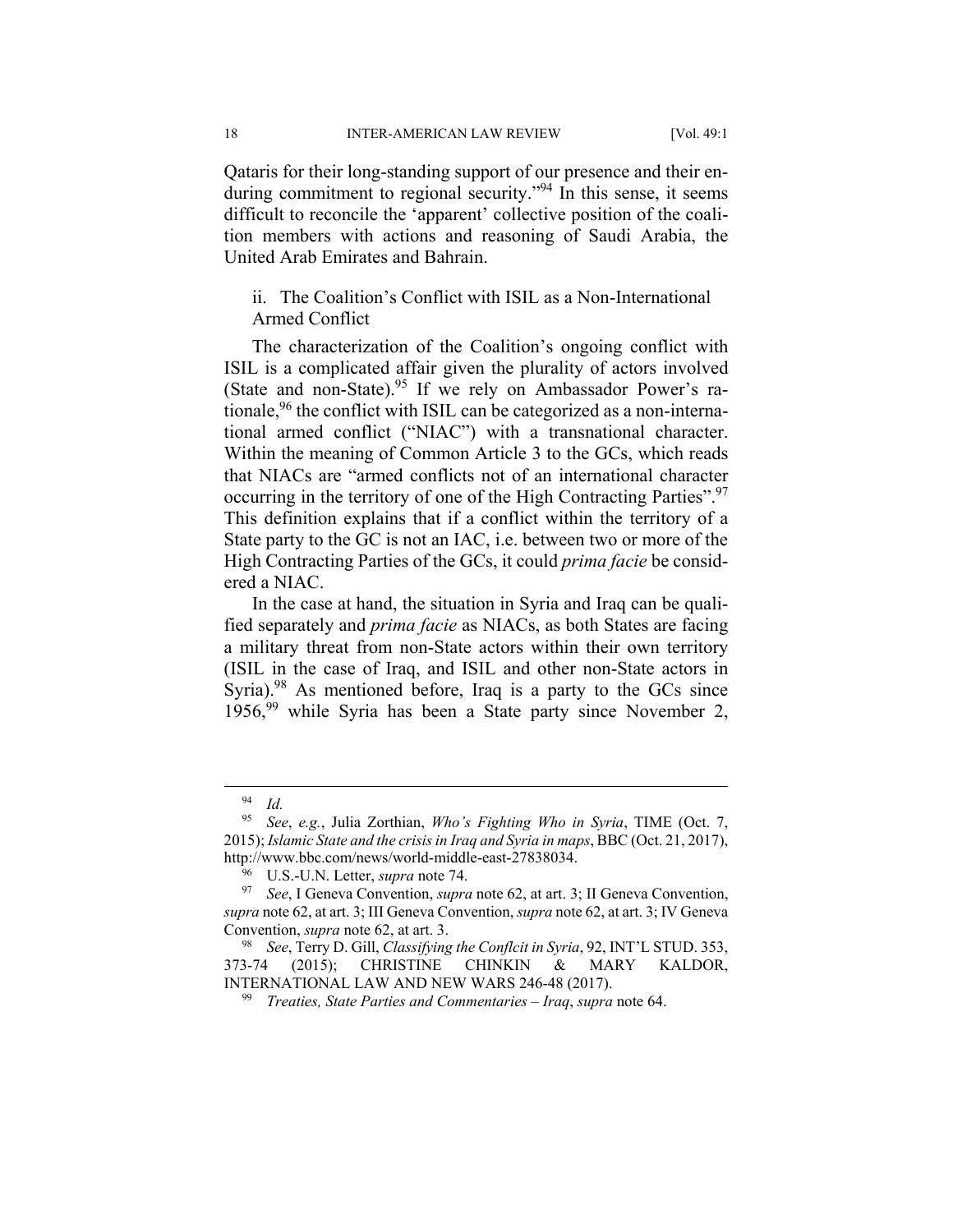1953.100 Therefore, drawing upon GCs' mutually exclusive definitions of IACs and NIACs, both conflicts could be characterized as NIACs.

The International Criminal Tribunal for the Former Yugoslavia ("ICTY") in the jurisdiction phase of *Prosecutor v. Tadic* determined that a NIAC exists "whenever there is . . . protracted armed violence between governmental authorities and organized armed groups or between such groups within a State."101 In *Tadic*, the ICTY stated that for the purposes of distinguishing between armed conflicts (within the meaning of Common Article 3) and other less serious forms violence (internal disturbances and tensions), the test provided by Article 1 of Additional Protocol II ("AP II") is accepted.102 This test provides that a conflict can be characterized as a NIAC whenever the following criteria are met: the hostilities must reach a minimum level of intensity and the parties to the conflict must possess organized military forces.<sup>103</sup>

The conflicts in Syria and Iraq also seem to fall beneath the scope of the more restrictive definition of NIAC provided by AP II.104 AP II introduces, *inter alia*, a requirement of territorial control for the non-state actor party to the conflict, in order to carry out "sustained and concerted military operations."<sup>105</sup> Given that Syria and Iraq are not parties to AP II,  $106$  its direct application by way of treaty law remains questionable.<sup>107</sup> Nonetheless, most of AP II provisions

<sup>100</sup> *Treaties, State Parties and Commentaries – Syria*, INTERNATIONAL COMMITTEE OF THE RED CROSS, https://www.icrc.org/applic/ihl/ihl. nsf/vwTreatiesByCountrySelected.xsp?xp\_countrySelected=SY (last visited Nov. 3, 2017).<br><sup>101</sup> Prosecutor v. Tadic, Case No. IT-94-1-I, Decision on Motion for Interloc-

utory Appeal on Jurisdiction, ¶ 70 (Int'l Crim. Trib. for the Former Yugoslavia

Oct. 2, 1995).<br><sup>102</sup> Prosecutor v. Tadic, Case No. IT-94-1-T, Judgment and Opinion, ¶ 561-68 (Int<sup>2</sup>l Crim. Trib. for the Former Yugoslavia May 7, 1997).<br><sup>103</sup> *Id.*<br><sup>104</sup> See II Additional Protocol, sunga note 92, at art. 1

<sup>104</sup> *See* II Additional Protocol, *supra* note 92, at art. 1. 105 *Id.*

<sup>106</sup> *Treaties, State Parties and Commentaries – Iraq*, *supra* note 64; Treaties, State Parties and Commentaries – Syria, *supra* note 100.<br><sup>107</sup> Vienna Convention on the Law of Treaties, art. 34, *opened for signature* 

May 23, 1969, 1155 U.N.T.S. 331 (entered into force Jan. 27, 1980).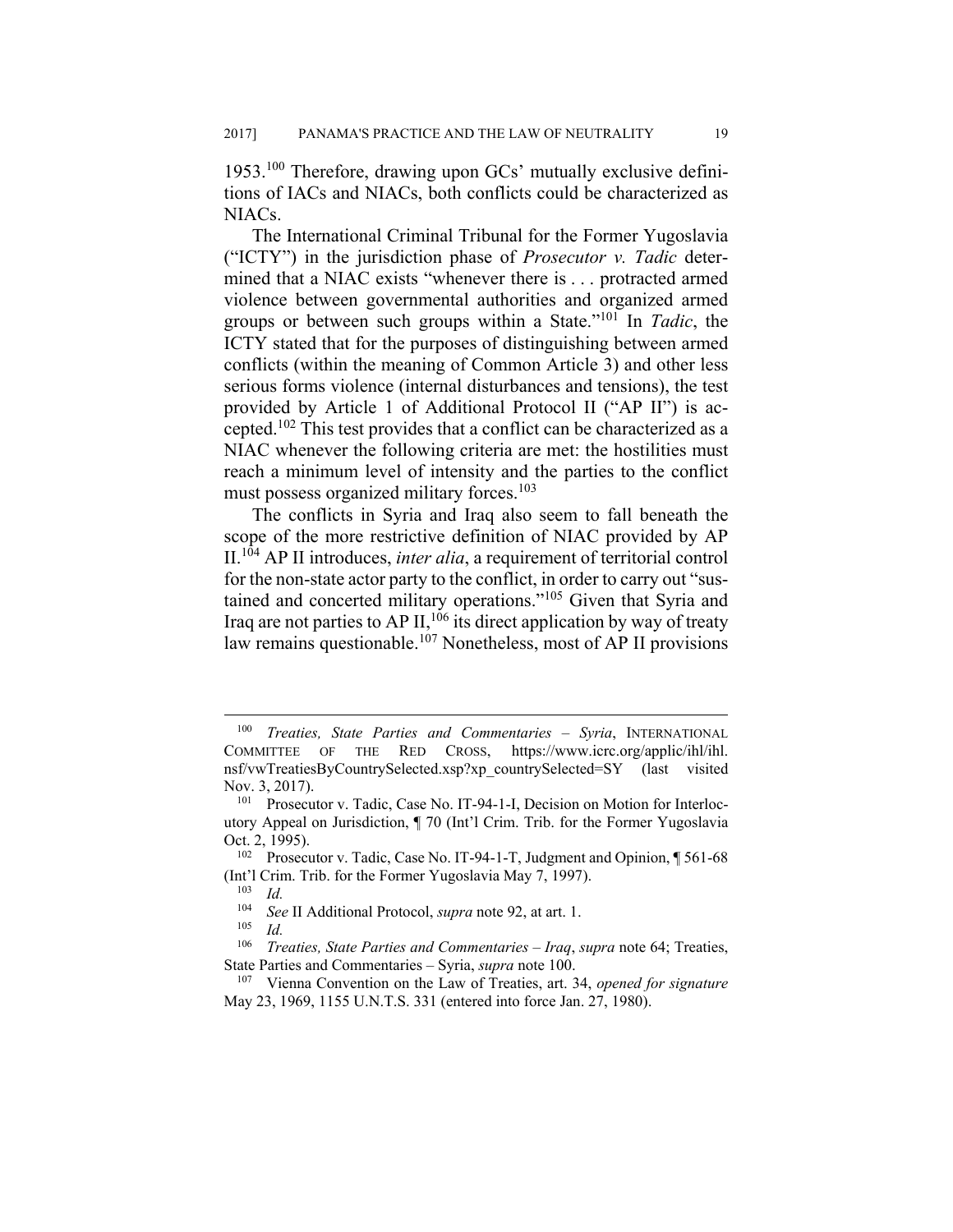are considered part of customary international law,<sup>108</sup> or applied as a matter of policy.

As recognized in Ambassador Power's letter, the Iraqi government does not control its borders and it is subject to "continuing" attacks from ISIL.<sup>109</sup> The letter also acknowledges that ISIL possesses several strongholds in Syria.110 Besides this letter, other sources recognize the control that ISIL exercises over significant parts of Iraqi and Syrian territory.<sup>111</sup> The fact that ISIL exercises control over portions of territory and constantly engages in military hostilities with different forces provides support to the theory that both conflicts have reached the threshold of a NIAC.<sup>112</sup>

## iii. The Coalition's Activities in Syria as an International Armed Conflict

As already stated, an IAC exists whenever one State resorts to any form of armed force against another State. When an international coalition uses force against a non-State armed group within the territory of another State, with the explicit consent of the territorial State, there is no IAC.113 However, if the consent of the State in question is absent then the conflict might be considered an IAC.<sup>114</sup>

<sup>108</sup> Jean-Marie Henckaerts, *Study on customary international humanitarian law: A contribution to the understanding and respect for the rule of law in armed conflict*, 87 INT'L REV. OF THE RED CROSS 175, 188 (2005).<br><sup>109</sup> U.S.-U.N. Letter, supra note 74.<br><sup>110</sup> *Id* 

<sup>111</sup> *See, e.g.*, BLANCHARD & HUMUD, *supra* note 67, at 1-6; JESSICA LEWIS MCFATE, THE ISIS DEFENSE IN IRAQ AND SYRIA:

COUNTERING AN ADAPTIVE ENEMY 8-12 (2015). 112 Gill, *supra* note 98, at 373-77. 113 *See, e.g.,* Dapo Akande & Zachary Vermeer, *The Airstrikes against Islamic State in Iraq and the Alleged Prohibition on Military Assistance to Governments in Civil Wars*, EJIL: TALK! (Feb. 2, 2015), https://www.ejiltalk.org/the-airstrikes-against-islamic-state-in-iraq-and-the-alleged-prohibition-on-military-assistance-to-governments-in-civil-wars/; Laura Visser, *Russia's Intervention in Syria*, EJIL: TALK! (Nov. 25, 2015), https://www.ejiltalk.org/russias-intervention-in-syria/ (explaining intervention by invitation under international law); HELEN DUFFY, THE 'WAR ON TERROR' AND THE FRAMEWORK OF

INTERNATIONAL LAW 308-09 (2d ed. 2015). 114 J.K. Kleffner, *Scope of Application of International Humanitarian Law*, THE HANDBOOK OF INTERNATIONAL HUMANITARIAN LAW 44 (Dieter Fleck ed., 2013).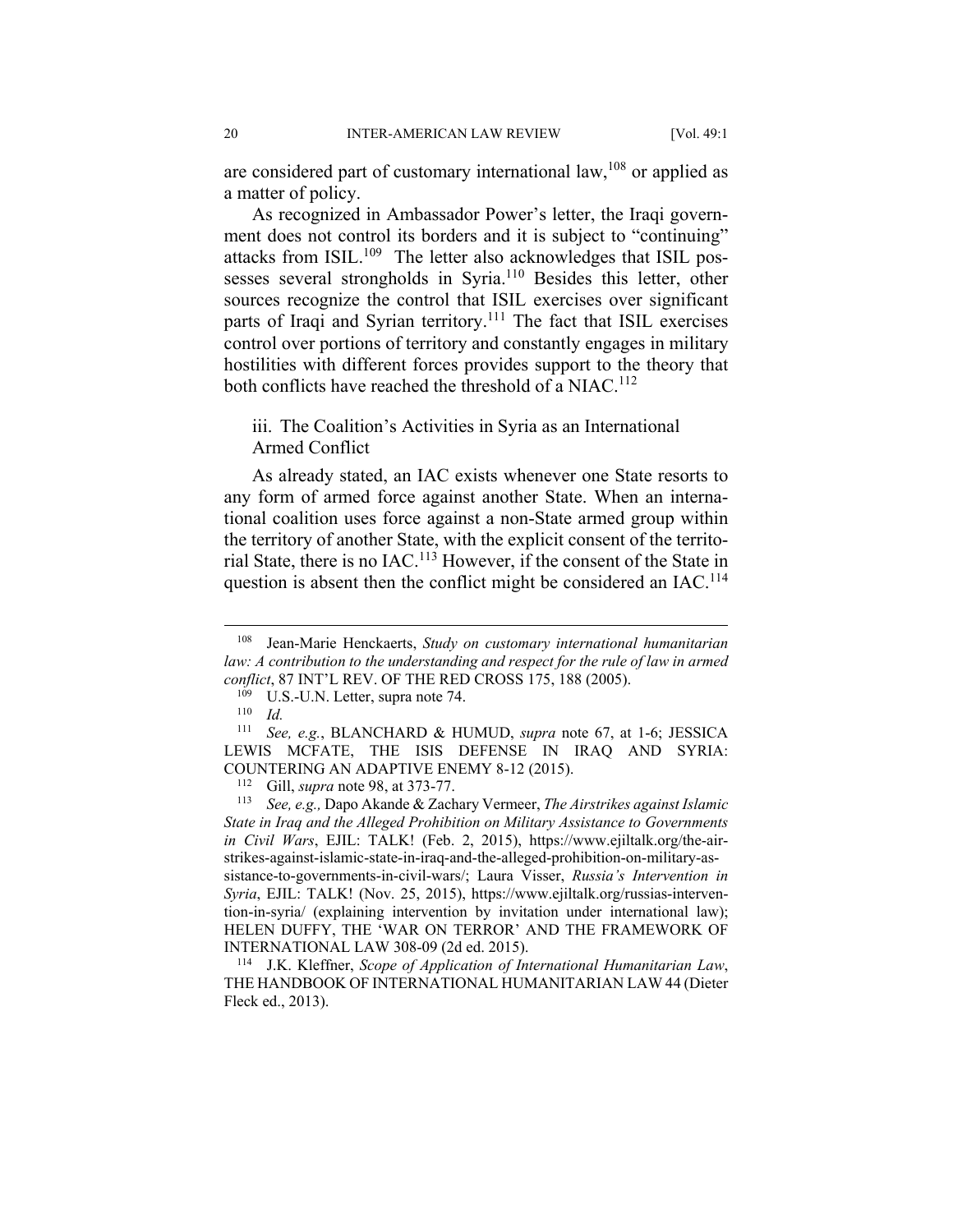Dapo Akande and Marko Milanovic argue that, absent the consent of the territorial State, the active exercise of hostilities between a foreign State and a non-State actor in the territory of another State (the territorial State) would activate the application of laws governing IACs between the foreign State and the non-State actor.<sup>115</sup> Akande in one of his scholarly dispositions explains that this position finds support, *inter alia*, in scholarly writings and the jurisprudence of national and international tribunals,  $116$  including the International Court of Justice.<sup>117</sup>

Currently, the U.S.-led coalition engages in attacks against ISIL in Syrian territory without the consent of the Syrian government (led by Al-Assad). Recently, the U.S. executed a punitive airstrike against a Syrian air force base.<sup>118</sup> The rationale offered was that the attack on regime troops within Syrian jurisdiction was justified because it intended to punish and deter the future use of chemical weapons in the context of the Syrian civil war.<sup>119</sup> In light of these new facts and the legality of the aforementioned rationale, could the situation between Syria and the U.S. be characterized as an IAC? Notwithstanding the "unwilling or unable" doctrine, if Syria considers that the coalition's ongoing airstrikes violate its sovereignty, the IAC claim may have a legal basis.

<sup>115</sup> Marko Milanovic, *What Exactly Internationalizes an Internal Armed Conflict?*, EJIL: TALK! (May 7, 2010), https://www.ejiltalk.org/what-exactly-internationalizes-an-internal-armed-conflict/; Dapo Akande, *Are Extraterritorial Armed Conflicts with Non-State Groups International or Non-International?*, EJIL TALK! (Oct. 18, 2011), https://www.ejiltalk.org/are-extraterritorial-armedconflicts-with-non-state-groups-international-or-non-international/. 116 Dapo Akande, *Classification of Armed Conflicts: Relevant Legal Con-*

*cepts*, *in* INTERNATIONAL LAW AND THE CLASSIFICATION OF CONFLICTS 32, 70-79 (Elizabeth Wilmshurst ed., 2012). 117 Armed Activities on the Territory of the Congo (Dem. Rep. of the Congo

v. Uganda), Judgment, 2005 I.C.J. Rep. 168, ¶163. 118 Nadia Khomami & Jamie Grierson, *US military strikes on Syria*, THE

GUARDIAN, Apr. 7, 2017, https://www.theguardian.com/world/2017/apr/07/usairstrikes-on-syria-donald-trump-what-we-know-so-far. 119 *Id.*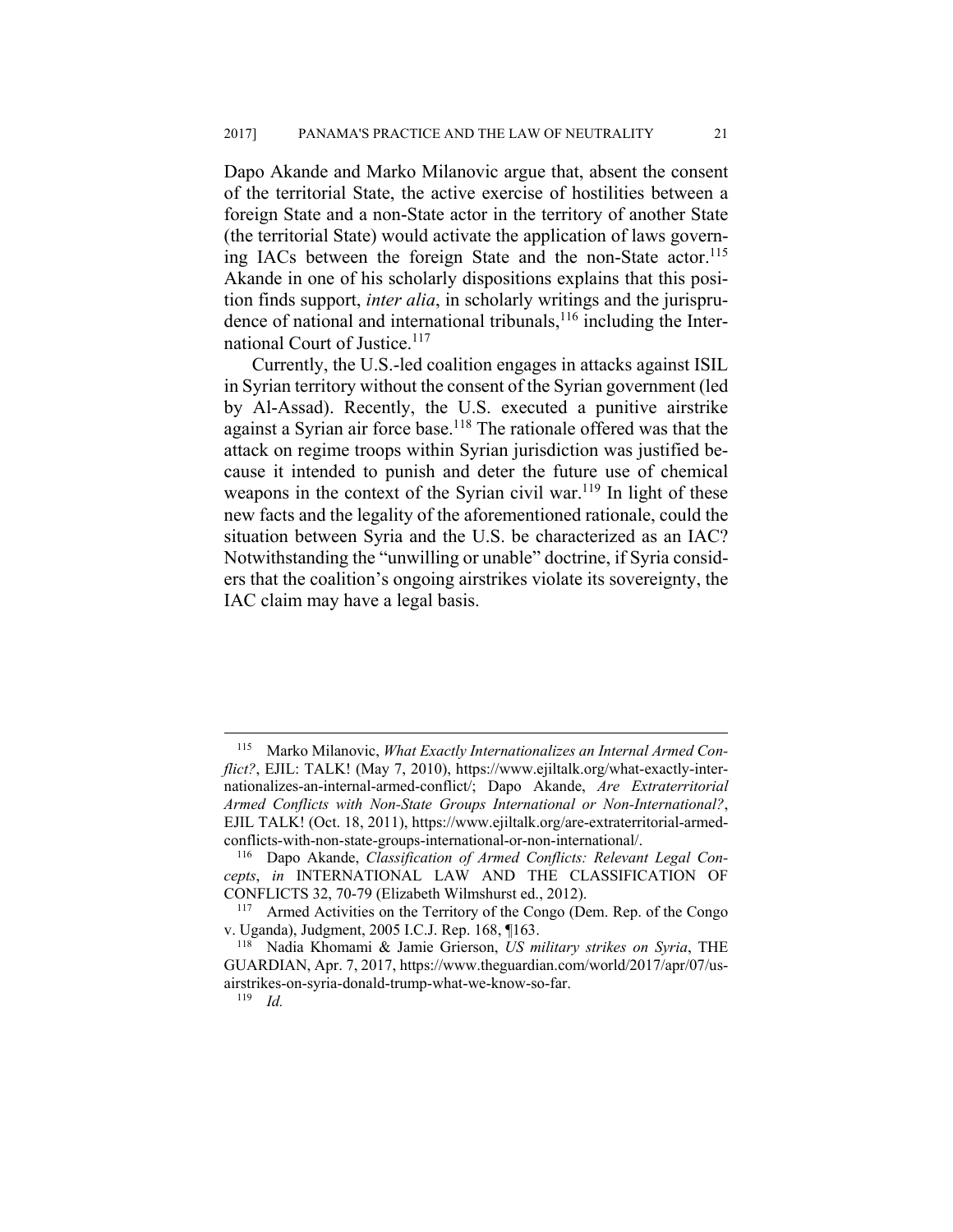#### 22 INTER-AMERICAN LAW REVIEW [Vol. 49:1]

## III. THE LAW OF NEUTRALITY IN INTERNATIONAL HUMANITARIAN LAW

Traditionally, the law of neutrality in IHL distinguishes between two types of States: neutral and belligerent.<sup>120</sup> Belligerents States are those engaged in hostilities, while neutral States are those not taking part in hostilities.<sup>121</sup> This part of IHL is governed by customary international law<sup>122</sup> and the following conventions: The Hague Convention (V) on Neutral Powers in case of War on Land  $(1907)^{123}$ and the Hague Convention (XIII) on Neutral Powers in Naval War  $(1907).^{124}$ 

With the adoption of the U.N. Charter, the law of neutrality underwent significant setbacks.<sup>125</sup> One of the principles of the U.N. Charter requires all member States to provide assistance to the organization at all times and refrain from providing assistance to any State on which the U.N. is taking any type of action (preventive or enforcement).<sup>126</sup> Moreover, Article 25 of the U.N. Charter establishes the binding character of UNSC resolutions on all member states, in particular the resolutions adopted under Chapter VII. If the Council dictates enforcement measures (including the resort to armed force) States are obliged to comply with them, notwithstanding the laws of neutrality, i.e., the concept of neutrality as a "permissive legal status."127 Reflecting on this, Maria Gavouneli notes that in the U.N. collective security system the idea of "neutral unilateralism" remains foreign.<sup>128</sup> She also recognizes that in the U.N.

<sup>120</sup> COMMANDER'S HANDBOOK, *supra* note 8, at 365. 121 *Id.*

<sup>&</sup>lt;sup>122</sup> *Id.* at 367. **123** The Hague Convention (V) on Neutral Powers in case of War on Land arts.

<sup>5, 10.</sup> Oct. 18, 1907 [Hereinafter The Hague Convention (V)].<br><sup>124</sup> The Hague Convention (XIII) on the Rights and Duties of Neutral Powers

in Navel War art. 6, Oct. 18, 1907 [Hereinafter The Hague Convention (XIII)].<br><sup>125</sup> COMMANDER'S HANDBOOK, *supra* note 8, at 368-69.<br><sup>126</sup> U.N. Charter art. 2 ¶5.<br><sup>127</sup> See, e.g., THE COMMANDER'S HANDBOOK, *supra* note 8,

*Neutrality*, ENCYCLOPEDIA BRITANNICA, https://www.britannica.com/topic/neutrality.<br><sup>128</sup> Maria Gavouneli, *Neutrality – A Survivor?*, 23 THE EUR. J. OF INT'L L.

<sup>267, 270 (2012).</sup>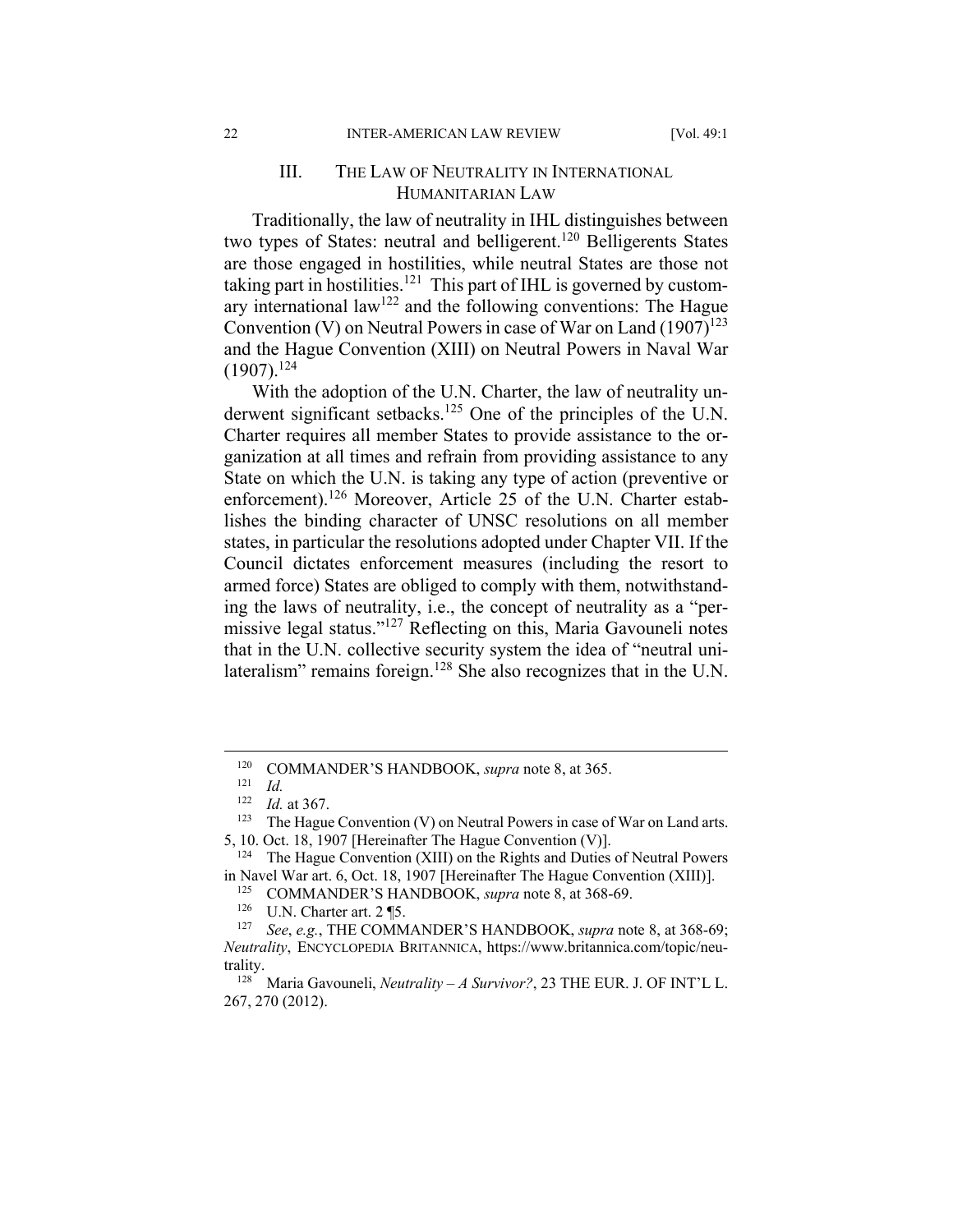system there will always be room for decentralized action.<sup>129</sup> Gavouneli concludes that in these few cases where "the UN member states fail to respond adequately and sufficiently in terms of both time and substance,"<sup>130</sup> some fragments of the law of neutrality will play an auxiliary role in the law of armed conflict.<sup>131</sup> The latter states that whenever the UNSC has not adopted any type of measure and where there is an armed conflict, the U.N. Member States are free to maintain their status as neutral powers. $132$ 

A similar argument arises in the case of collective security arrangements, such as the North Atlantic Treaty<sup>133</sup> and the Rio Treaty,134 which establish that an armed attack against one Member State constitutes an armed attack against all members. In such cases and if the treaty in question is invoked, States' parties are theoretically obliged to provide assistance and exercise the right to individual or collective self-defense against the aggressor in accordance with the provisions established in the U.N. Charter.<sup>135</sup> If the States concerned acted in accordance with their treaty commitments by exercising individual or collective self-defense, they would compromise their neutral status under IHL.<sup>136</sup> In the absence of collective self-defense arrangements, States are entitled to maintain their neutral status, as long as the UNSC is not seized on the matter and has not determined the existence of an act of aggression and adopted appropriate measures under Chapter VII of the U.N. Charter.<sup>137</sup>

Hence, contemporary *jus ad bellum* directly affects the laws of neutrality. Whenever the UNSC is seized on the matter by either implementing enforcement measures or authorizing the exercise of individual and collective self-defense, the law of neutrality remains inapplicable to all the States concerned.138 However, if the Council

 $\frac{129}{130}$  *Id.* 

 $\frac{130}{131}$  *Id.* 

<sup>131</sup> *Id.* at 273.<br>
<sup>132</sup> *Id.* at 271-72.<br>
<sup>133</sup> North Atlantic Treaty art. 5, Apr. 4, 1949, 63 Stat. 2241, 34 U.N.T.S. 243.<br>
<sup>134</sup> Inter-American Treaty of Reciprocal Assistance art. 3, Sept. 2, 1947, 21

U.N.T.S. 77. 135 COMMANDER'S HANDBOOK, *supra* note 8, at 370. 136 Gavouneli, *supra* note 128, at 271-72; Legality of the Threat or Use of

Nuclear Weapons, Advisory Opinion 1996 I.C.J. Rep. 226, ¶88-89 (July 8). 137 U.N. Charter art. 39, ¶51. 138 Gavouneli, *supra* note 128, at 273.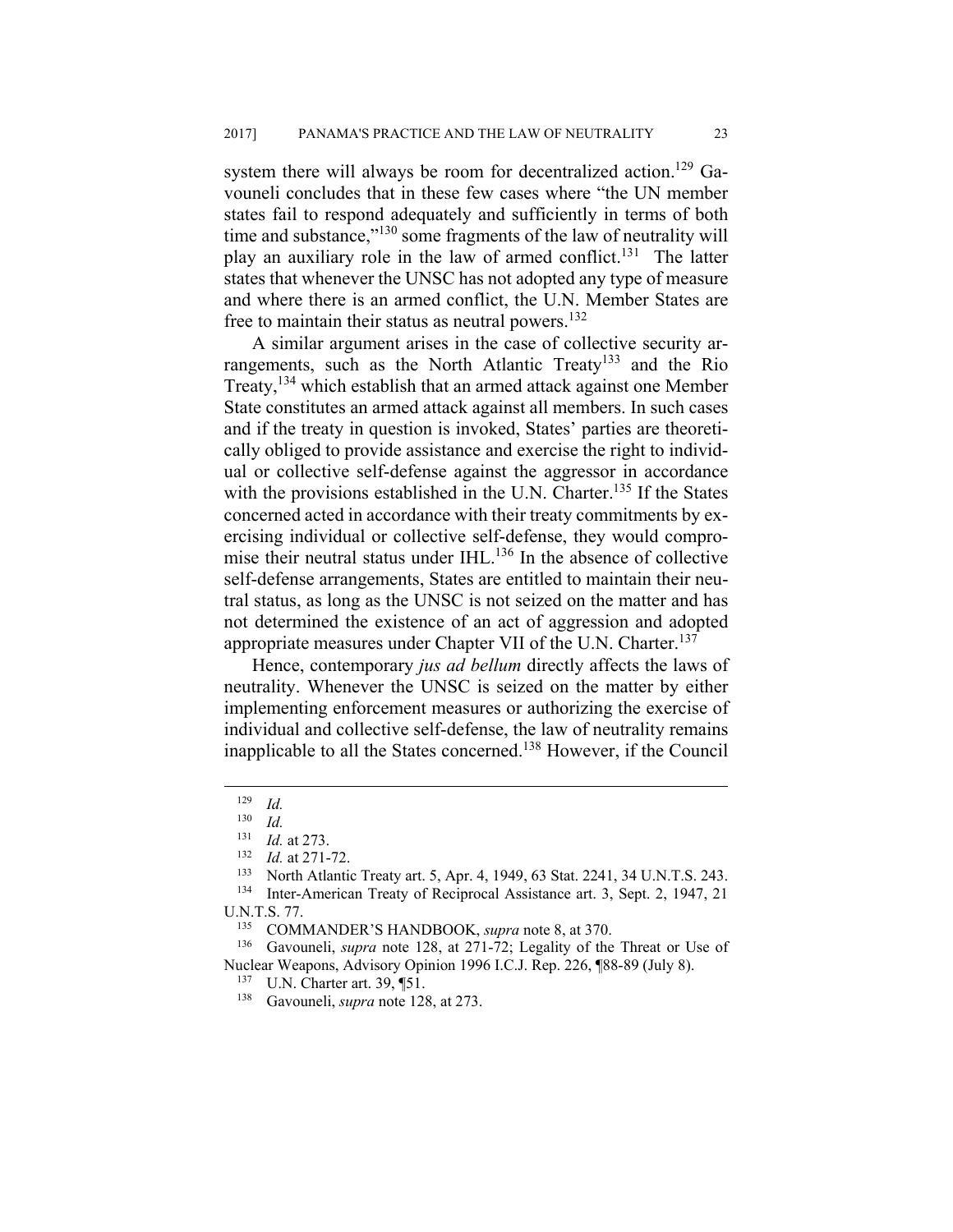has failed to act, the law of neutrality becomes applicable as a set of auxiliary rules.139 Additionally, the law of neutrality is only applicable to IACs and certain NIACS (belligerency recognition), as contemporary international law does not recognize insurgent groups as neutral powers.<sup>140</sup>

Recent developments in IHL have raised claims that a new "category" of States has emerged in the context of armed conflicts.<sup>141</sup> The III Geneva Convention ("GC III") introduces in Article 4(B)(2) the expression "neutral or non-belligerent Power," which entails the existence of a new category of States in armed conflicts: the nonbelligerent State. Yves Sandoz finds no explanation for "this exceptional addition of the expression 'non-belligerent' after 'neutral' powers."142 Moreover, Sandoz also signals that the "non-belligerent Power" concept was not discussed in the 1949 Diplomatic Conference or in the 1948 International Red Cross Conference.<sup>143</sup> According to Sandoz, the origin of this term can be found in the 1947 Conference of Government Experts, where the French Delegate introduced the term 'non-belligerent' States, with specific reference to WWII.144 Finally, Sandoz concludes that the term 'neutral' States covers all States not participating in a given armed conflict, while the term "non-belligerent" lacks factual meaning for interpreting GC III<sup>145</sup>

As already explained, the law of neutrality survived the U.N. Charter and remains applicable in cases where the latter is not implemented. The ICRC has recognized that in cases of collective self-

<sup>139</sup> *Id.*

<sup>140</sup> *See,* Kevin Jon Heller, *The Law of Neutrality Does Not Apply to the Conflict with Al-Qaeda, and It's a Good Thing, Too: A Response to Chang*, 47 TEX. INT'L L. J. 115, 141 (2011).<br><sup>141</sup> Andrea Gioia, *Neutrality and Non-Belligerency, in* INTERNATIONAL

ECONOMIC LAW AND ARMED CONFLICT 51, 76 (Harry H. G. Post ed., 1994) [hereinafter *Neutrality and Non-Belligerency*] (arguing in favor of a new

<sup>&</sup>lt;sup>142</sup> Yves Sandoz, *Rights, Powers, and Obligations of Neutral Powers under the Conventions*, in THE 1949 GENEVA CONVENTIONS: A COMMENTARY 85, 92 (Andrew Clapham et al. eds., 2015).<br><sup>143</sup> *Id.*<br><sup>144</sup> *Id.* (The Franch delegation in their in

Id. (The French delegation in their intervention equated the concept of neutral and non-belligerent). 145 *Id.*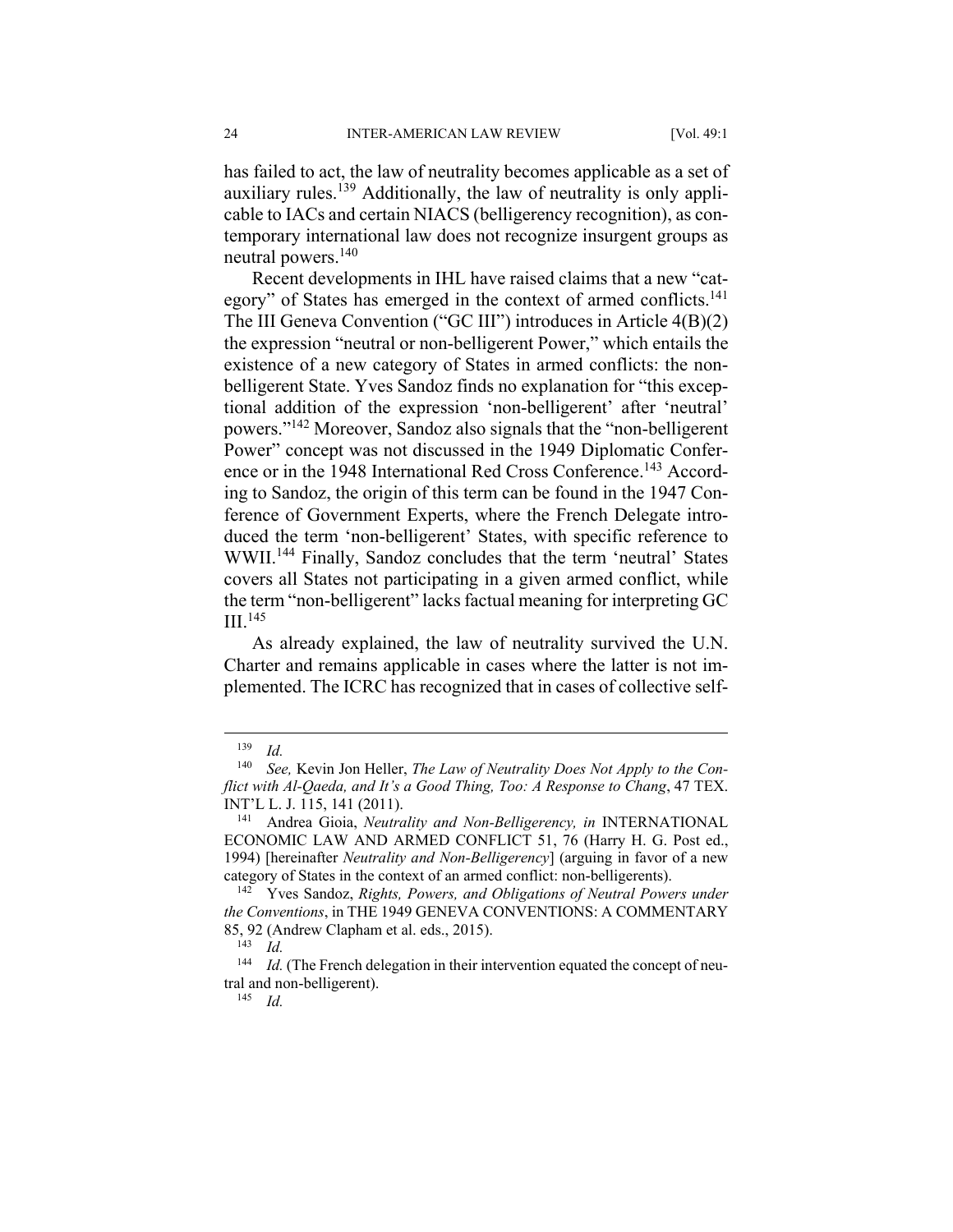defense and UNSC enforcement actions, the U.N. Charter provisions prevail over the laws of neutrality.<sup>146</sup> Below, we will analyze the categories of States, within the context of the laws of neutrality, which are listed as follows: neutral, non-belligerent, belligerent and co-belligerent States.

## *a. Neutral States*

Lassa Oppenheim describes neutrality as "an attitude of impartiality deliberately taken up by a State not implicated in a war; neutrality cannot begin before the outbreak of war."147 Oppenheim also states, "the duty of impartiality compromises to-day abstention from any active or passive co-operation with belligerents."148 He concludes that "the duties of neutrality are incumbent upon [States] as long as they do not *expressis verbis* or by unmistakable acts declare that they will be parties to the war." $149$ 

Before the advent of the U.N., the practice of States was to notify third States of the initiation of the conflict in order to enable them to adopt the necessary attitude of impartiality.150 However, notifications were never considered legally necessary.151 In the U.N. era, notifications have been abandoned as the use of force in contravention with the U.N. Charter has been proscribed.<sup>152</sup> The rules governing the neutrality status of States are binding as part of treaty and customary international law.<sup>153</sup>

The ICRC has compiled a glossary that provides for IHL key terms' definitions in which "neutral State" is defined as a "State that has chosen to be neutral either permanently or only in a particular IAC, or in certain cases in a NIAC."154 The glossary also explains

 $\overline{a}$ 

N.Y.U. L. REV. 1186, 1198 (2010).<br><sup>154</sup> Glossary, INTERNATIONAL COMMITTEE OF THE RED CROSS,

https://casebook.icrc.org/glossary/neutral-state (last visited Nov. 3, 2017)

<sup>146</sup> *Lesson 8: Neutrality*, in THE LAW OF ARMED CONFLICT (International Committee of the Red Cross eds., 2002) [hereinafter *ICRC on Neutrality*]. 147 LASSA OPPENHEIM, INTERNATIONAL LAW: A TREATISE, WAR

AND NEUTRALITY 328 (1906).<br><sup>148</sup> *Id.* at 337.<br><sup>149</sup> *Id.* at 328.<br><sup>151</sup> *Id.*<br><sup>152</sup> U.N. Charter art. 2, ¶4.<br><sup>152</sup> U.N. Charter art. 2, ¶4.<br><sup>153</sup> Tess Bridgeman, *The Law of Neutrality and the Conflict with Al Qaeda*, 85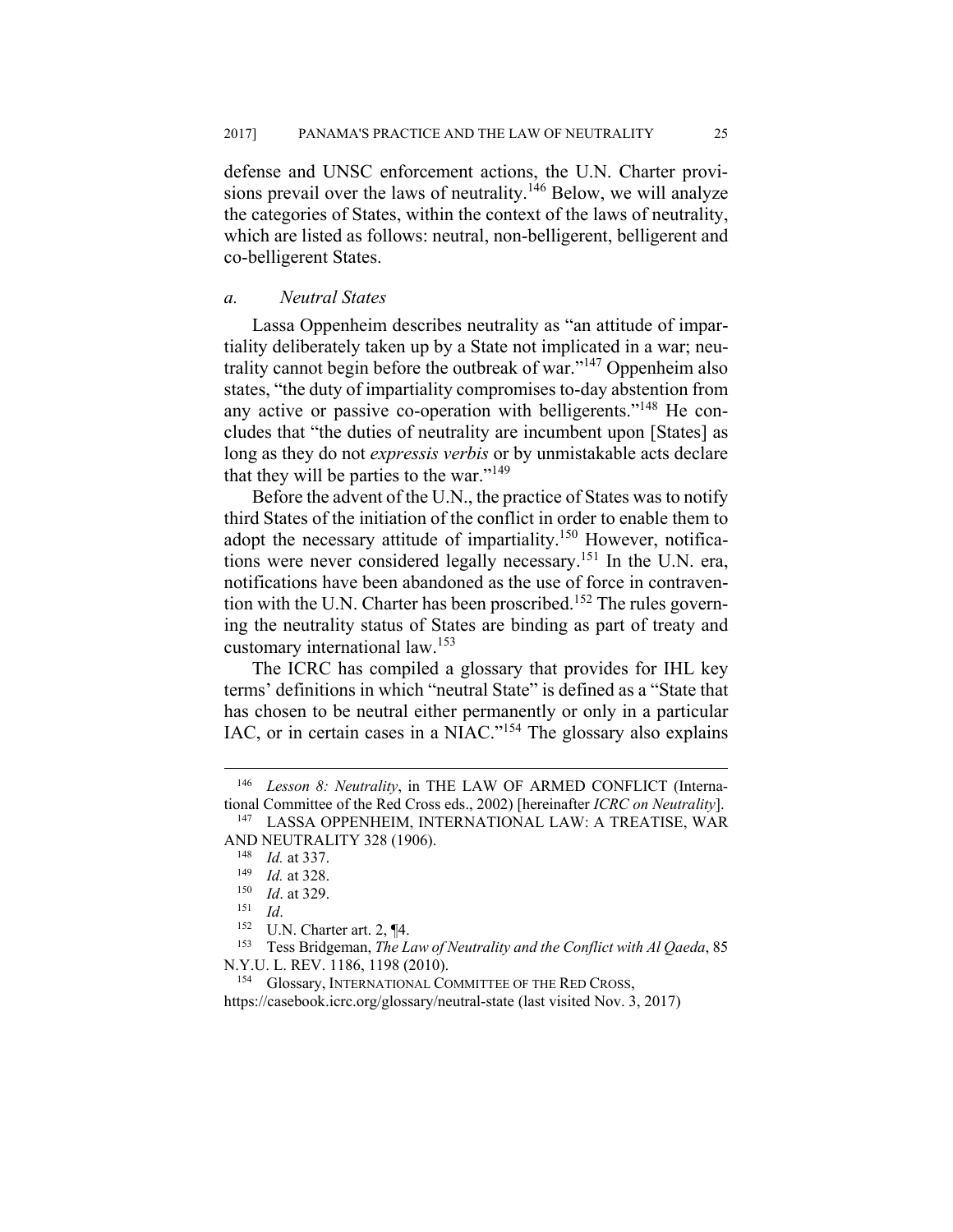that neutrality does not imply ideological impartiality; it does not require the State to abstain from showing its preference in regard to another State.155 However, a neutral state may not openly participate in hostilities.<sup>156</sup> The State should also abstain from lending assistance to belligerents, recruiting troops for belligerents, allowing third parties to do so in its territory, or supply the belligerents with military equipment or with military intelligence.<sup>157</sup>

According to the V Hague Convention, a neutral State must ensure respect for its neutrality and if necessary may resort to force in case of any violations in its territory.<sup>158</sup> The ICRC notes that a neutral State must treat opposing belligerents with impartiality, which creates a prohibition on discrimination.<sup>159</sup> By non-discrimination, the ICRC forbids differential treatment of belligerents in the specific context of armed conflict; it does not affect preexisting commercial relations.160Additionally, the XIII Hague Convention provides that "the supply, in any manner, directly or indirectly, by a neutral Power to a belligerent Power, of warships, ammunition, or war material of any kind whatever, is forbidden."161

Andrea Gioia considers that duties of neutral States can be qualified as duties of abstention (from providing military aid to belligerents), prevention (defend its territory's inviolability), and impartiality (towards belligerents on sensitive diplomatic, commercial and political issues).<sup>162</sup> Gioia asserts that such duties stem from the general principle of impartiality and constitute the core of neutrality.<sup>163</sup>

Robert Kolb and Richard Hyde argue that if the neutral state violates its aforementioned duties, it loses the entitlement to be treated

 $\frac{155}{156}$  *Id.* 

 $\frac{156}{157}$  *Id.* 

 $\frac{157}{158}$  *Id.* 

<sup>158</sup> The Hague Convention (V), *supra* note 123, at arts. 5, 10.. 159 *ICRC on Neutrality*, *supra* note 146, at 5*.*

 $160$  *Id.* 

<sup>161</sup> The Hague Convention (XIII), *supra* note 124, at art. 6. 162 Andrea Gioia, *Neutrality in Air Warfare, in* THE LAW OF AIR WARFARE: CONTEMPORARY ISSUES 181, 184 (Natalino Ronzitti & Gabriella Venturini eds., 2006) [hereinafter *Neutrality in Air Warfare*]; ROBERT KOLB & RICHARD HYDE, AN INTRODUCTION TO THE INTERNATIONAL LAW OF ARMED CONFLICTS 279 (2008). 163 *Neutrality in Air Warfare*, *supra* note 162, at 184.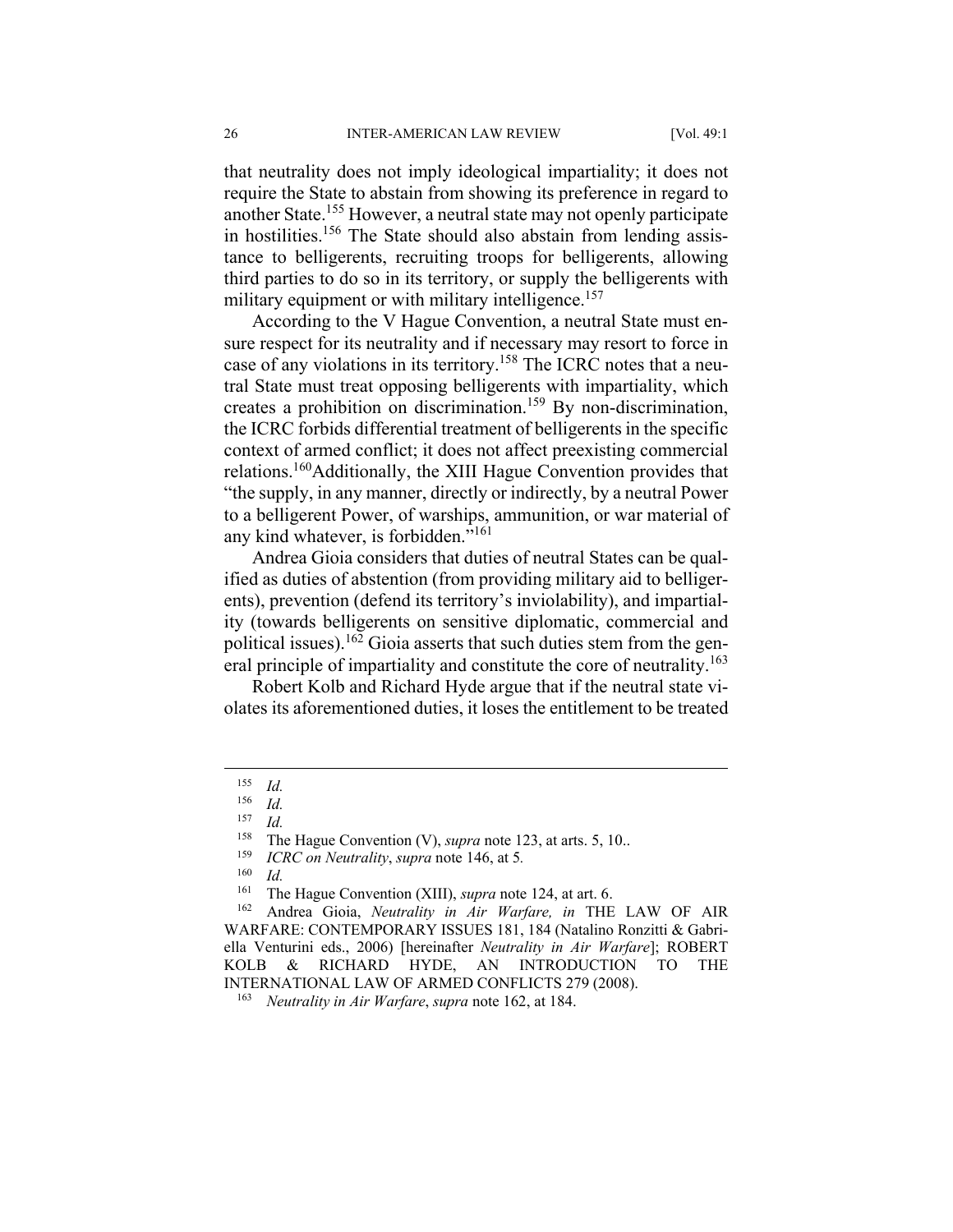as a neutral.<sup>164</sup> For example, if it violates the duty of prevention, which requires active protection of the inviolability of its territory, "it will expose itself to belligerent action on its territory to safeguard the essential interests and rights of the aggrieved belligerent."<sup>165</sup> The U.N. General Assembly in its Resolution 3314 (XXIX) on the "Definition of Aggression" mentions among the acts that qualify as acts of aggression, regardless of a declaration of war, "the action of a State in allowing its territory, which it has placed at the disposal of another State, to be used by the other State for perpetrating an act of aggression against a third State."166 This list of acts of aggression provided by Resolution 3314 is considered to reflect customary international law.167 In this sense, the duty of prevention permeates to *jus ad bellum* given that non-compliance under the specific circumstances underlined by Resolution 3314 constitutes *casus belli*. 168

However, in cases not involving the use of a neutral State's territory and the exercise of the right of self-defense, the assertion that the aggrieved belligerent can resort to force remains dubious at best. In contemporary international law, a violation of the laws of neutrality gives rise to the legitimate right of the aggrieved State to take reprisals and countermeasures.169 Nonetheless, this right does not justify any action contrary to the prohibition on the use of force against the territorial integrity or political independence of any State, or in any other manner inconsistent with the purposes of the United Nations.170

Heller explains that the relationship between the law of neutrality and *jus ad bellum* is defined by the different kinds of violations of neutrality.171 These violations can be classified in two instances: situations where the neutral State affirmatively supports one of the

<sup>164</sup> KOLB & HYDE, *supra* note 162, at 281.<br>
165 *Id.*<br>
166 G A Res 3314 (XXIX) annex art 3(f)

<sup>166</sup> G.A. Res. 3314 (XXIX), annex, art. 3(f) Special Committee on the Question of Defining Aggression

<sup>(</sup>Dec. 14, 1994).<br> $167$  Military and Paramilitary Activities in and Against Nicaragua (Nicar. v. U.S.), Judgment, 1986 I.C.J. Rep. 14, **[195 (June 27).** 168 Casus belli, ENCYCLOPEDIA BRITANNICA, https://www.britan-

nica.com/topic/casus-belli.<br><sup>169</sup> *Neutrality and Non-Belligerency, supra* note 141, at 66.<br><sup>170</sup> *Id.*, at 98-99.<br><sup>171</sup> Heller, *supra* note 140 at 136.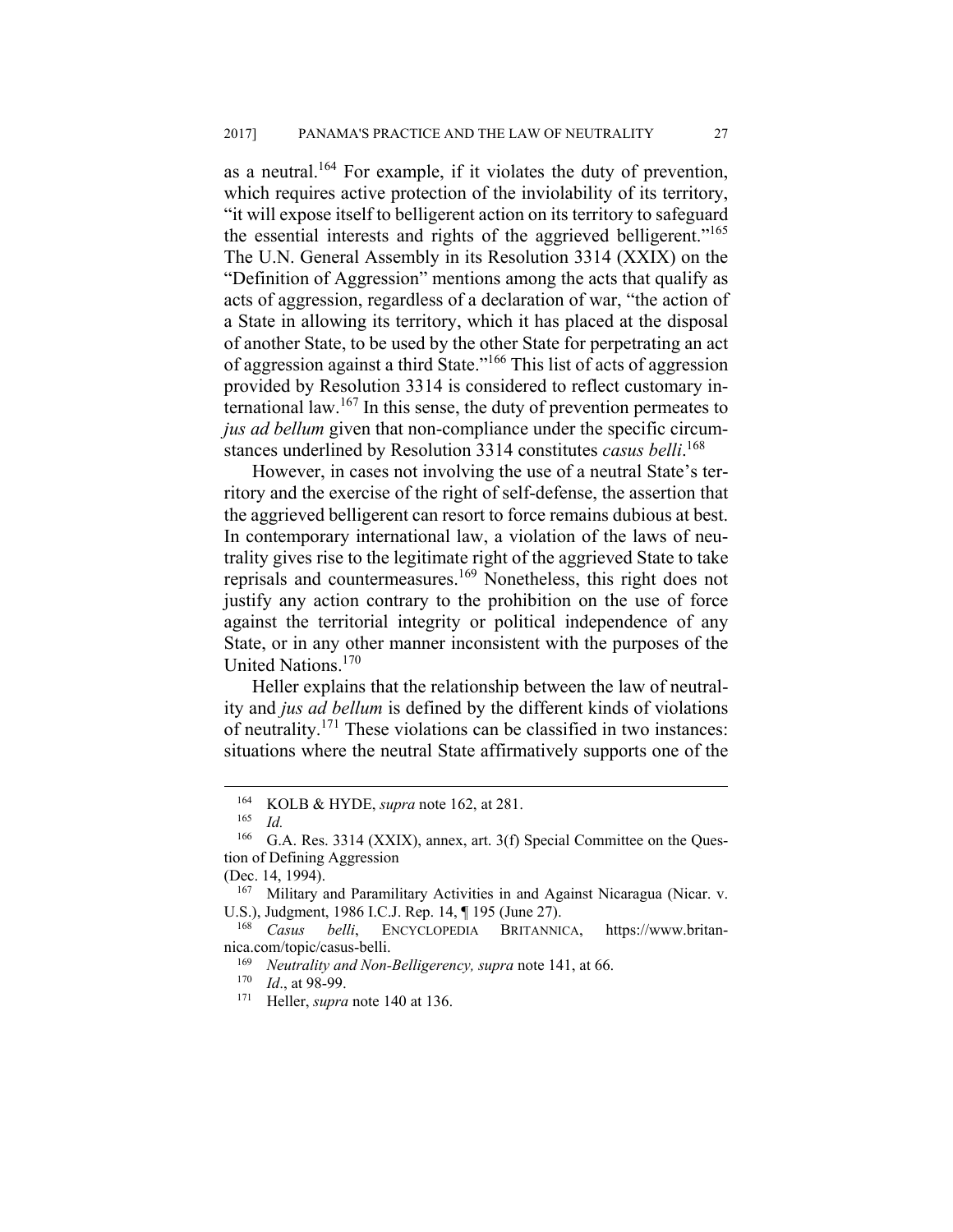belligerents, and where the neutral State is unwilling or unable to prevent a belligerent from using its territory for hostile acts (duty of prevention).172 With regard to the former, the law of neutrality requires States to refrain from materially supporting one of the belligerents.<sup>173</sup> Nonetheless, providing material support to one of the belligerents does not automatically end the State's neutral status.174 The affected State may be entitled to reparations or prone to overlook this violation of the law of neutrality.<sup>175</sup> However, the mere violation of the law of neutrality would not authorize the aggrieved belligerent to use of force.<sup>176</sup>

## *b. Non-Belligerent States*

Although certain authors reject the existence of non-belligerent States as sub-category of States in the context of armed conflicts,<sup>177</sup> others defend its existence. Particularly, Gioia articulates that nonbelligerency is an intermediate position between neutrality and belligerency,<sup>178</sup> and that States may resort to such position without immediately violating international law.179 Gioia also explains that "non-belligerency" or "qualified neutrality" can be employed for situations where a State does not wish to enter the conflict on the side of one belligerent, but at the same time does not choose to be bound by the traditional laws of neutrality.<sup>180</sup> Additionally, Gioia argues that non-belligerent States, though not bound by neutrality obligations, enjoy some of the rights that neutral states enjoy *vis-à-vis* belligerents. Among such rights is the inviolability of a State's territory, which does not flow from the law of neutrality but from the U.N. Charter.181

In regards to actions of non-belligerent States favoring belligerents, the consequences flowing from such actions remain unclear. Gioia asserts that "un-neutral" behavior from neutral States, though

 $\frac{172}{173}$  *Id.* 

 $\frac{173}{174}$  *Id.* 

<sup>174</sup> *Id.* at 137. 175 *Id.*

<sup>176</sup> *Id.*

<sup>177</sup> *See Sandoz*, *supra* note 142, at 92*.*

<sup>178</sup> *Neutrality and Non-Belligerency, <i>supra* note 141, at 76.<br>
<sup>179</sup> *Id.* at 61.<br>
<sup>180</sup> *Id.* at 76.<br>
<sup>181</sup> *Id.* at 77-79; *see also* U.N. Charter art. 2 ¶4.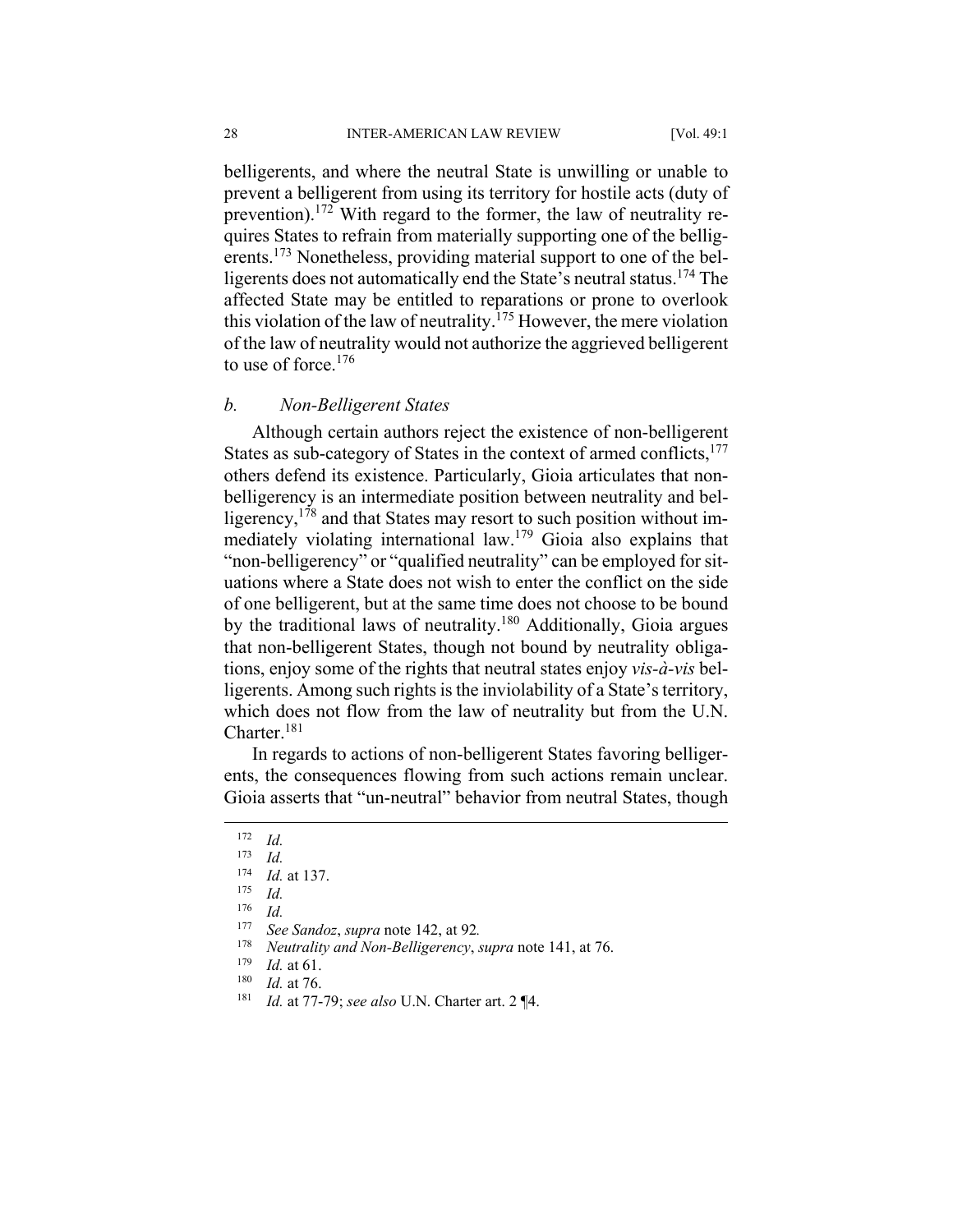themselves not constituting acts of aggression may be seen as amounting to complicity with one of the belligerents.<sup>182</sup> This rationale is applied *mutatis mutandis* to non-belligerent states.183 Nevertheless, Gioia argues that in those circumstances, the aggrieved belligerent State may not justify its actions by virtue of its right to self-defense nor take lawful reprisals against the non-belligerent State, as the laws of neutrality do not bind the latter.<sup>184</sup> In any event, the law of reprisals does not justify the resort to armed force.<sup>185</sup> The only exception allowing for the use force seems to be the use of a neutral State's territory by one of the belligerents to conduct military operations against another belligerent.<sup>186</sup>

Lastly, it is necessary to emphasize that as a matter of legal principle and in view of relevant State practice, the concept of a "nonbelligerent" State lacks factual legal basis.<sup>187</sup> The sub-category of non-belligerent States in armed conflicts was and should still be considered a "euphemism designed to cover violations of international law in the field of neutral obligations."<sup>188</sup>

## *c. Belligerent States*

The term 'belligerent State' is defined as a State engaged in an armed conflict, or more simply as a State waging hostilities.<sup>189</sup> Treaty and customary international law govern the conduct of belligerents.190 It is also agreed that belligerency is defined in contrast

1

<sup>&</sup>lt;sup>182</sup> Neutrality and Non-Belligerency, supra note 141, at 101-03.<br><sup>183</sup> Id. at 102-03.<br><sup>184</sup> Id. at 76-77.<br><sup>185</sup> Id. at 101.<br><sup>186</sup> G.A. Res. 3314, *supra* note 166, annex, art 3(f).<br><sup>186</sup> Wolff Heintschel von Heinegg, *Be Armed Conflicts: The Myth of the Irrelevance of the Law of Neutrality*, *in* INTERNATIONAL LAW AND ARMED CONFLICT: EXPLORING THE

FAULTLINES 543, 555-56 (Michael N. Schmitt & Jelena Pejic eds., 2007). 188 H.W. Briggs, *Neglected Aspects of the Destroyer Deal*, 34 AJIL 569, 569- 587 (1940). 189 Nathalie Weizmann, *Associated Forces and Co-belligerency*, JUST

SECURITY (Feb. 24, 2015), https://www.justsecurity.org/20344/isil-aumfforces-co-belligerency/. 190 *See*, YORAM DINSTEIN, THE CONDUCT OF HOSTILITIES UNDER

THE LAW OF INTERNATIONAL ARMED CONFLICT 4-12 (2004).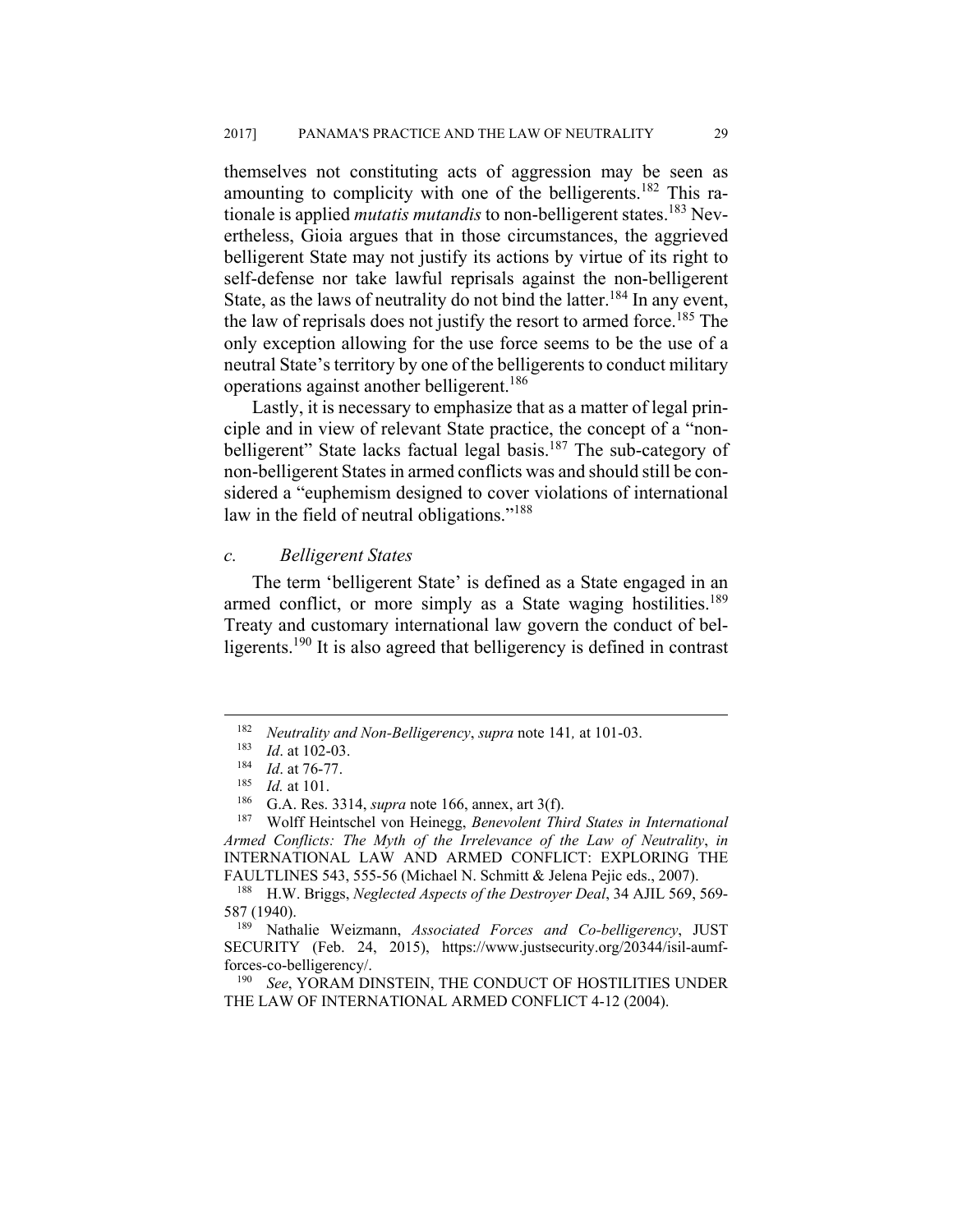with the laws of neutrality, which provides important guidance for determining when a State becomes belligerent or co-belligerent.<sup>191</sup>

Nathalie Weizmann explains that in accordance with the law of neutrality, a State becomes a belligerent in an armed conflict whenever it declares war against another State, participates in hostilities to a significant extent, or engages in systematic or substantial violations of its neutrality duties of impartiality and non-participation.<sup>192</sup> For the purposes of the present study, it seems appropriate to not consider declarations of war as an action that provides for a state of belligerency. After 1945, declarations of war ceased to be instruments for proclaiming *de jure* existence of war. <sup>193</sup> At the present time, for a state of war to exist, one of the parties to the conflict has to make its intentions clear by actually commencing hostilities or making extensive preparations.<sup>194</sup>

## *d.. Co-Belligerent States*

Whenever two or more States are engaged in an armed struggle against a common enemy, the doctrine of co-belligerency becomes applicable.<sup>195</sup> The term 'co-belligerent' is generally understood as a State fighting with another Power against a common enemy.<sup>196</sup> Basically, the term involves two or more States undertaking joint operations against a rival entity in the context of an armed conflict.<sup>197</sup> Traditionally, the doctrine of co-belligerency has been applied exclusively to IACs.198 Nonetheless, some of its features have been applied to NIACs. For example, the pooling of military resources in

<sup>&</sup>lt;sup>191</sup> Memorandum Opinion from the Office of the Legal Counsel to the President: "Protected Person" Status in Occupied Iraq under the Fourth Geneva Convention (Mar. 18, 2004) (on file with George Washington University) [hereinafter Goldsmith Memorandum]. 192 Weizmann, *supra* note 189.

<sup>193</sup> *Glossary*, INTERNATIONAL COMMITTEE OF THE RED CROSS, https://casebook.icrc.org/glossary/declaration-war (last visited Nov. 3, 2017). 194 *Id.*

<sup>&</sup>lt;sup>195</sup> MORRIS GREENSPAN, THE MODERN LAW OF LAND WARFARE 531 (1959).<br><sup>196</sup> *Id.*<br><sup>197</sup> *Id.* 198 Jens D. Ohlin, *Targeting Co-Belligerents*, in TARGETED KILLINGS:

LAW AND MORALITY IN AN ASYMMETRICAL WORLD 60, 71-72 (Claire Finkelstein et al. eds., 2012) [Hereinafter *Targeting Co-Belligerents*].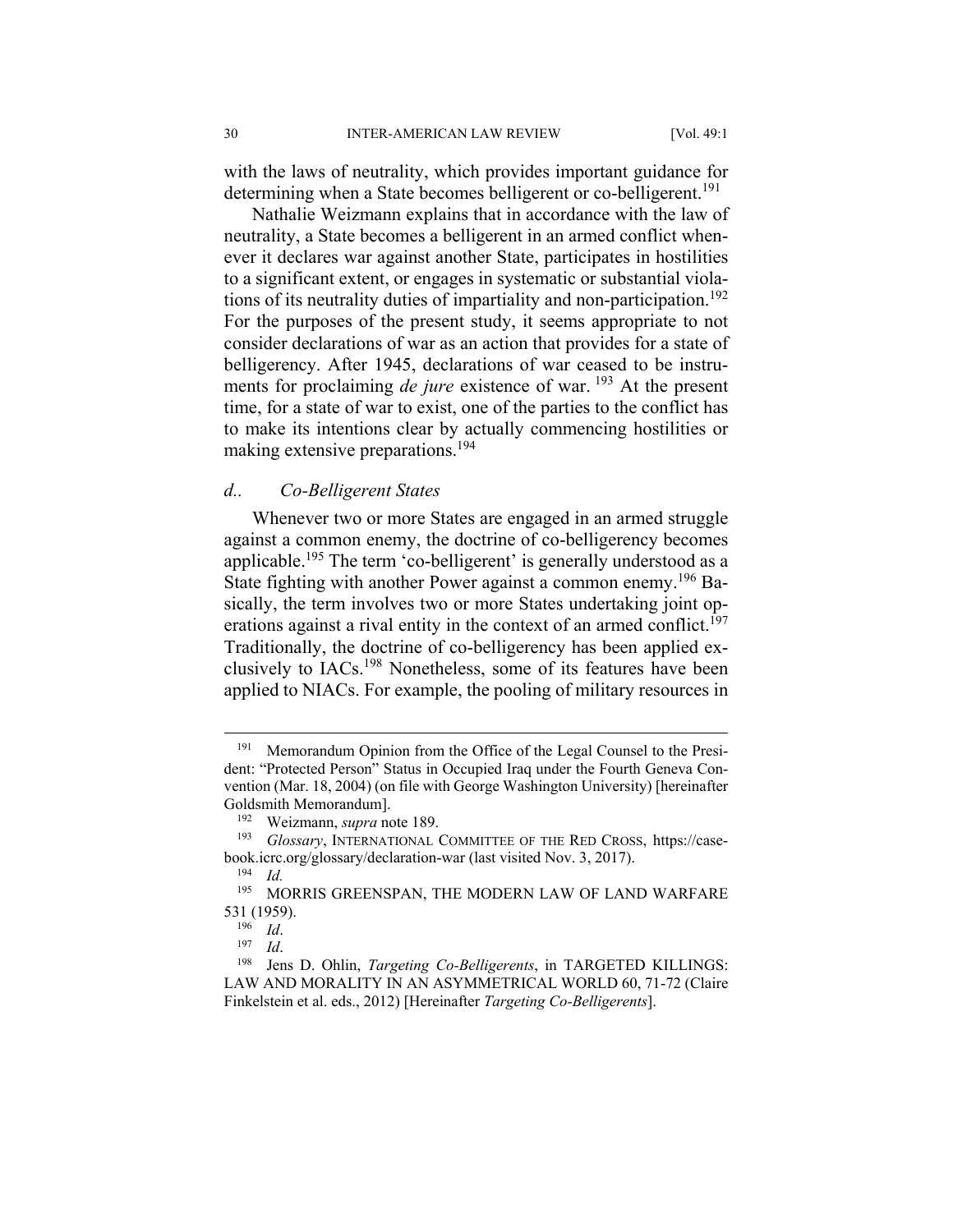favor of one of the parties of a NIAC has been regarded as a form of co-belligerency.199

Different authors understand the term 'co-belligerent' as synonymous with "ally."200 The U.S. Manual for Military Commission defines co-belligerent as "any State or armed force joining and directly engaged with the [U.S.] in hostilities or directly supporting hostilities against a common enemy."201 Other groups of scholars focus on establishing an effective test for co-belligerency. In a 2004 memo, Jack Goldsmith wrote "mere participation in any aspect of the occupation itself will not always suffice to constitute co-belligerency, especially when a State's specific contribution has no direct nexus with belligerent or hostile activities."202 He then concluded: "the determination whether a State is a 'co-belligerent' by virtue of its participation . . . turns on whether the participation is closely related to 'hostilities.'"203

Gioia agrees with Goldsmith by stating, "under the traditional law of neutrality, a violation of neutrality obligations did not automatically make the State concerned a co-belligerent."<sup>204</sup> Morris Greenspan proposes a very narrow test for determining co-belligerency: the State has to be in "fully fledged belligerent fighting in association with one or more belligerent powers."<sup>205</sup> Goldsmith and Curtis Bradley present a co-belligerency threshold for neutral states, which is surpassed whenever they engage in systematic or signifi-

<sup>199</sup> Tristan Ferraro, *The ICRC's legal position on the notion of armed conflict involving foreign intervention and on determining the IHL applicable to this type of conflict* 97 INT'L R. OF THE RED CROSS 1227, 1231, 1233-34 (2015). 200 *See* MICHAEL BOTHE ET AL., NEW RULES FOR VICTIMS OF

ARMED CONFLICTS 440, 444 (1982); OSCAR M. UHLER ET AL., COMMENTARY, IV GENEVA CONVENTION RELATIVE TO THE PROTECTION OF CIVILIAN PERSONS IN TIME OF WAR 49 (Jean S. Picet ed., 1958); Bridgeman, *supra* note 153, at 1190.<br><sup>201</sup> United States, *Manual for Military Commissions*, published in implemen-

tation of Chapter 47a of Title 10, United States Code, as amended by the Military Commissions Act of 2009, 10 U.S.C., §§ 948a, *et seq.*, 18 January 2007, Part II, Rule 103(24), II-4.<br><sup>202</sup> Goldsmith Memorandum, *supra* note 191.<br><sup>203</sup> Id.<br><sup>204</sup> Nautrality and Non-Balligaranay, supra no

<sup>204</sup> *Neutrality and Non-Belligerency*, *supra* note 141, at 104. 205 GREENSPAN, *supra* note 195, at 531; *see also*, Weizmann, *supra* note 188 (citing Greenspan).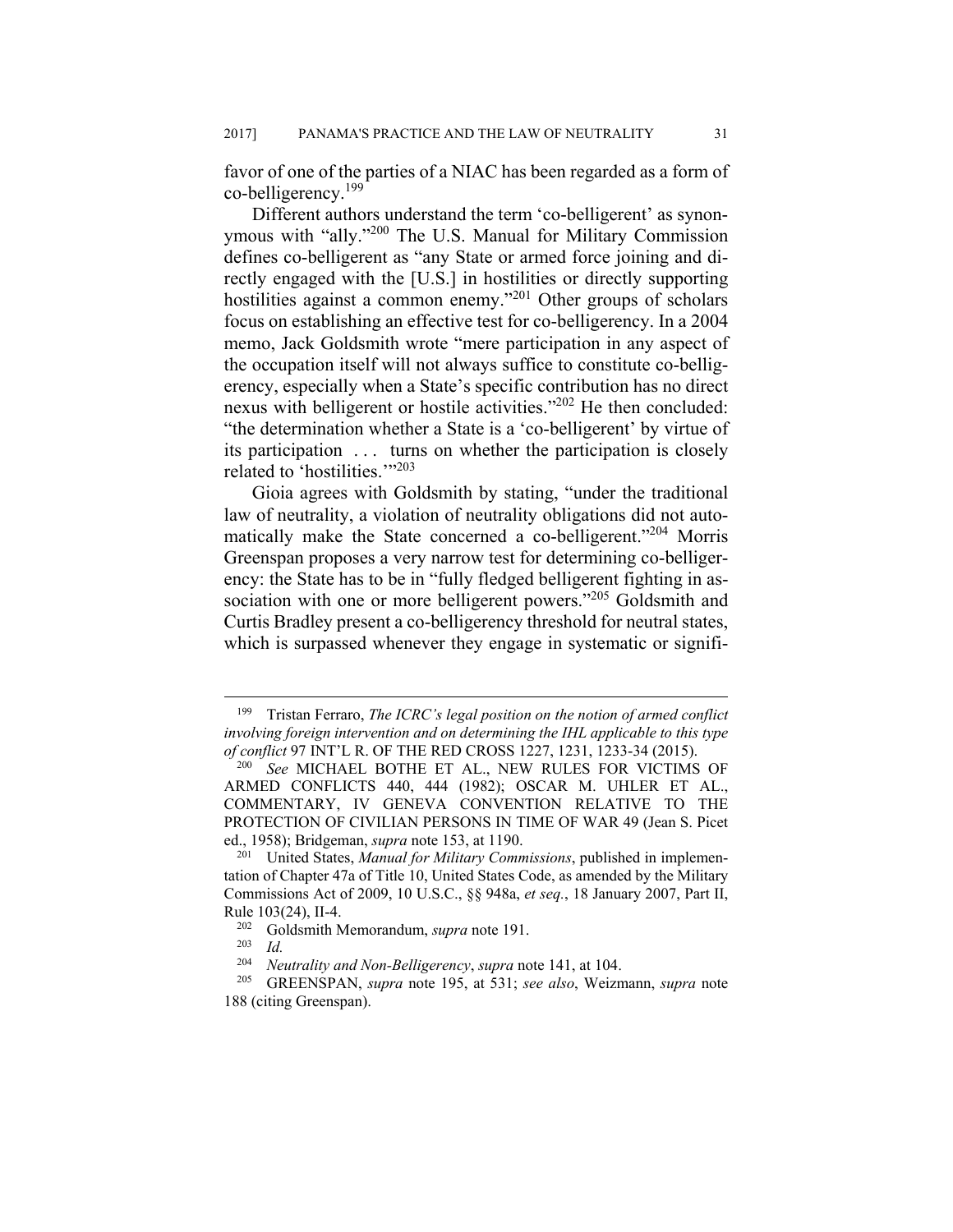cant violations of their duties under the law of neutrality, i.e., prevention, abstention and impartiality.206 Greenspan, Bradley, and Goldsmith seem to offer more narrow tests, focused on the participation in hostilities or systematic/significant violations of the law of neutrality.207 The ICTY's jurisprudence also seems to favor the participation in hostilities approach.208 In the *Blaskic* case, the Court hinted that joint military operations were the key for establishing the status of co-belligerent.<sup>209</sup>

Christopher Greenwood goes even further in arguing that a State not originally participating in an armed conflict would only commit an act of war and become a party to the conflict by "giving direct support to the military operations of one of the belligerents."<sup>210</sup> He excludes from this type of material assistance the provision of financial, intelligence and political support.211 Similarly, Michael Bothe and Wolf Heintschel von Heinegg claim that the fact that a neutral State provides "unneutral services," i.e. rendering assistance to one of the belligerents, is not sufficient to justify the use of force against  $it<sup>212</sup>$ 

In contrast, the former U.N. Special Rapporteur on extrajudicial, summary or arbitrary executions, Christof Heyns, offered in one of his reports a contemporary-broad test for co-belligerency.<sup>213</sup> In

<sup>206</sup> Curtis A. Bradley & Jack L. Goldsmith, *Congressional Authorization and the War on Terrorism*, 118 HARVARD L. REV. 2047, 2112 (May 2005).<br><sup>207</sup> *Id.*; GREENSPAN, *supra* note 195, at 531.<br><sup>208</sup> Prosecutor v. Blaskic, Case No. IT-95-14-T, Judgment, ¶ 137-43 (Int'l

Crim. Trib. for the Former Yugoslavia Mar. 3, 2000). 209 *Id*. 210 Christopher Greenwood, *Scope of Application of Humanitarian Law*, *in* 

THE HANDBOOK OF INTERNATIONAL HUMANITARIAN LAW 45, 58 (Dieter Fleck ed., 2d ed. 2009). 211 *Id.*

<sup>212</sup> Michael Bothe, *Neutrality in Naval Warfare: What Is Left of Traditional International Law*, *in* HUMANITARIAN LAW OF ARMED CONFLICT: CHALLENGES AHEAD 387, 396 (Astrid J.M. Delissen & Gerard J. Tanja et al. eds., 1991); Wolf Heintschel von Heinegg, *Visit, Search, Diversion and Capture in Naval Warfare*, 30 CANADIAN Y.B. INT'L L. 89, 131 (1992).<br><sup>213</sup> U.N. Special Rapporteur on extrajudicial, summary or arbitrary executions,

Promotion and protection of human rights: human rights questions, including alternative approaches for improving effective enjoyment of human rights and fundamental freedoms, ¶60, U.N. Doc. A/68/382 (Sept. 13, 2013) (citing Oppenheim) [hereinafter Heyns' Report].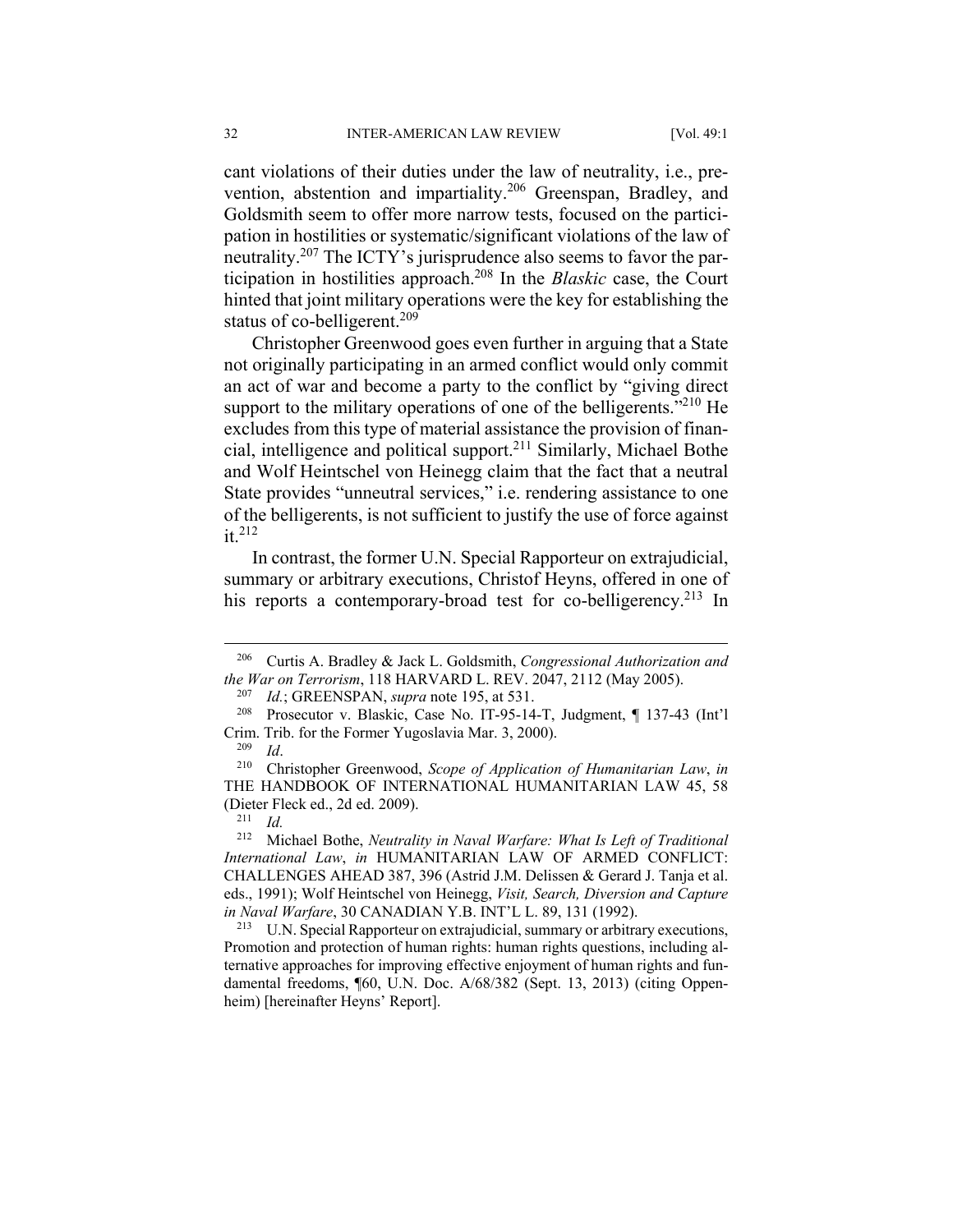2013, Heyns stressed, "co-belligerency is a concept that applies to international armed conflicts and entails a sovereign State becoming a party to a conflict, either through formal or informal processes.<sup>214</sup> A treaty of alliance may be concluded as a formal process, while an informal process could involve providing assistance to or establishing a common cause with belligerent forces."215

Jens Ohlin proposes another interesting test, in which he argues that in accordance with the traditional doctrine of co-belligerency (which stems from the law of neutrality) a belligerent State must give a third State the opportunity to declare its neutrality before declaring it a co-belligerent.<sup>216</sup> If the original state in question refuses to make the declaration, it can be considered a co-belligerent (a party to the conflict) and therefore a lawful subject of an attack.<sup>217</sup> Ohlin and Heyns' tests constitute the more broadly construed proposals, presumably extending co-belligerent status to States not directly participating in hostilities.<sup>218</sup>

After briefly examining some of the abovementioned positions, Weizmann concludes that the following criterion is the most useful for recognizing co-belligerent States: the State has to provide "systematic or substantial supply of war materials, military troops, or financial support in association, cooperation, assistance or common cause with another belligerent."219 This approach seems to take a middle ground between the broad and narrow tests mentioned above.

As showcased by the differing views among legal scholars, the threshold between violations of the law of neutrality and the co-belligerency status is unclear. While some authors rely on the State's direct involvement in hostilities, others seem to rest on more subjective elements such as refusal to declare its neutrality or the establishment of a common cause. The following section explores

 $\frac{214}{215}$  *Id.* 

<sup>215</sup> *Id.*

<sup>&</sup>lt;sup>216</sup> *Targeting Co-Belligerents*, supra note 198, at 70-71 (Ohlin notes that the application of this doctrine can be quite controversial.).

 $217$  JENS D. OHLIN, THE ASSAULT ON INTERNATIONAL LAW 40 (2015); Michael Bothe, *The Law of Neutrality*, in THE HANDBOOK OF INTERNATIONAL HUMANITARIAN LAW 571, 580 (Dieter Fleck ed., 2009). 218 *Id*.; Heyns' Report, *supra* note 213, at ¶60. 219 Weizmann, *supra* note 189.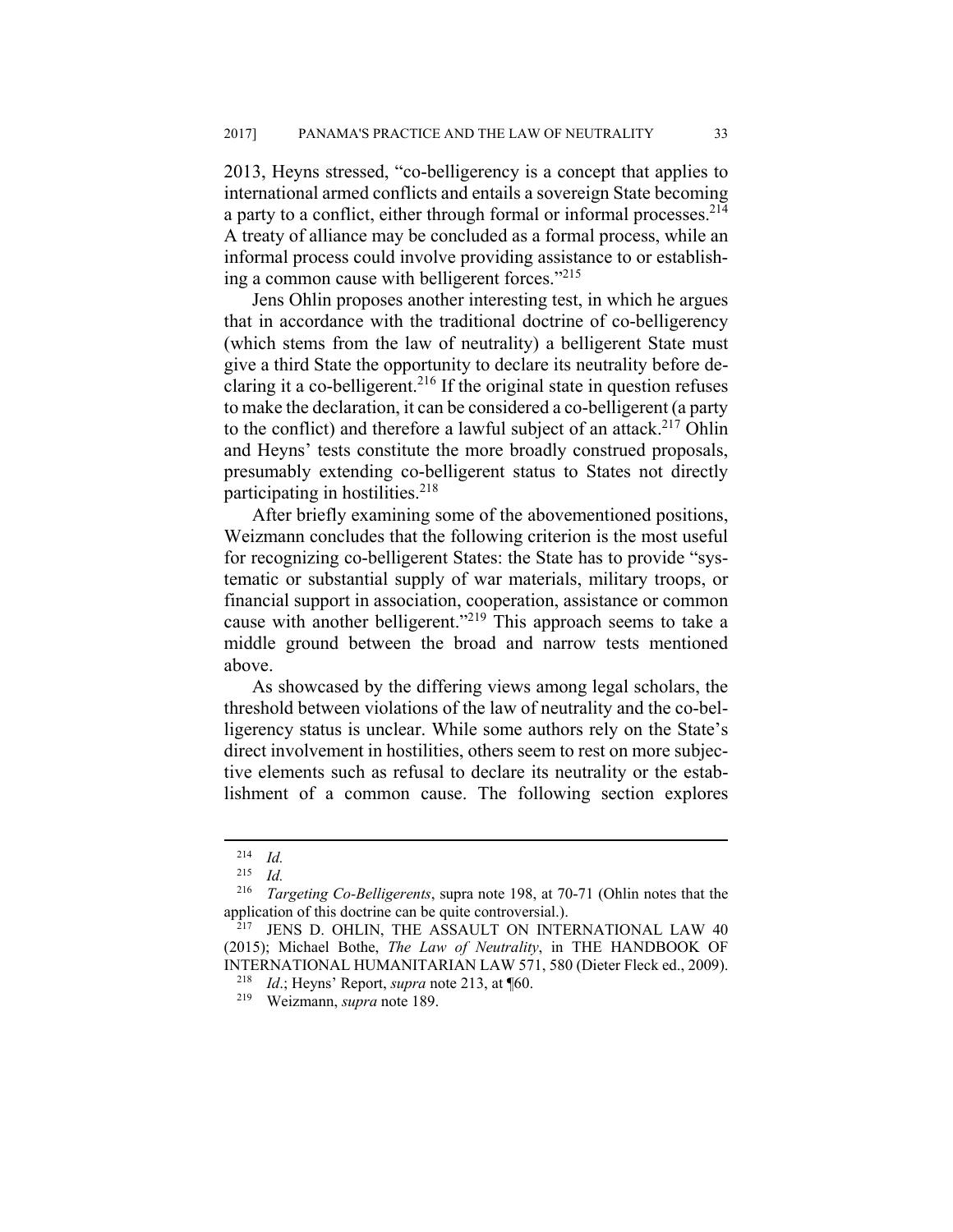34 INTER-AMERICAN LAW REVIEW [Vol. 49:1

whether Panama became a co-belligerent state or maintained its status of a neutral power by joining the aforementioned coalitions.

## IV. PANAMA AS A CO-BELLIGERENT OR NEUTRAL STATE?

The underlying fact that contributes to our analysis is that in each of the military coalitions' subjects of the present study (WWII, the Coalition of the Willing, and the Global Coalition to counter ISIL), Panama did not contribute to military operations. Although Panama failed, at times, to specify the nature of its involvement, it remains difficult to claim that it was directly engaged in hostilities.<sup>220</sup> This fact rules out the possibility of Panama being characterized *ab initio* as a belligerent State. Therefore, the question posed is whether Panama is/was a neutral or co-belligerent state given its presumed violations of the law of neutrality.

By joining the above-mentioned international coalitions, Panama openly expressed its support for one of the warring belligerents.221 This amounted to a violation of the duty of impartiality. The fact that the coalitions' ultimate goal was the military defeat of a common enemy (the Axis Powers, Saddam Hussein's Iraq, and ISIL, respectively) adds to the gravity of the neutrality law violations. In the case of the Coalition to Counter ISIL, the existence of an asymmetric conflict between the Coalition and ISIL would translate into the inapplicability of the law of neutrality, as ISIL cannot be regarded as a belligerent. However, as noted above, Syria could plausibly argue that the ongoing operations of the Coalition within its territory are part of an ongoing IAC, as that it deems such operations unlawful and in contravention with the U.N. Charter.

Applying the co-belligerence tests specified in the previous sections to Panama's actions under the abovementioned coalitions

<sup>220</sup> *See*, BREWER, *supra* note 26, at 109-11; Emma Brockes, *What can Eritrea possibly do to help the US in Iraq*, THE GUARDIAN (Mar. 20, 2003), https://www.theguardian.com/world/2003/mar/20/iraq.emmabrockes; Frances Martel, *Panama becomes first Latin American nation to join coalition against ISIS*, BREITBART (Feb. 7, 2015), http://www.breitbart.com/national-security/2015/02/07/panama-becomes-first-latin-american-nation-to-join-coalitionagainst-isis/. 221 Heyns' Report, *supra* note 213, at ¶60 (establishing common cause with

belligerent forces).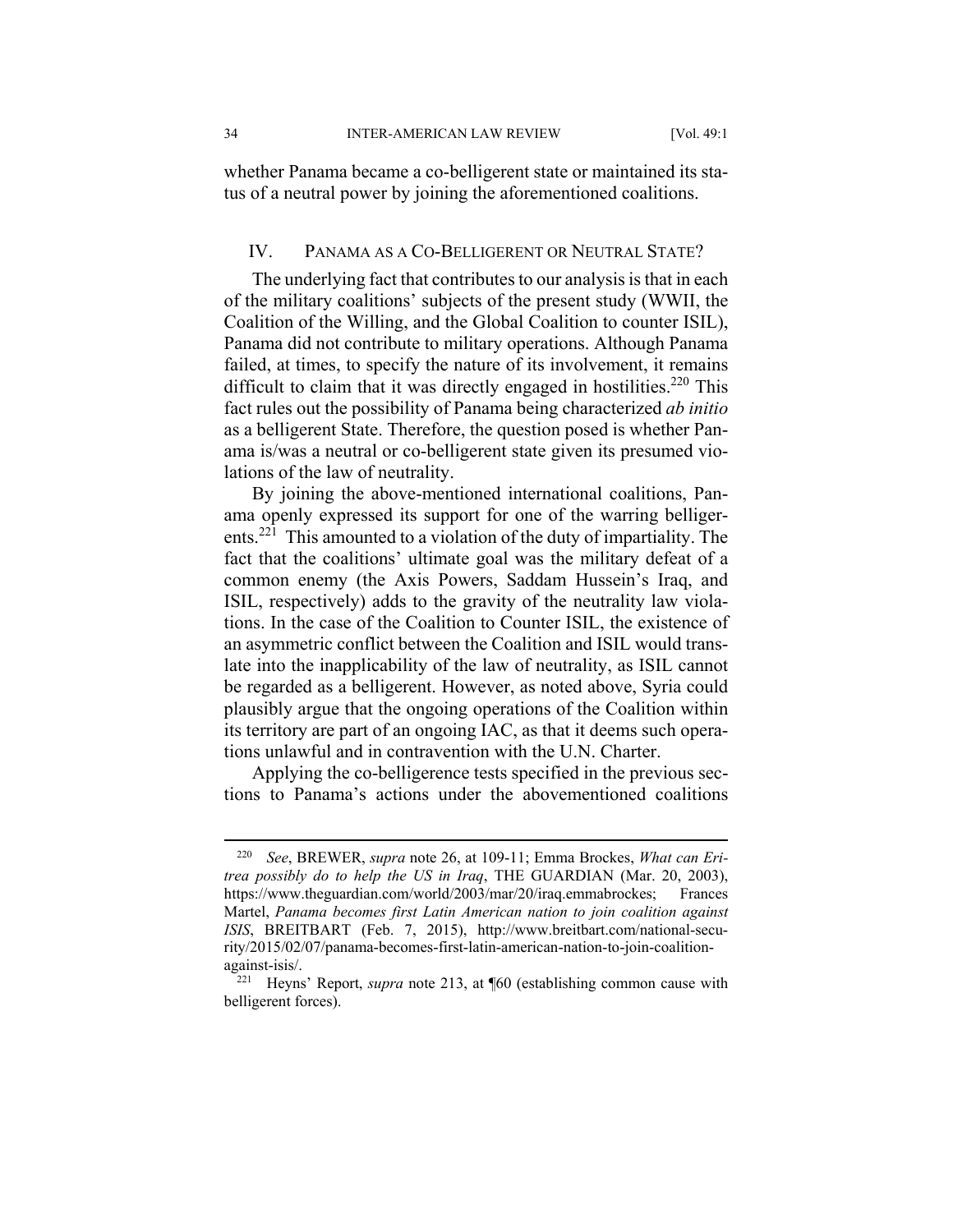could give rise, in some cases, to plausible claims of co-belligerency. Particularly, Panama's involvement in all of these coalitions fits perfectly into Ohlin and Heyns' tests. In joining the coalitions, Panama established a common cause with its members and failed to declare its neutrality. In contrast, Greenspan, Goldsmith, Greenwood, Bothe, Heintschel, and Weizmann's proposals rule out the cobelligerency claim in two of the cases (Coalition of the Willing and against ISIL) because of the fact that Panama is/was not actively involved in the exercise of military hostilities. Moreover, the absence of factual evidence of any type of financial contribution to the war aim adds to the claim against Panama's co-belligerency.

Which of these two schools of thought should prevail? Existing international norms seem to be inclined towards the narrow test of co-belligerency.222 Specifically, the peremptory norm against the use of force seems to deem Ohlin and Heyns' tests inapplicable. Absent an act of aggression or a UNSC enforcement action, any resort to armed force against a sovereign State would constitute a violation of the prohibition on the use of force, an *erga omnes*223 and *jus cogens* norm.224 Violations of the laws of neutrality authorize the aggrieved State to resort to lawful countermeasures and reprisals.<sup>225</sup> However, countermeasures or reprisals that include the use of force against neutral states are considered unlawful.<sup>226</sup> Hence, Ohlin and Heyns' tests should be interpreted in accordance with the *jus cogens* prohibition on the use of force. A State's incorporation to a coalition

<sup>&</sup>lt;sup>222</sup> See, U.N. Charter art. 2 ¶4; G.A. Res. 3314, *supra* note 166.<br><sup>223</sup> Barcelona Traction (Belg. v. Spain), Judgment, 1970 I.C.J. Rep. 3, ¶33-34

<sup>(</sup>Feb. 5).<br><sup>224</sup> IAN BROWNLIE, INTERNATIONAL LAW AND THE USE OF FORCE BY STATES 274 (1963); LORI F. DAMROSCH & SEAN D. MURPHY, INTERNATIONAL LAW CASES AND MATERIALS 1100 (6th ed. 2014); Int'l Law Comm'n, Rep. on the Work of the Second Part of Its Seventeenth Session and on Its Eighteenth Session, U.N. Doc. A/6309/Rev.l., at 247 (1966); Military and Paramilitary Activities in and Against Nicaragua (Nicar. V. U.S.), Judgment, 1986 I.C.J. Rep. 14, ¶ 190 (June 27); Armed Activities on the Territory of the Congo (Congo v. Uganda), Judgment, 2005 I.C.J. Rep. 168, ¶ 148. 225 *Neutrality and Non-Belligerency*, *supra* note 144, at 66. 226 Neutrality and Non-Belligerency, *supra* note 141, at 98-99; Int'l Law

Comm'n Rep. In the Work of Its Fifty-Third Session, U.N. Doc. A/56/10, at 84- 85 (2001).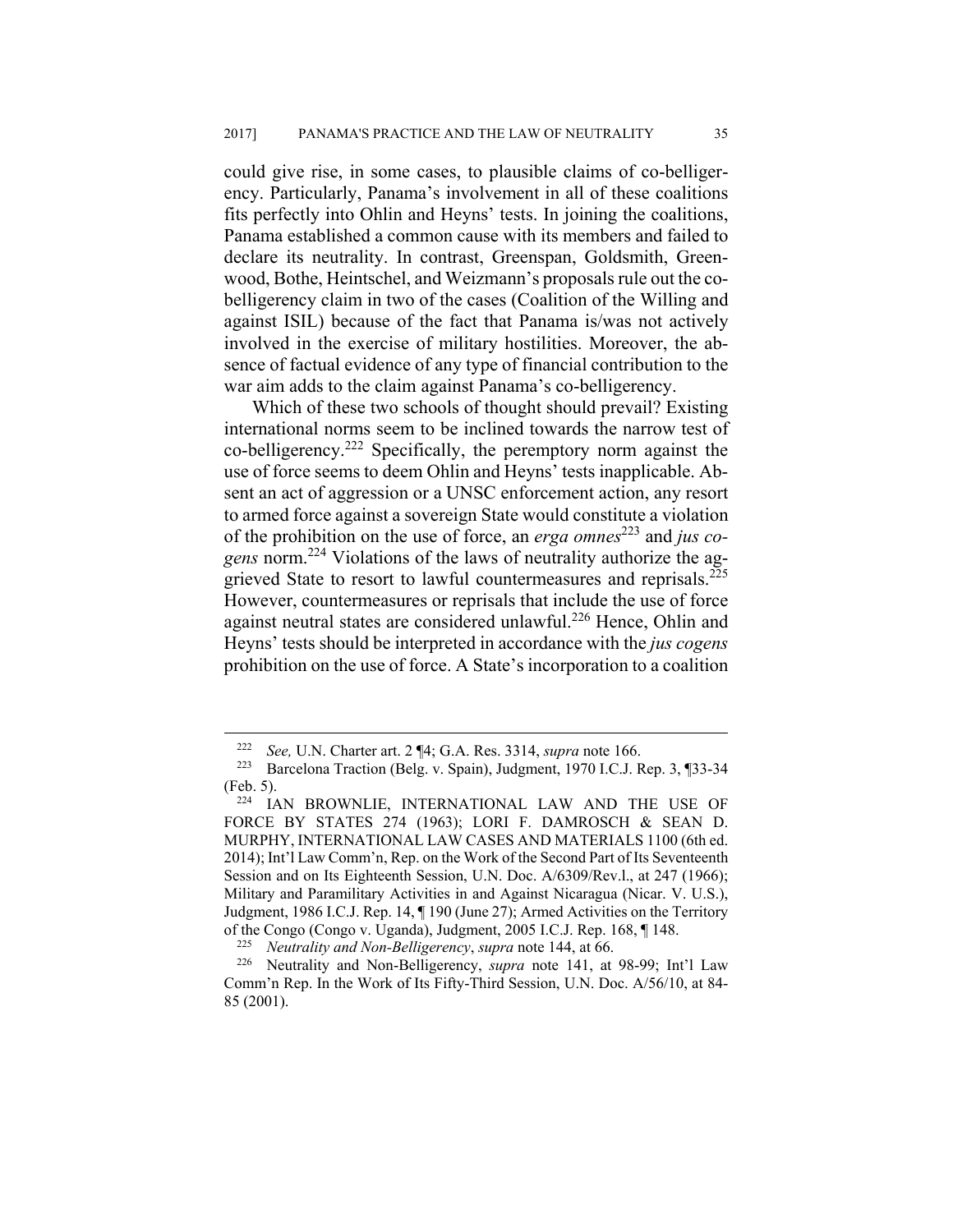does not constitute an armed attack or an act of aggression within the meaning U.N. General Assembly Resolution 3314.<sup>227</sup>

In the three cases put forth, Panama was a co-belligerent in one of the conflicts and a neutral state violating its duty of impartiality in the other two. During WWII, Panama was a co-belligerent because: 1) the *lege lata* established that by declaring war against another State, a country could become part of an armed conflict,  $228$  2) it was part of a military coalition against the Axis Powers,  $229$  and 3) it had leased its territory to the U.S. for military purposes, thus effectively contributing to the war efforts.230 The fact that Panama voluntarily agreed to lease its territory for the conduct of defensive military preparations and the transit of troops to and from the Pacific and Atlantic fronts constituted a violation of its neutral duty of prevention, which exposed the territory to belligerent action from the aggrieved belligerent. Even today, in similar circumstances, the international law would find this action by Panama inconsistent with its obligations under *jus ad bellum*, particularly in light of UNGA Resolution  $3314.<sup>231</sup>$ 

In the other two cases, Panama can only be considered a neutral State. The country did not provide any type of military or financial aid to the war efforts, and it did not allow belligerent factions to use its territory.232 By joining the Coalition of the Willing and the Global anti-ISIL coalition, Panama violated its duty of impartiality. However, it is very difficult to argue that these violations were significant or systematic in any form, as it only involved an expression of political support for the coalition's military actions. The fact that Panama openly chose a side in each conflict could have given rise to the use of countermeasures by the aggrieved States (Iraq in 2003 and Syria in 2015 onwards) if the regimes of such States considered that they were or are subject to foreign military intervention by the US-led coalitions.

<u>.</u>

<sup>227</sup> G.A. Res. 3314, *supra* note 166. 228 *See,* Ley no. 104, Dec. 10, 1941, LEG. PAN. (Pan.); Decreto no. 14, Dec. 12, 1941, LEG. PAN. (Pan.); Decreto no. 15, Dec. 12, 1941, LEG. PAN. (Pan.).<br>
<sup>229</sup> *Declaration by the United Nations, supra* note 22.<br>
<sup>230</sup> Fabrega-Wilson Treaty, *supra* note 46.<br>
<sup>231</sup> *Id.*<br>
<sup>232</sup> *See*, Brockes, *s* 

alition of the Willing); *United We Stand, supra* note 83, at 73(on Panama's failure to specify its concrete involvement in the Coaltion to Counter ISIL).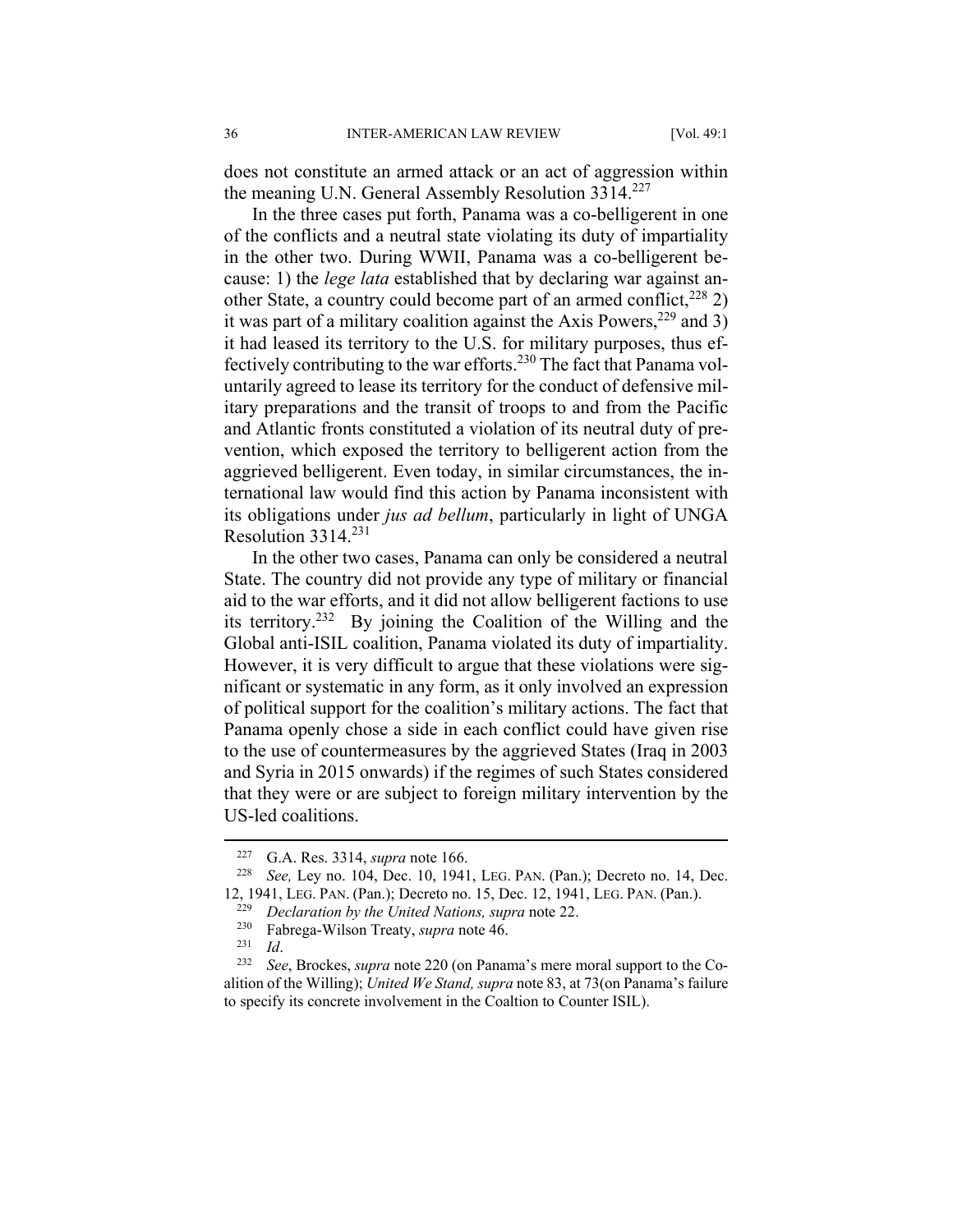## V. CONCLUSION

In 2007, Heintschel von Heinegg raised similar claims as the ones presented in this paper in regards to Germany's violations of the laws of neutrality in the context of Operation Iraqi Freedom  $(2003)$ <sup>233</sup> Although not a member of the coalition, Germany allowed and assisted the U.S. armed forces in the transport of military equipment and supplies through German territory.<sup>234</sup> Heintschel von Heinegg argues that Germany violated the laws of neutrality; the fact that Iraq failed to react is irrelevant.<sup>235</sup> According to the German scholar,

States should therefore think twice before departing from the essentials of neutrality. If they were to be confronted with a belligerent far more powerful than Iraq in a future conflict, the law of neutrality could prove to be the only legal order effectively protecting their legitimate interests as States not taking part in the conflict.<sup>236</sup>

This paper aimed at portraying a very troubling practice by Panama consisting of joining international coalitions without measuring possible international legal consequences in the context of both *jus ad bellum* and *jus in bello*. The fact that Iraq and Syria failed to react to Panama's violations of the laws of neutrality is irrelevant as a matter of law. Panama may have weighed the political advantages of joining the coalition against the legal and practical risks. In this sense, as a matter of policy, Panama seems have concluded that an attack from Iraq or Syria was highly unlikely at the time. In the future and prior to joining a coalition involved in an armed conflict, Panama should examine the possible legal consequences of such action.

It would also be relevant to learn from the experiences of other States. For reflection and correction we should examine Costa Rica's example. In 2004, after the country joined the Coalition of the Willing (2003), the Constitutional Chamber of the Supreme Court declared such act null, void, and unconstitutional as it affected the country's neutrality, constituted an unlawful declaration of war

<sup>233</sup> Heintschel von Heinegg, *supra* note 187, at 543. 234 *Id.* at 543. 235 *Id.* at 567. 236 *Id.* at 567-68.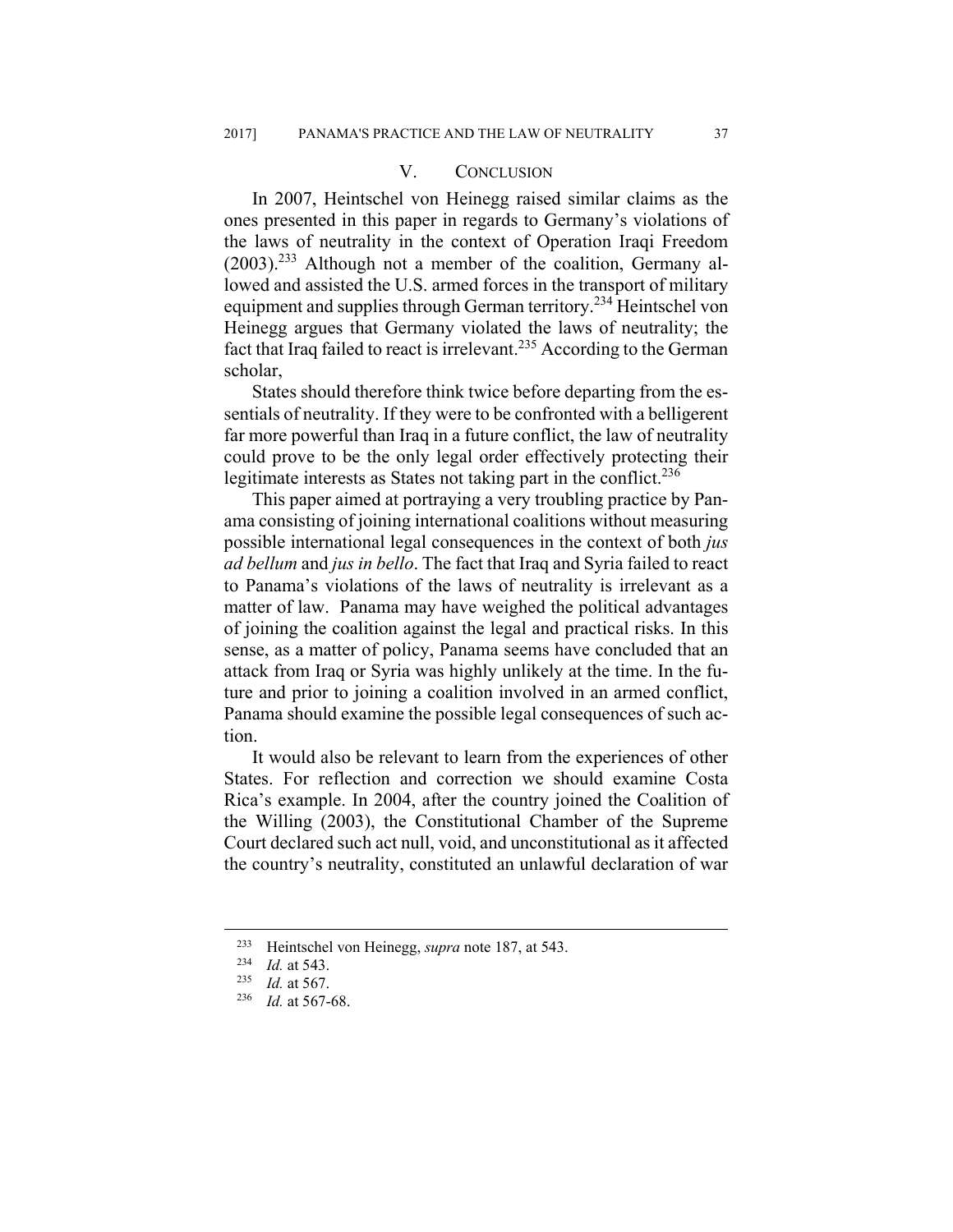(absent the approval of the Congress who has the exclusive competence for declaring war), and was contrary to relevant norms of international law.237 The Court instructed the Executive Power to request that the United States exclude Costa Rica from the list of Coalition member States. Subsequently, Costa Rica's Foreign Minister asked Washington to remove its country from the coalition's "list" through a diplomatic note.<sup>238</sup>

For restraint, Indonesia is the perfect model. In January 2016, Indonesia was victim of a terrorist attack from ISIL.239 Despite this, a diplomatic official stated that it was very unlikely that Indonesia would join the anti-ISIL coalition.<sup>240</sup> The diplomat stressed that Indonesia's contribution to the battle against ISIL was centered in wining the ideological struggle against violent extremism.<sup>241</sup> Additionally, he said that U.S.-Indonesia bilateral relations would continue to focus on the exchange of intelligence and the continuation of political cooperation in international forums.<sup>242</sup>

Countries without military forces and other victims of terrorism have shown more care for the legal consequences of joining an international coalition than Panama. In the case of the anti-ISIL coalition, if Panama wanted to contribute to the global fight against terrorism, compliance with several UNSC resolutions requiring countries to stop the flow of foreign combatants and the financing of ISIL would have sufficed. If Panama intended to provide humanitarian assistance to victims of ISIL attacks, it could have done so independently of its affiliation to the coalition. If Panama wanted to expose ISIL's true nature, a more proactive role in international forums dealing with the subject matter would have been sufficient.

Panama, as a small and peaceful State must comport with international law. Considering that it is one of the few States in the world

<sup>237</sup> Corte Suprema de Justicia [C.S.J.] [Supreme Court], Sala Const. Sept. 8, 2004, M.P: L. Solano, Expediente 03-004485-0007-CO, Resolución 2004-09992 (Costa Rica). 238 *Costa Rica Asks to Be Taken Off U.S. List of Iraq Coalition Partners*, L.A.

TIMES (Sept. 10, 2004), http://articles.latimes.com/2004/sep/10/world/fg-rica10. 239 Prashanth Parameswaran, *Indonesia Will Not Join US Anti-ISIS Coalition:* 

*Envoy*, THE DIPLOMAT (March 5, 2015), http://thediplomat.com/2016/03/indonesia-will-not-join-us-anti-isis-coalition-envoy/. 240 *Id.*

 $\frac{241}{242}$  *Id.* 

<sup>242</sup> *Id*.